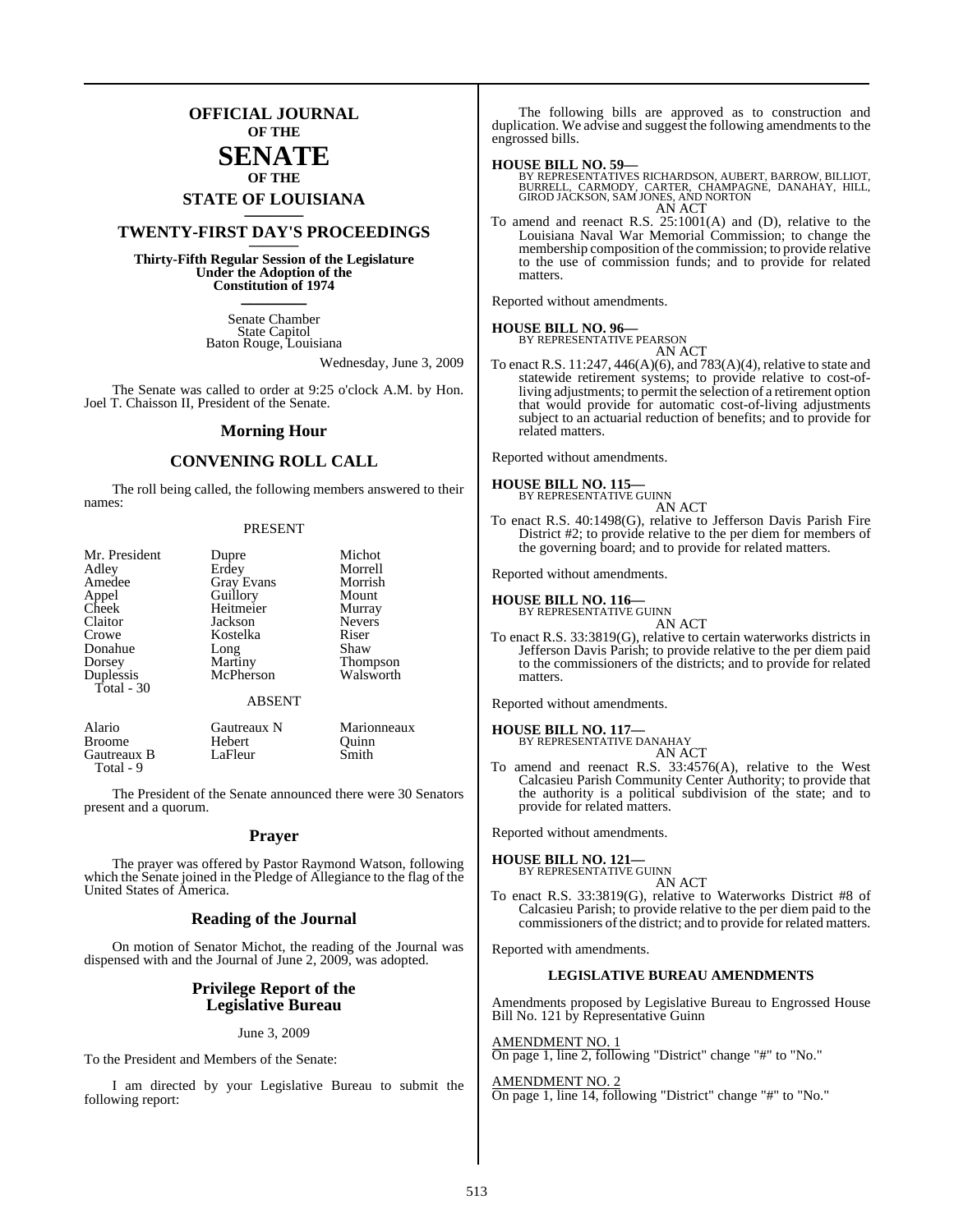## **Page 2 SENATE 21st DAY'S PROCEEDINGS**

June 3, 2009

#### **HOUSE BILL NO. 144—** BY REPRESENTATIVE HOWARD

AN ACT

To amend and reenact R.S. 47:1925.1 and 1925.2(A)(1), relative to assessment districts; to create an assessment district in Red River Parish to fund the office of the assessor; and to provide for related matters.

Reported without amendments.

**HOUSE BILL NO. 170—** BY REPRESENTATIVE ELLINGTON AN ACT

To enact R.S. 33:4574(B)(44) and (F)(7) and 4574.1.1(A)(46), relative to Caldwell Parish; to create theCaldwell Parish Tourist Commission; to provide for a board of directors, governance, terms, and duties; to provide the commission with taxing authority; and to provide for related matters.

Reported without amendments.

#### **HOUSE BILL NO. 176—** BY REPRESENTATIVE POPE

AN ACT

To amend and reenact R.S. 17:270(A) and R.S. 32:402.1(D), relative to the driver education and training program for children operated by the State Board of Elementary and Secondary Education and the state Department of Education; to permit a child who is in at least the ninth grade and is less than fifteen years of age to participate in the classroom instruction component of the program; to provide an effective date; and to provide for related matters.

Reported without amendments.

## **HOUSE BILL NO. 183—** BY REPRESENTATIVE HOFFMANN

AN ACT

To enact R.S. 17:7(6)(f), relative to teacher certification; to require the State Board of Elementary and Secondary Education to establish an appeals process with respect to the denial of teacher certification; to provide for appeals to the Teacher Certification Appeals Council; to provide for the membership of the council; to provide for rules and regulations; and to provide for related matters.

Reported without amendments.

## **HOUSE BILL NO. 184—** BY REPRESENTATIVE ANDERS

AN ACT

To amend and reenact R.S. 33:130.471(A) and 130.472(A), (B), (C), (H), and (I), relative to the Concordia Economic and Industrial Development District; to provide relative to the board of commissioners of the district; to provide relative to board membership and appointments; to provide relative to the terms and powers and duties of board members; and to provide for related matters.

Reported without amendments.

#### **HOUSE BILL NO. 185—** BY REPRESENTATIVE CORTEZ

AN ACT

To enact R.S. 22:1289.1, relative to automobile insurance policies; to prohibit insurers from refusing to issue automobile insurance policies to certain purchasers based solely upon an impending named tropical storm or hurricane; and to provide for related matters.

Reported without amendments.

#### **HOUSE BILL NO. 188—**

BY REPRESENTATIVES EDWARDS, AUBERT, BILLIOT, TIM BURNS,<br>BURRELL, CARMODY, CARTER, CHAMPAGNE, HILL, GIROD<br>JACKSON, MICHAEL JACKSON, SAM JONES, MCVEA, NORTON,<br>PEARSON, POPE, PUGH, RICHARDSON, RITCHIE, AND SI AN ACT

To enact Chapter 10 of Title 25 of the Louisiana Revised Statutes of 1950, to be comprised of R.S. 25:571 through 576, and to enact R.S. 36:209(AA), relative to creating the West Florida Republic Commission; to provide for appointment of the commission; to provide for the powers and duties of the commission; to provide for funding of the commission; to provide a termination date for the commission; to establish the commission within the Department of Culture, Recreation and Tourism; and to provide for related matters.

Reported without amendments.

#### **HOUSE BILL NO. 273—**

BY REPRESENTATIVE FANNIN AN ACT

To amend and reenact R.S. 39:551.10(B) and (C), relative to Jackson Parish; to provide relative to the Jackson Parish Industrial District; to provide relative to the board of commissioners; to provide relative to board membership and appointments; to provide relative to terms of board members; and to provide for related matters.

Reported without amendments.

#### **HOUSE BILL NO. 283—**

BY REPRESENTATIVE WHITE AN ACT

To enact R.S. 33:9097.5, relative to East Baton Rouge Parish; to create the Greenwood Crime Prevention and Improvement District; to provide the boundaries of the district; to provide for the governance of the district; to provide for the powers, terms, and duties of the board of directors; to provide for the imposition and collection of a parcel fee and for the use thereof; to provide for dissolution of the district; and to provide for related matters.

Reported without amendments.

#### **HOUSE BILL NO. 333—**

BY REPRESENTATIVES KLECKLEY, ANDERS, CORTEZ, MONICA, PEARSON, ROY, GARY SMITH, AND TALBOT AND SENATORS DUPRE, HEBERT, MORRISH, AND QUINN AN ACT

To enact R.S. 22:1337, relative to homeowners' insurance and certain fire and allied lines insurance; to provide for limitations on named-storm, hurricane, and wind and hail deductibles; and to provide for related matters.

Reported without amendments.

#### **HOUSE BILL NO. 347—**

BY REPRESENTATIVE DOWNS AN ACT

To amend and reenact R.S. 44:4.1(B)(10) and to enact R.S. 22:42.1, relative to the Department of Insurance; to provide with respect to the confidentiality of certain health information; to provide for the definition of protected health information; to provide for limited disclosures by the department; and to provide for related matters.

Reported without amendments.

## **HOUSE BILL NO. 353—** BY REPRESENTATIVE MONICA

AN ACT

To amend and reenact R.S. 38:2212(A)(1)(d)(introductory paragraph), relative to public contracts; to increase the contract limit for public works projects undertaken by the public entity's own employees; and to provide for related matters.

Reported without amendments.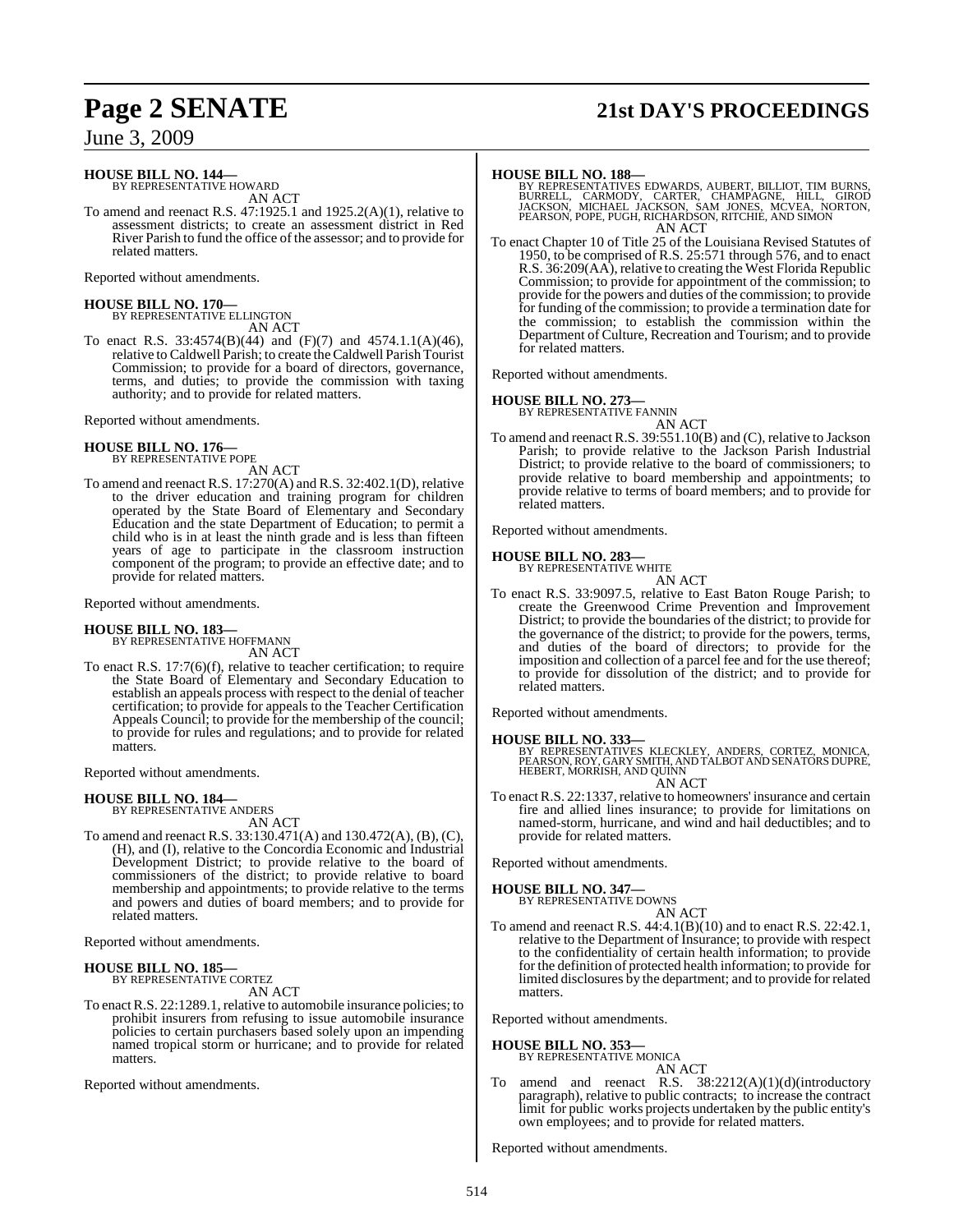## **21st DAY'S PROCEEDINGS Page 3 SENATE**

# June 3, 2009

**HOUSE BILL NO. 358—** BY REPRESENTATIVE ARMES

AN ACT To amend and reenact R.S. 11:1755(A)(2) and to enact R.S. 11:1755(F), relative to the Municipal Employees' Retirement System; to allow for purchases of certain prior service by certain members; to provide an effective date; and to provide for related matters.

Reported without amendments.

**HOUSE BILL NO. 368—**<br>BY REPRESENTATIVES BURRELL, AUBERT, AUSTIN BADON,<br>BARROW, DIXON, ELLINGTON, HARDY, HAZEL, HINES, GIROD<br>JACKSON, MICHAEL JACKSON, KATZ, LAFONTA, LEBAS, LIGI,<br>PATRICIA SMITH, ST. GERMAIN, AND WILLMOTT AN ACT

To amend and reenact R.S. 26:901(10) through (16) and to enact R.S. 26:901(17) and 910.1, relative to tobacco products; to provide for definitions; to prohibit the sale or delivery of tobacco products through a self-service display; to provide for exceptions; and to provide for related matters.

Reported without amendments.

**HOUSE BILL NO. 370—** BY REPRESENTATIVE LAFONTA AN ACT

To amend and reenact R.S. 22:1124(A)(introductory paragraph) and 1138(D), to enact R.S. 22:821(B)(28), and to repeal R.S. 22:1125, relative to fees collected by the commissioner of insurance; to provide relative to fees collected for Medical Necessity Review Organization licenses; to provide for a fee for filing of annual reports of Medical Necessity Review Organizations; to delete the requirement that Medical Necessity Review Organization licenses are subject to biannual renewal and associated fees; and to provide for related matters.

Reported without amendments.

#### **HOUSE BILL NO. 393—** BY REPRESENTATIVE LAFONTA

AN ACT

To enact R.S. 22:821(B)(28), relative to fees collected by the commissioner of insurance; to provide relative to fees collected for review of prelicensing or continuing education provider applications; to provide relative to fees collected for review of prelicensing course or continuing education program applications; and to provide for related matters.

Reported without amendments.

#### **HOUSE BILL NO. 401—** BY REPRESENTATIVE PERRY

AN ACT

To amend and reenact R.S. 33:4067(B), relative to Cameron Parish Water and Wastewater District No. 1; to provide for a change in the membership of the governing board of the district; and to provide for related matters.

Reported without amendments.

**HOUSE BILL NO. 406—** BY REPRESENTATIVE PEARSON

AN ACT To amend and reenact R.S. 22:1023(A)(8) and (9) and to enact R.S.  $22:1023(A)(16)$  and  $(17)$ ,  $(B)(4)$  through  $(10)$ , and  $(C)(6)$ , relative to health insurance; to revise the definitions of "genetic information" and "genetic test"; to add the definitions for "genetic services" and "underwriting purposes"; to prohibit health insurers from requesting or requiring genetic testing or genetic information under certain circumstances; to prohibit health insurers from using genetic information for underwriting purposes under certain circumstances; and to provide for related matters.

Reported with amendments.

#### **LEGISLATIVE BUREAU AMENDMENTS**

Amendments proposed by Legislative Bureau to Reengrossed House Bill No. 406 by Representative Pearson

#### AMENDMENT NO. 1

In Senate Committee Amendment No. 1, proposed by the Senate Committee on Insurance and adopted by the Senate on June 2, 2009, on line 2, after "On page 1," and before "insert "and 1050(H)(3)"" change "line 2, after  $\lceil (\overline{9}) \rceil$ " to "line 3, after "(C)(6)""

#### AMENDMENT NO. 2

In Senate Committee amendment No. 3, proposed by the Senate Committee on Insurance and adopted by the Senate on June 2, 2009, on line 7, after "On page 1," and before "insert "and 1050(H)(3)"" change "line 11, after " $(9)$ "" to "line 12, after " $(C)(6)$ ""

### **HOUSE BILL NO. 411—** BY REPRESENTATIVE PUGH

AN ACT To enact Subpart B-42 of Part IV of Chapter 1 of Title 33 of the Louisiana Revised Statutes of 1950, to be comprised of R.S. 33:130.791, relative to certain economic development districts; to provide relative to the board of commissioners of any such district; to provide relative to the schedule of regular and special meetings held by any such board; and to provide for related matters.

Reported without amendments.

#### **HOUSE BILL NO. 437—**

BY REPRESENTATIVE MCVEA

- AN ACT
- To amend and reenact R.S. 22:1319 and 1332(B)(introductory paragraph) and (2) and to enact R.S.  $22:1332(B)(6)$  and (C), relative to property insurance; to require disclosure of separate hurricane, wind, or named-storm deductibles on homeowners' and fire insurance policies; to otherwise provide with respect to all disclosures on such policies, including providing that such disclosures are for informational purposes only; and to provide for related matters.

Reported without amendments.

**HOUSE BILL NO. 444—**<br>BY REPRESENTATIVES PERRY, BALDONE, HENRY BURNS, TIM<br>BURNS, CHAMPAGNE, DOWNS, FOIL, GISCLAIR, MICKEY GUILLORY,<br>LITTLE, MILLS, PEARSON, PUGH, RICHARD, ROBIDEAUX,<br>SCHRODER, SIMON, SMILEY, AND JANE SMITH

- AN ACT
- To amend and reenact R.S. 32:668(A)(introductory paragraph), to enact R.S. 32:668.1, and to repeal  $32:668(A)(6)$  relative to drivers licenses; to provide for scope of administrative hearings related to driver's license suspension; and to provide for related matters.

Reported without amendments.

#### **HOUSE BILL NO. 449—**

BY REPRESENTATIVE ANDERS

- AN ACT
- To amend and reenact R.S. 37:1049(introductory paragraph) and (3),  $1051(C)(1)$  and (3),  $1052$ , and  $1063.1(C)(\text{introducing}$ paragraph) and to enact R.S. 37:1048(6)(c), (d), and (e) and 1049(7), relative to the practice of optometry; to provide for the expansion of the regulatory authority of the Louisiana State Board of Optometry Examiners; to provide for the modification of certain qualifications and requirements of applicants seeking to practice optometry; to name a certain examination that tests an applicant's knowledge of the treatment and management of ocular disease; to change the entity giving the treatment and management of ocular disease examination; to require the payment of fees within a certain period of time for certification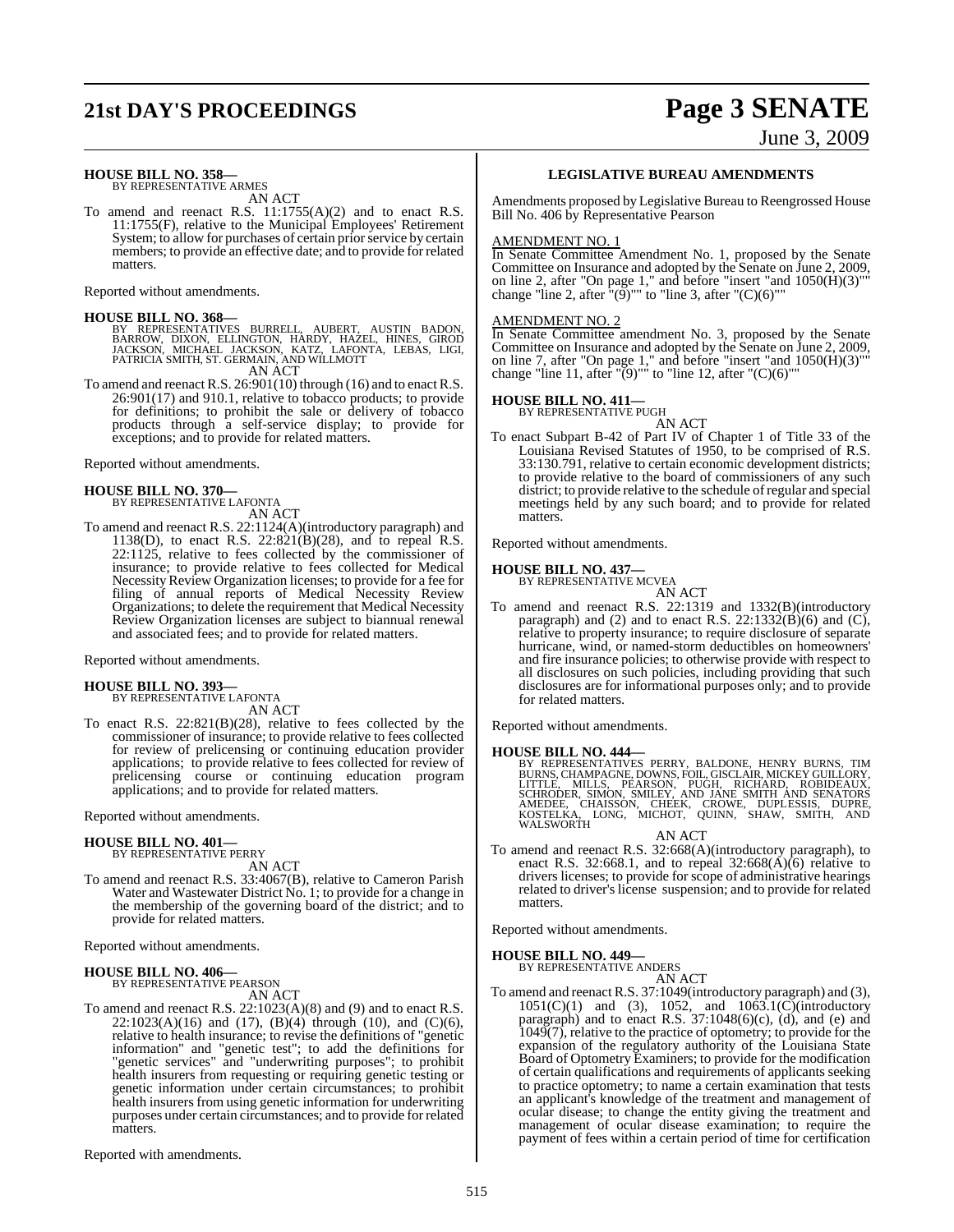### June 3, 2009

#### to practice optometry; to authorize the practice of therapeutic optometry; and to provide for related matters.

Reported without amendments.

#### **HOUSE BILL NO. 465—** BY REPRESENTATIVE FOIL

AN ACT

To amend and reenact R.S. 33:9097.2(B), relative to the South Burbank Crime Prevention and Development District; to change the boundaries of the district; and to provide for related matters.

Reported without amendments.

#### **HOUSE BILL NO. 499—** BY REPRESENTATIVE MONICA

AN ACT

To amend and reenact R.S. 32:295.1(B), relative to seat belts; to require that all motor vehicle occupants wear a seat belt; and to provide for related matters.

Reported without amendments.

## **HOUSE BILL NO. 503—** BY REPRESENTATIVE MONTOUCET

AN ACT

To amend and reenact R.S. 33:4574(B)(1), 4574.1.1(A)(1), and 4574.2(G) and to enact R.S. 33:4574.2(H) and 4574.17, relative to the Acadia Parish Convention and Visitors Bureau; to change the name to the Acadia Parish Convention and Visitors Commission; to provide for additional powers of the commission relative to debt, funds, property, and contracting; to authorize the commission to issue bonds and certificates of indebtedness; and to provide for related matters.

Reported without amendments.

#### **HOUSE BILL NO. 526—**

BY REPRESENTATIVE CHANDLER AN ACT

To enact Subpart B-6-A of Part IV of Chapter 1 of Title 33 of the Louisiana Revised Statutes of 1950, to be comprised of R.S. 33:130.161 through 130.169, relative to economic development in Grant Parish; to create and provide for the Grant Parish Economic and Industrial Development District; to provide for the governance, powers, duties, and funding of the district; to authorize the district to issue bonds and levy taxes; and to provide for related matters.

Reported without amendments.

### **HOUSE BILL NO. 527—**

BY REPRESENTATIVE CHANDLER AN ACT

To enact R.S. 33:4570.14, relative to Grant Parish; to create the Grant Parish Recreation Authority; to provide for the powers and duties of the authority; to provide for a commission and its appointment, duties, and terms; to provide for the funding of the authority; to authorize the authority to levy taxes and issue bonds; and to provide for related matters.

Reported without amendments.

### **HOUSE BILL NO. 528—** BY REPRESENTATIVE CHANDLER

AN ACT

To enact Subpart B-42 of Part IV of Chapter 1 of Title 33 of the Louisiana Revised Statutes of 1950, to be comprised of R.S. 33:130.791 through 130.800, relative to economic development in LaSalle Parish; to create and provide for the Olla, Urania, Tullos, Standard Economic and Industrial Development District; to provide for the governance, powers, duties, and funding of the district; and to provide for related matters.

Reported without amendments.

## **Page 4 SENATE 21st DAY'S PROCEEDINGS**

**HOUSE BILL NO. 558—** BY REPRESENTATIVES BILLIOT, LABRUZZO, LIGI, LOPINTO, TALBOT, AND WILLMOTT AND SENATORS MARTINY AND MORRELL AN ACT

To amend and reenact R.S. 48:711, relative to immovable property in the parish of Jefferson; to authorize and provide for the disposal of immovable property by the municipalities within such parish; and to provide for related matters.

Reported without amendments.

**HOUSE BILL NO. 561—** BY REPRESENTATIVE POPE AND SENATOR B. GAUTREAUX AN ACT

To amend and reenact R.S. 11:105(A), 106(A), and 107(A) and to enact R.S. 11:107.1, relative to the authority of boards of trustees of statewide retirement systems or funds; to provide relative to employer contributions; to establish funding deposit accounts; to provide for an effective date; and to provide for related matters.

Reported with amendments.

#### **LEGISLATIVE BUREAU AMENDMENTS**

Amendments proposed by Legislative Bureau to Reengrossed House Bill No. 561 by Representative Pope

#### AMENDMENT NO. 1

On page 1, line 15, before the ":" change "system" to "systems"

#### AMENDMENT NO. 2

On page 2, line 23, following "funds," and before ":" change ""system" hereafter in this Section" to "hereinafter referred to in this Section as "systems"

#### **HOUSE BILL NO. 581—**

BY REPRESENTATIVE ELLINGTON AND SENATOR RISER AN ACT

To amend and reenact R.S. 33:3887, relative to the Columbia Heights Sewerage District No. 1 in Caldwell Parish; to authorize the parish governing authority to authorize the treasurer of the district to increase the per diem paid to members of the district board of supervisors for attending meetings; and to provide for related matters.

Reported without amendments.

**HOUSE BILL NO. 583—** BY REPRESENTATIVE ELLINGTON AND SENATOR RISER AN ACT

To enact R.S. 33:3819(G), relative to the Columbia Heights Water District in Caldwell Parish; to authorize the governing authority of the parish to authorize the treasurer of the district to increase the per diem paid to district commissioners for attending meetings; and to provide for related matters.

Reported without amendments.

### **HOUSE BILL NO. 597—** BY REPRESENTATIVE LITTLE

AN ACT

To enact R.S. 48:252(C)(2)(e), relative to addenda to advertisement for bids; to provide for the electronic transmission of notice of posting addenda to a bidder's e-mail address; and to provide for related matters.

Reported without amendments.

#### **HOUSE BILL NO. 598—**

BY REPRESENTATIVE FOIL AN ACT

To amend and reenact R.S. 22:366 and 386, relative to annual reports to the commissioner of insurance; to delete reports on premiums received; to delete reports on lossreserves; to provide for annual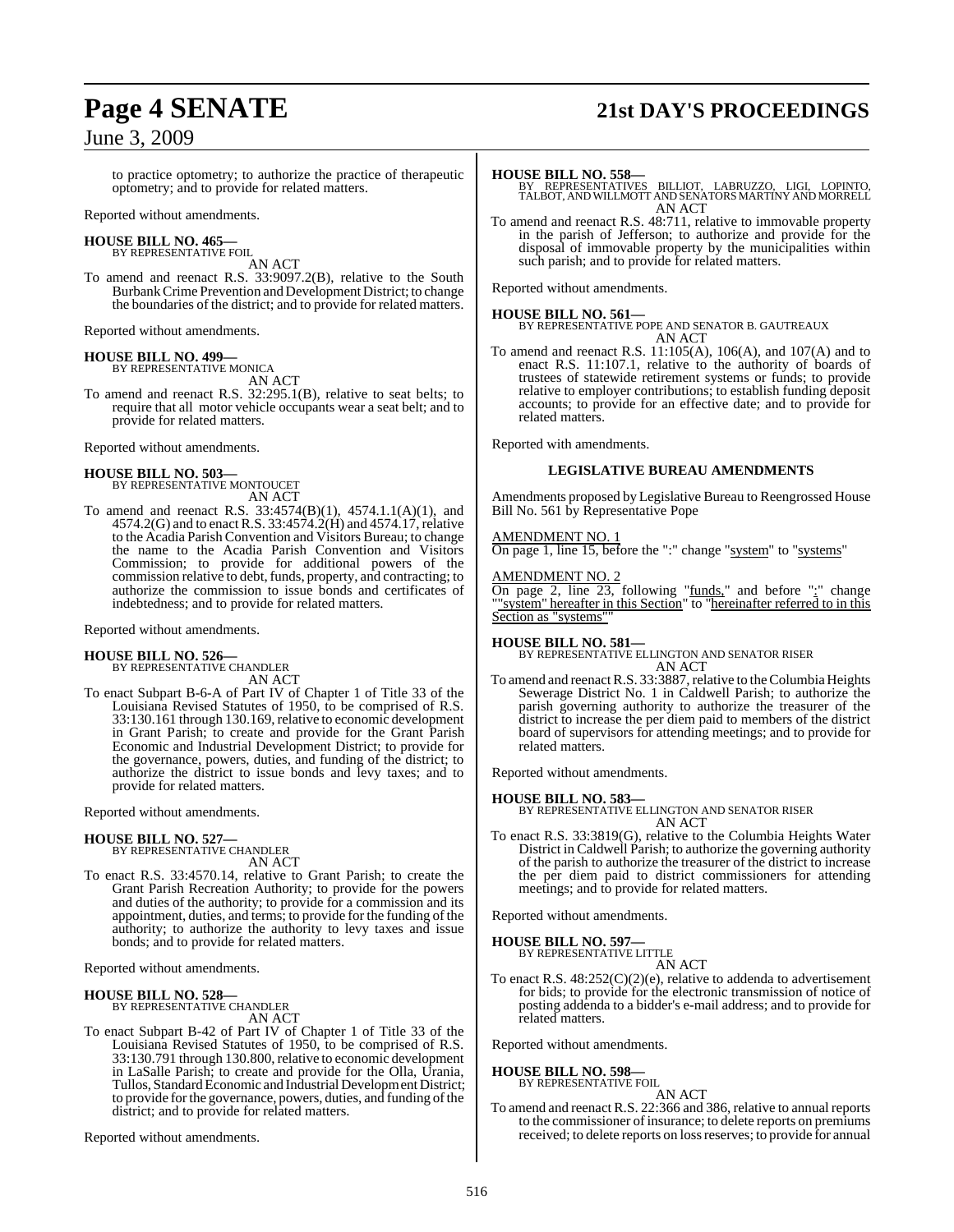## **21st DAY'S PROCEEDINGS Page 5 SENATE**

# June 3, 2009

filing of an audited financial statement; and to provide for related matters.

Reported without amendments.

#### **HOUSE BILL NO. 601—** BY REPRESENTATIVE AUBERT

AN ACT

To amend and reenact R.S. 48:250, relative to electronic signatures; to provide relative to electronic signatures on contracts; to provide for the acceptance of electronically signed documents by the recorder of mortgages; to provide for an effective date; and to provide for related matters.

Reported without amendments.

### **HOUSE BILL NO. 621—** BY REPRESENTATIVE HOFFMANN

AN ACT

To enact R.S. 17:7(6)(f), relative to the certification of certain teachers; to require the State Board of Elementary and Secondary Education to develop and implement certain policies relative to the certification of foreign associate teachers; and to provide for related matters.

Reported without amendments.

#### **HOUSE BILL NO. 646—**

BY REPRESENTATIVES SAM JONES AND BILLIOT AN ACT

To amend and reenact R.S. 11:1733(D) and (E) and 1864(B) and (C) and to enact R.S. 11:1733(F), relative to the Municipal Employees' Retirement System of Louisiana; to provide with respect to continuing liability of a participating employer which terminates its agreement for coverage of employees; to provide relative to interest rates on delinquent amounts owed to the system; to provide for an effective date; and to provide for related matters.

Reported without amendments.

#### **HOUSE BILL NO. 647—** BY REPRESENTATIVE DOWNS

AN ACT

To enact Subpart B-42 of Part IV of Chapter 1 of Title 33 of the Louisiana Revised Statutes of 1950, to be comprised of R.S. 33:130.791 through 130.797, relative to Lincoln Parish; to authorize the governing authority of the parish to create a geographic information systemdistrict; to provide relative to the board of commissioners for the district; to provide for the powers, duties, and functions of the district; to authorize the board to levy certain taxes; and to provide for related matters.

Reported without amendments.

#### **HOUSE BILL NO. 648—** BY REPRESENTATIVE FOIL

AN ACT

To enact R.S. 33:9097.5, relative East Baton Rouge Parish; to create a crime prevention and development district for Hermitage and Cross Creek Subdivisions; to provide the purpose and boundaries of the district; to provide for the governance of the district; to provide for the duties and powers of the district; to provide for the levy of a parcel fee within the district; and to provide for related matters.

Reported without amendments.

## **HOUSE BILL NO. 675—** BY REPRESENTATIVE NOWLIN

AN ACT

To amend and reenact R.S. 11:2031(10), relative to the Registrars of Voters Employees' Retirement System; to provide with respect to membership; to provide with respect to the definition of employee; to add employees of the Louisiana Registrar of

Voters Association, Inc., to the membership of the system; to provide for an effective date; and to provide for related matters.

Reported without amendments.

#### **HOUSE BILL NO. 697—**

BY REPRESENTATIVE BARROW AN ACT

Solely to reenact Sections 1, 2, and 3 of Act No. 891 of the 2008 Regular Session of the Legislature as that Act was enacted by the legislature, which Act amended and reenacted R.S. 33:4720.151(B)(6), (E), (G)(5), (9), and (12), (H)(4)(b), (I)(2),  $(J)(1)$ ,  $(K)$ ,  $(L)(1)$ ,  $(3)$ , and  $(4)$ ,  $(O)(introductiony$  paragraph $), (1)$ , and (4), and (Q)(6), and R.S.  $44:4.1(B)(18)$ , to enact R.S. 33:4720.151(H)(23), (Q)(7), and (S), and to repeal R.S. 33:4720.151(G)(13), relative to the East Baton Rouge Redevelopment Authority; which provided relative to the purposes and objects and powers and duties of the authority; which provided relative to the members of the governing board of the authority; which authorized the authority to initiate an expedited quiet title and foreclosure action; which provided relative to the procedures for any such action; which provided relative to the rights of property owners; which provided relative to due process; and which provided for related matters.

Reported without amendments.

#### **HOUSE BILL NO. 726—**

BY REPRESENTATIVE AUBERT AN ACT

To enact R.S. 32:387(L), relative to special permits issued by the Department of Transportation and Development; to authorize the governor to delegate authority to the secretary of the Department of Transportation and Development to waive certain permit requirements during certain times; to authorize the Department of Transportation and Development to promulgate rules and regulations; and to provide for related matters.

Reported without amendments.

**HOUSE BILL NO. 749—** BY REPRESENTATIVE SCHRODER AN ACT

To enact R.S. 48:1309.3, relative to road lighting districts in St. Tammany Parish; to provide for assessment of service charges or rates of service charges within the district; to provide for the use of such charges; to provide for the collection of such charges; and to provide for related matters.

Reported without amendments.

#### **HOUSE BILL NO. 784—**

- BY REPRESENTATIVES KATZ, ABRAMSON, AUSTIN BADON, BOBBY<br>BADON, BALDONE, BROSSETT, BURFORD, HENRY BURNS,<br>CARMODY, CHAMPAGNE, CHANEY, CONNICK, CORTEZ, DOERGE,<br>DOVE, DOWNS, FOIL, GISCLAIR, MICKEY GUILLORY, GUINN, HILL,<br>HOWARD, MICHOT, SMITH, AND WALSWORTH AN ACT
- To amend and reenact R.S. 46:51.2(A) and R.S. 49:992(D)(1) and to enact R.S. 49:992(D)(9), relative to information searches in the central registry of justified abuse or neglect within the Department of Social Services; to prohibit certain individuals from obtaining or maintaining a license; to prohibit certain individuals from employment with the Department of Social Services unless a risk evaluation panel has determined that the individuals do not pose a risk to children; to provide for a system of appeal and judicial review; to provide for an exemption to allow the Department of Social Services to handle certain adjudications; to direct the Department of Social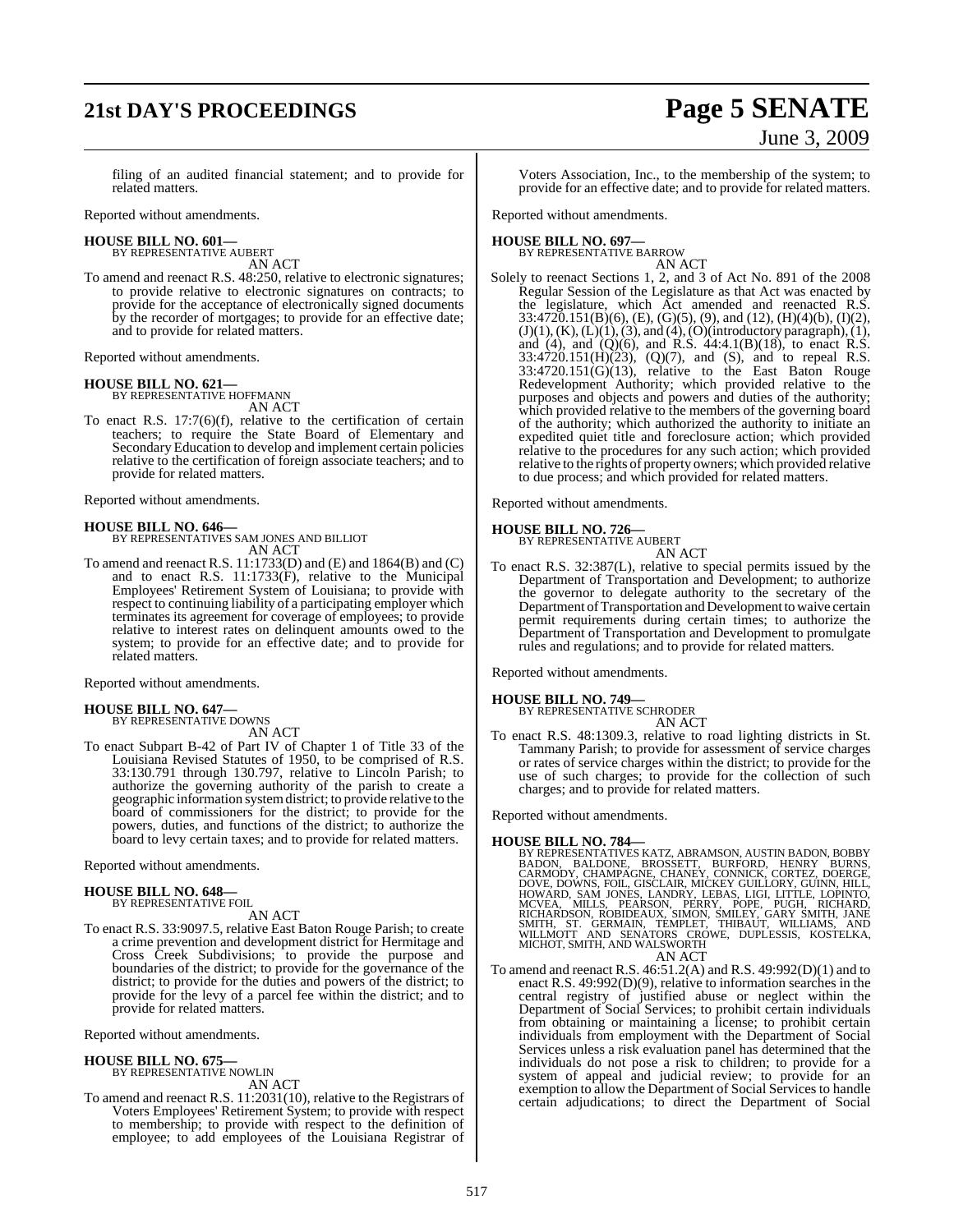## **Page 6 SENATE 21st DAY'S PROCEEDINGS**

June 3, 2009

Services to conduct an assessment to determine cost of utilizing information in the central registry to prohibit certain individuals from owning or being employed by child care facilities; and to provide for related matters.

Reported without amendments.

#### **HOUSE BILL NO. 786—**

BY REPRESENTATIVE SAM JONES AN ACT

To enact R.S. 34:322.1 and to repeal R.S. 34:322, relative to the Morgan City Harbor and Terminal District; to provide for the board of commissioners; to provide for certain powers; and to provide for related matters.

Reported without amendments.

#### **HOUSE BILL NO. 855—**

BY REPRESENTATIVE HENDERSON AN ACT

To amend and reenact R.S. 32:71(B)(1) and to enact R.S. 32:71(C), (D), and (E), relative to multilane highways; to restrict vehicles to driving in the left-hand lane on multilane highways; to provide for a restriction regarding the speed of a vehicle traveling in a left-hand lane; and to provide for related matters.

Reported without amendments.

Respectfully submitted, ROB MARIONNEAUX Chairman

#### **Adoption of Legislative Bureau Report**

On motion of Senator Marionneaux, the Legislative Bureau amendments were adopted and the Bills and Joint Resolutions were read by title and passed to a third reading.

#### **Introduction of Senate Resolutions**

Senator Murray asked for and obtained a suspension of the rules to read Senate Resolutions a first and second time.

#### **SENATE RESOLUTION NO. 78—** BY SENATOR MURRAY

A RESOLUTION

To commend Dorothy F. "Dottie" Reese for her contributions in the fields of social work, health care, higher education, and diversity management.

On motion of Senator Murray the resolution was read by title and adopted.

#### **SENATE RESOLUTION NO. 79—**

BY SENATOR MURRAY A RESOLUTION

To commend the University of New Orleans and to declare Monday, June 8, 2009, as UNO Day at the Louisiana Senate.

On motion of Senator Murray the resolution was read by title and adopted.

### **Senate Bills and Joint Resolutions on Second Reading**

#### **SENATE BILL NO. 350— (Substitute of Senate Bill No. 153 by Senator Morrell)**

BY SENATOR MORRELL

AN ACT

To enact R. S. 38:330.14, relative to the non-flood protection assets of the Orleans Levee District; to create and provide relative to a non-flood protection management commission; to provide for the composition of the commission; to provide for the meetings of the commission; to provide for submittal of the plan from the

commission; to provide for an effective date; and to provide for related matters.

On motion of Senator Morrell the bill was read by title, ordered engrossed and passed to a third reading.

### **SENATE BILL NO. 351— (Substitute of Senate Bill No. 258 by Senator McPherson)** BY SENATOR MCPHERSON

AN ACT

To amend and reenact R.S. 48:250.3(B), (C), (D), (E), (F), (G), and (H) and to repeal R.S. 48:250.4, relative to design-build contracts; to provide for requirements for design build contracts of the Department of Transportation and Development; and to provide for related matters.

On motion of Senator McPherson the bill was read by title, ordered engrossed and passed to a third reading.

#### **Message from the House**

#### **ASKING CONCURRENCE IN HOUSE BILLS AND JOINT RESOLUTIONS**

#### June 2, 2009

To the Honorable President and Members of the Senate:

I am directed to inform your honorable body that the House of Representatives has finally passed and asks your concurrence in the following House Bills and Joint Resolutions:

### **HOUSE BILL NO. 563—** BY REPRESENTATIVE BURRELL



AN ACT To amend and reenactR.S. 47:2134(D), 2153(B)(5), 2201, and 2202, relative to ad valorem taxes; to provide relative to certain challenges to assessments; to provide for bidding procedures at tax sales; to provide for tax sale title to undivided interests; to provide for public sale or donation of tax parcels; to provide for the sale of adjudicated property to adjoining property owners; to provide for effectiveness as to suits filed on or after a certain date; and to provide for related matters.

#### **HOUSE BILL NO. 622—**

BY REPRESENTATIVE WILLMOTT AN ACT

To amend and reenact R.S. 33:4762(A) and (C), relative to the removal of dangerous structures; to provide for the type of notice required prior to the removal of dangerous structures by certain political subdivisions; to provide additional procedures for notice in cases of grave public emergency; to provide for applicability and effectiveness in certain parishes; and to provide for related matters.

#### **HOUSE BILL NO. 639—**

BY REPRESENTATIVE MORRIS AN ACT

To amend and reenact R.S. 32:190(A), relative to safety helmets; to require certain motor vehicle operators to wear safety helmets; and to provide for related matters.

**HOUSE BILL NO. 673—** BY REPRESENTATIVE POPE

AN ACT

To enact R.S. 11:163.1, relative to service credit or benefit accruals in certain state retirement systems for certain public university and college employees; to provide relative to employer and employee contributions during periods of furlough for such members of those systems; to provide for accumulation of service credit during such periods; to provide for calculation of benefits for such furloughed members; to provide for funding; to provide an effective date; and to provide for related matters.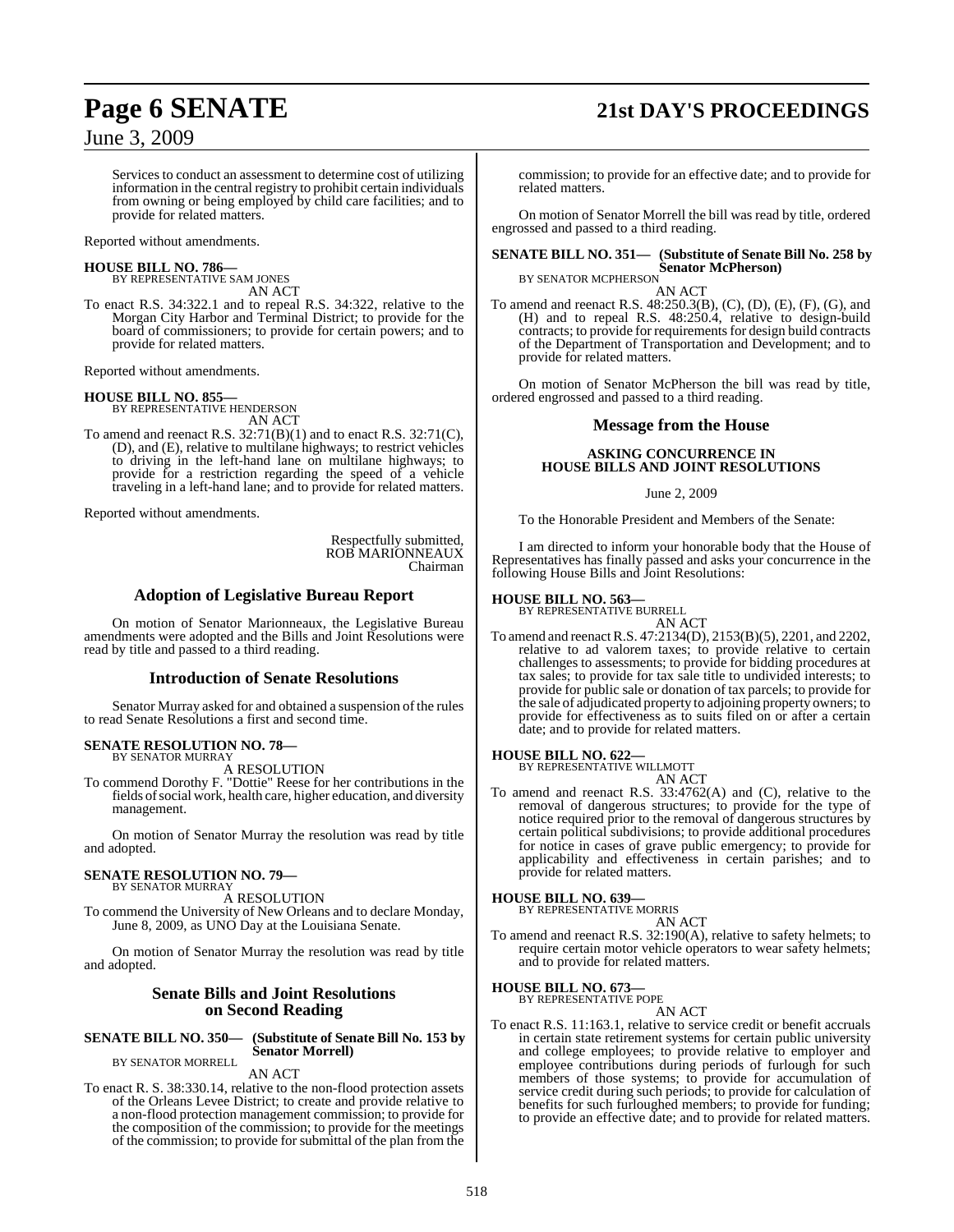## **21st DAY'S PROCEEDINGS Page 7 SENATE**

# June 3, 2009

**HOUSE BILL NO. 711—** BY REPRESENTATIVES RITCHIE, ANDERS, BOBBY BADON, HENRY BURNS, CHANEY, GISCLAIR, MICKEY GUILLORY, GUINN, HOWARD, JOHNSON, LITTLE, PERRY, SIMON, AND ST. GERMAIN AN ACT

To enact Part IX of Chapter 28 of Title 3 of the Louisiana Revised To enact Part IX of Chapter 28 of Title 3 of the Louisiana Revised<br>Statutes of 1950, to be comprised of R.S. 3:4421 through 4425, relative to forestry; to create the Forestry Product Fairness Act; to provide for legislative purpose; to provide relative to incentives to directly support the purchase of forestry products; to provide for promulgation of rules and regulations; to provide for definitions; and to provide for related matters.

**HOUSE BILL NO. 753—** BY REPRESENTATIVE RICHMOND AN ACT

To amend and reenact R.S. 47:6016(B)(1)(c) and (E), relative to the new markets tax credit; to increase the maximum amount of qualified low-income community investments that may be issued by a single business; to provide for the allocation of tax credits; to provide for an effective date; and to provide for related matters.

### **HOUSE BILL NO. 819—** BY REPRESENTATIVE GREENE

AN ACT

To enact R.S.  $47:301(14)(g)(iv)$ , relative to the sales and use tax on repair services; to exclude from the definition of "tangible personal property" the repair of certain machinery and equipment which becomes a component part of a building; and to provide for related matters.

### **HOUSE BILL NO. 823—** BY REPRESENTATIVE DANAHAY

AN ACT

To enact R.S.  $38:2212(A)(1)(f)(v)$  and  $2212.1(B)(4)(e)$ , relative to public contracts through the receipt of electronic bids; to exempt any special service district created by a parish with a police jury form of government from the requirements relating to the receipt of bids via high speed Internet access; and to provide for related matters.

### **HOUSE BILL NO. 893— (Substitute for HouseBill No. 278 by**

**Representative Ligi)** BY REPRESENTATIVES LIGI, TIM BURNS, GISCLAIR, LABRUZZO, TALBOT, AND TUCKER AND SENATOR MORRELL AN ACT

To enact R.S. 30:2195.12, relative to motor fuel dispensing facilities; to provide for definitions; to require alternate generated power capacity at newly constructed or completely rebuilt motor fuel dispensing facilities capable of operation during declared emergencies and disasters; to provide for guidelines on the installation and maintenance of the alternate generated power source; and to provide for related matters.

## **HOUSE BILL NO. 481—** BY REPRESENTATIVE ST. GERMAIN

AN ACT

To amend and reenact R.S. 33:2181(A) and (B), relative to the investigation of fire employees; to provide definitions; to provide minium standards for investigations; and to provide for related matters.

#### **HOUSE BILL NO. 644—**

BY REPRESENTATIVES TALBOT, LABRUZZO, LIGI, LOPINTO, AND WILLMOTT AND SENATORS APPEL, MARTINY, AND MORRELL AN ACT

To enact R.S. 33:1236(49)(f), relative to Jefferson Parish; to provide for the enforcement of local building and property law and ordinance violations by adding judgments for such violations to the ad valorem tax rolls of the parish or municipalities therein; to provide for the adoption of ordinances and procedures for adding judgments to the ad valorem tax rolls; to provide for collection and enforcement of said judgments; to provide for a designated proper party defendant in actions to contest the levy; to provide for the continued enforceability of such judgments; and to provide for related matters.

#### **HOUSE BILL NO. 769—**

BY REPRESENTATIVE JANE SMITH AN ACT

To amend and reenact R.S. 47:305.14(A)(1), relative to the sales and use tax; to provide relative to the exemption for certain nonprofit organizations; to provide relative to necessary expenses; to provide for an effective date; and to provide for related matters.

### **HOUSE BILL NO. 894— (Substitute for HouseBill No. 809 by Representative Peterson)** BY REPRESENTATIVE PETERSON

AN ACT

To enact Children's Code Article 896.1 and Part VI of Chapter 7 of Title 15 of the Louisiana Revised Statutes of 1950, to be comprised of R.S. 15:971 through 974, relative to juvenile delinquency; to provide for the disposition and treatment of juveniles following adjudication; to provide for the creation of the Functional Family Therapy Pilot Program; to provide for the administration of the program by the Department of Public Safety and Corrections, youth services, office of juvenile justice; to authorize the use of cooperative endeavor agreements and contracts to implement the program; to provide for the eligibility of participants in the pilot program; to authorize courts to recommend that eligible juveniles participate in the program; to provide for definitions; and to provide for related matters.

**HOUSE BILL NO. 825—** BY REPRESENTATIVE TUCKER AND SENATOR HEITMEIER AN ACT

To enact R.S. 11:1631(F)(3), relative to the District Attorneys' Retirement System; to allow reemployed retirees to regain membership and receive a recalculation of retirement benefits under certain circumstances; to provide an effective date; and to provide for related matters.

### **HOUSE BILL NO. 882—** BY REPRESENTATIVE GREENE

- AN ACT
- To enact R.S. 47:301(16)(q), relative to sales and use tax; to provide with respect to the definition of tangible personal property for purposes of sales and use tax levied by the state and its political subdivisions; to exclude certain component parts of immovable property; to provide with respect to legislative intent of Act No. 632 of the 2008 Regular Session of the Legislature as relates to sales and use tax; to provide for applicability and retroactivity; and to provide for related matters.

### **HOUSE BILL NO. 291—** BY REPRESENTATIVE GREENE

AN ACT To enact R.S. 47:1675(A)(6), relative to tax credits; to provide relative to income and corporate income tax credits; to provide for the allocation of tax credits with annual or total program caps; to provide for certain limitations; to provide for an effective date; and to provide for related matters.

#### **HOUSE BILL NO. 667—**

BY REPRESENTATIVE FANNIN AN ACT

To provide for the establishment and reestablishment of agency ancillary funds, to be specifically known as internal service funds, auxiliary accounts, or enterprise funds for certain state institutions, officials, and agencies; to provide for appropriation of funds; and to regulate the administration of said funds.

#### **HOUSE BILL NO. 670—**

BY REPRESENTATIVE ERNST AN ACT

To amend and reenactR.S. 40:600.62(2) and (3), 600.63, 600.65, and 600.67, relative to The Road Home Program and The Road Home Corporation; to provide relative to the purpose of the corporation; to provide relative to the sale of property by the corporation; to provide for audit of the corporation by the legislative auditor; to provide relative to the nature of the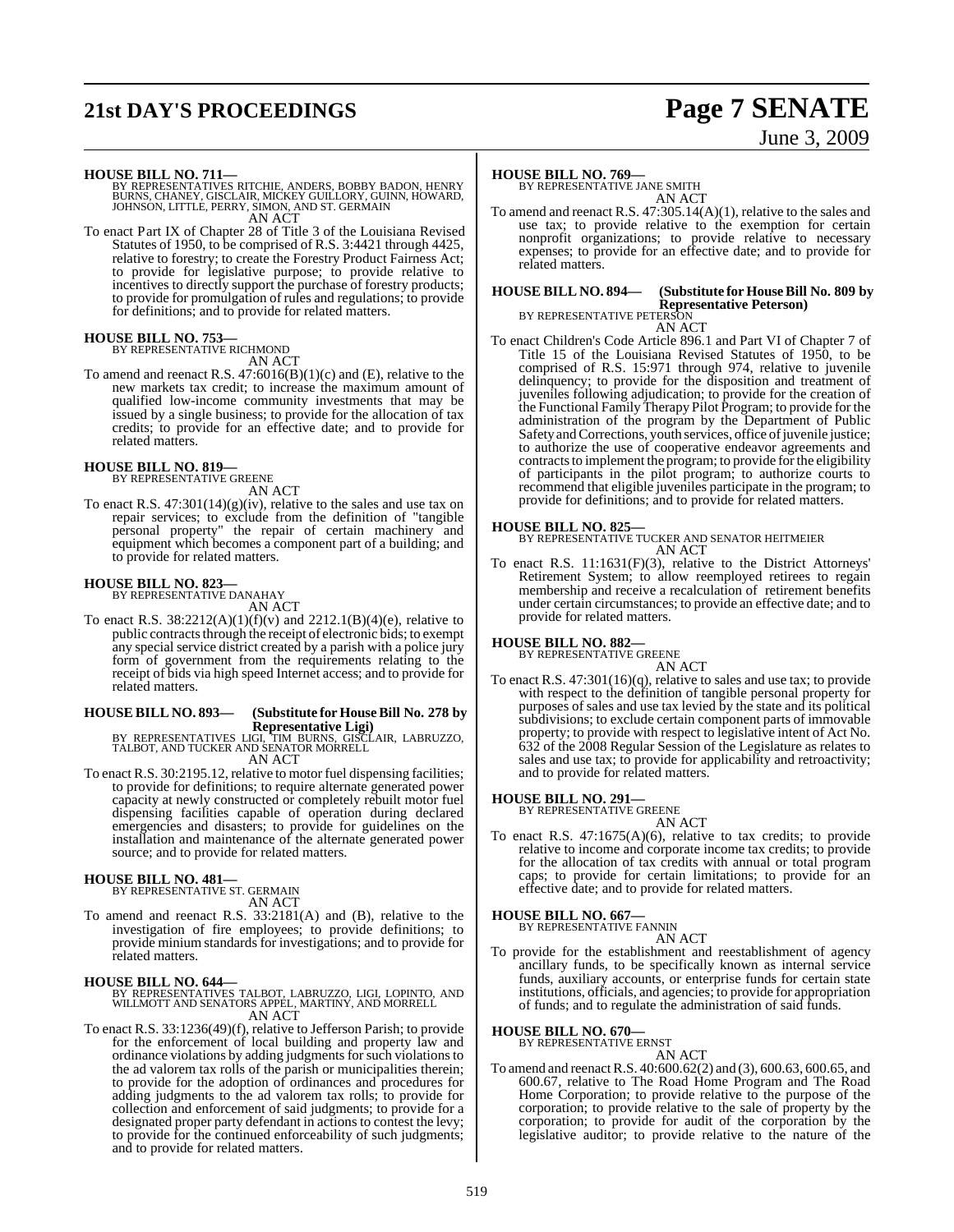## **Page 8 SENATE 21st DAY'S PROCEEDINGS**

### June 3, 2009

corporation with respect to the state and its subdivisions; and to provide for related matters.

**HOUSE BILL NO. 863—** BY REPRESENTATIVES FANNIN AND TUCKER AND SENATORS MICHOT AND CHAISSON AN ACT

To appropriate funds to defray the expenses of the Louisiana Judiciary, including the Supreme Court, Courts of Appeal, District Courts, Criminal District Court of Orleans Parish, and other courts; and to provide for related matters.

#### **HOUSE BILL NO. 869—** BY REPRESENTATIVE TUCKER

AN ACT

To appropriate funds for Fiscal Year 2009-2010 to defray the expenses ofthe Louisiana Legislature, including the expenses of the House of Representatives and the Senate, of legislative service agencies, and of the Louisiana State Law Institute; and otherwise to provide with respect to the appropriations and allocations herein made.

### **HOUSE BILL NO. 874—** BY REPRESENTATIVE PETERSON

AN ACT

To amend and reenact R.S. 39:570 and to enact R.S. 39:571(C), relative to the sale of bonds by a political subdivision; to authorize the private sale of bonds issued pursuant to the American Recovery and Reinvestment Act of 2009; to authorize the sale of such bonds at a price which is less than their par value under certain circumstances; and to provide for related matters.

> Respectfully submitted, ALFRED W. SPEER Clerk of the House of Representatives

#### **House Bills and Joint Resolutions on First Reading**

Senator Mount asked for and obtained a suspension of the rules to read House Bills and Joint Resolutions a first and second time by title and refer them to Committee.

#### **HOUSE BILL NO. 291—** BY REPRESENTATIVE GREENE

AN ACT

To enact R.S. 47:1675(A)(6), relative to tax credits; to provide relative to income and corporate income tax credits; to provide for the allocation of tax credits with annual or total program caps; to provide for certain limitations; to provide for an effective date; and to provide for related matters.

The bill was read by title and referred by the President to the Committee on Revenue and Fiscal Affairs.

#### **HOUSE BILL NO. 481—**

BY REPRESENTATIVE ST. GERMAIN AN ACT

To amend and reenact R.S. 33:2181(A) and (B), relative to the investigation of fire employees; to provide definitions; to provide minium standards for investigations; and to provide for related matters.

The bill was read by title and referred by the President to the Committee on Local and Municipal Affairs.

#### **HOUSE BILL NO. 563—**

BY REPRESENTATIVE BURRELL AN ACT

To amend and reenactR.S. 47:2134(D), 2153(B)(5), 2201, and 2202, relative to ad valorem taxes; to provide relative to certain challenges to assessments; to provide for bidding procedures at tax sales; to provide for tax sale title to undivided interests; to provide for public sale or donation of tax parcels; to provide for the sale of adjudicated property to adjoining property owners; to

provide for effectiveness as to suits filed on or after a certain date; and to provide for related matters.

The bill was read by title and referred by the President to the Committee on Revenue and Fiscal Affairs.

## **HOUSE BILL NO. 622—** BY REPRESENTATIVE WILLMOTT

AN ACT

To amend and reenact R.S. 33:4762(A) and (C), relative to the removal of dangerous structures; to provide for the type of notice required prior to the removal of dangerous structures by certain political subdivisions; to provide additional procedures for notice in cases of grave public emergency; to provide for applicability and effectiveness in certain parishes; and to provide for related matters.

The bill was read by title and referred by the President to the Committee on Local and Municipal Affairs.

## **HOUSE BILL NO. 639—** BY REPRESENTATIVE MORRIS

AN ACT

To amend and reenact R.S. 32:190(A), relative to safety helmets; to require certain motor vehicle operators to wear safety helmets; and to provide for related matters.

The bill was read by title and referred by the President to the Committee on Health and Welfare.

**HOUSE BILL NO. 644—** BY REPRESENTATIVES TALBOT, LABRUZZO, LIGI, LOPINTO, AND WILLMOTT AND SENATORS APPEL, MARTINY, AND MORRELL AN ACT

To enact R.S. 33:1236(49)(f), relative to Jefferson Parish; to provide for the enforcement of local building and property law and ordinance violations by adding judgments for such violations to the ad valorem tax rolls of the parish or municipalities therein; to provide for the adoption of ordinances and procedures for adding judgments to the ad valorem tax rolls; to provide for collection and enforcement of said judgments; to provide for a designated proper party defendant in actions to contest the levy; to provide for the continued enforceability of such judgments; and to provide for related matters.

The bill was read by title and referred by the President to the Committee on Local and Municipal Affairs.

## **HOUSE BILL NO. 667—** BY REPRESENTATIVE FANNIN

AN ACT

To provide for the establishment and reestablishment of agency ancillary funds, to be specifically known as internal service funds, auxiliary accounts, or enterprise funds for certain state institutions, officials, and agencies; to provide for appropriation of funds; and to regulate the administration of said funds.

The bill was read by title and referred by the President to the Committee on Finance.

#### **HOUSE BILL NO. 670—**

BY REPRESENTATIVE ERNST AN ACT

To amend and reenactR.S. 40:600.62(2) and (3), 600.63, 600.65, and 600.67, relative to The Road Home Program and The Road Home Corporation; to provide relative to the purpose of the corporation; to provide relative to the sale of property by the corporation; to provide for audit of the corporation by the legislative auditor; to provide relative to the nature of the corporation with respect to the state and its subdivisions; and to provide for related matters.

The bill was read by title and referred by the President to the Committee on Finance.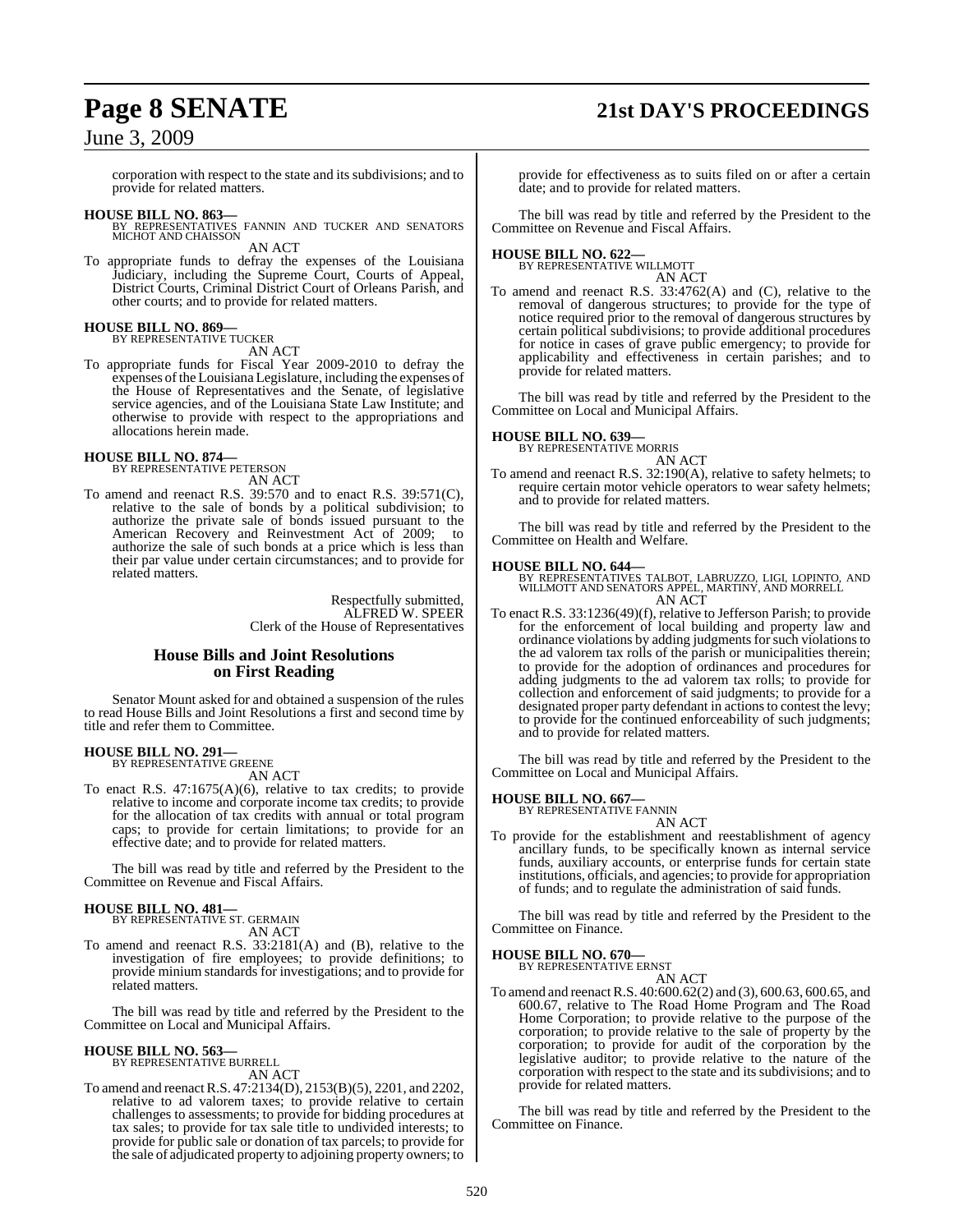## **21st DAY'S PROCEEDINGS Page 9 SENATE** June 3, 2009

#### **HOUSE BILL NO. 673—** BY REPRESENTATIVE POPE

AN ACT

To enact R.S. 11:163.1, relative to service credit or benefit accruals in certain state retirement systems for certain public university and college employees; to provide relative to employer and employee contributions during periods of furlough for such members of those systems; to provide for accumulation of service credit during such periods; to provide for calculation of benefits for such furloughed members; to provide for funding; to provide an effective date; and to provide for related matters.

The bill was read by title and referred by the President to the Committee on Retirement.

#### **HOUSE BILL NO. 711—**

BY REPRESENTATIVES RITCHIE, ANDERS, BOBBY BADON, HENRY<br>BURNS, CHANEY, GISCLAIR, MICKEY GUILLORY, GUINN, HOWARD,<br>JOHNSON, LITTLE, PERRY, SIMON, AND ST. GERMAIN<br>AN ACT

To enact Part IX of Chapter 28 of Title 3 of the Louisiana Revised Statutes of 1950, to be comprised of R.S. 3:4421 through 4425, relative to forestry; to create the Forestry Product Fairness Act; to provide for legislative purpose; to provide relative to incentives to directly support the purchase of forestry products; to provide for promulgation of rules and regulations; to provide for definitions; and to provide for related matters.

The bill was read by title and referred by the President to the Committee on Agriculture, Forestry, Aquaculture, and Rural Development.

#### **HOUSE BILL NO. 753—**

BY REPRESENTATIVE RICHMOND AN ACT

To amend and reenact R.S. 47:6016(B)(1)(c) and (E), relative to the new markets tax credit; to increase the maximum amount of qualified low-income community investments that may be issued by a single business; to provide for the allocation of tax credits; to provide for an effective date; and to provide for related matters.

The bill was read by title and referred by the President to the Committee on Revenue and Fiscal Affairs.

#### **HOUSE BILL NO. 769—** BY REPRESENTATIVE JANE SMITH

AN ACT

To amend and reenact R.S.  $47:305.14(A)(1)$ , relative to the sales and use tax; to provide relative to the exemption for certain nonprofit organizations; to provide relative to necessary expenses; to provide for an effective date; and to provide for related matters.

The bill was read by title and referred by the President to the Committee on Revenue and Fiscal Affairs.

## **HOUSE BILL NO. 819—** BY REPRESENTATIVE GREENE

AN ACT

To enact R.S. 47:301(14)(g)(iv), relative to the sales and use tax on repair services; to exclude from the definition of "tangible personal property" the repair of certain machinery and equipment which becomes a component part of a building; and to provide for related matters.

The bill was read by title and referred by the President to the Committee on Revenue and Fiscal Affairs.

#### **HOUSE BILL NO. 823—**

BY REPRESENTATIVE DANAHAY AN ACT

To enact R.S.  $38:2212(A)(1)(f)(v)$  and  $2212.1(B)(4)(e)$ , relative to public contracts through the receipt of electronic bids; to exempt any special service district created by a parish with a police jury form of government from the requirements relating to the

receipt of bids via high speed Internet access; and to provide for related matters.

The bill was read by title and referred by the President to the Committee on Transportation, Highways and Public Works.

#### **HOUSE BILL NO. 825—**

BY REPRESENTATIVE TUCKER AND SENATOR HEITMEIER AN ACT

To enact R.S. 11:1631(F)(3), relative to the District Attorneys' Retirement System; to allow reemployed retirees to regain membership and receive a recalculation of retirement benefits under certain circumstances; to provide an effective date; and to provide for related matters.

The bill was read by title and referred by the President to the Committee on Retirement.

#### **HOUSE BILL NO. 863—**

BY REPRESENTATIVES FANNIN AND TUCKER AND SENATORS MICHOT AND CHAISSON AN ACT

To appropriate funds to defray the expenses of the Louisiana Judiciary, including the Supreme Court, Courts of Appeal, District Courts, Criminal District Court of Orleans Parish, and other courts; and to provide for related matters.

The bill was read by title and referred by the President to the Committee on Finance.

#### **HOUSE BILL NO. 869—**

BY REPRESENTATIVE TUCKER AN ACT

To appropriate funds for Fiscal Year 2009-2010 to defray the expenses of the Louisiana Legislature, including the expenses of the House of Representatives and the Senate, of legislative service agencies, and of the Louisiana State Law Institute; and otherwise to provide with respect to the appropriations and allocations herein made.

The bill was read by title and referred by the President to the Committee on Finance.

### **HOUSE BILL NO. 874—** BY REPRESENTATIVE PETERSON

AN ACT

To amend and reenact R.S. 39:570 and to enact R.S. 39:571(C), relative to the sale of bonds by a political subdivision; to authorize the private sale of bonds issued pursuant to the American Recovery and Reinvestment Act of 2009; to authorize the sale of such bonds at a price which is less than their par value under certain circumstances; and to provide for related matters.

The bill was read by title and referred by the President to the Committee on Revenue and Fiscal Affairs.

#### **HOUSE BILL NO. 882—**

BY REPRESENTATIVE GREENE AN ACT

To enact R.S. 47:301(16)(q), relative to sales and use tax; to provide with respect to the definition of tangible personal property for purposes of sales and use tax levied by the state and its political subdivisions; to exclude certain component parts of immovable property; to provide with respect to legislative intent of Act No. 632 of the 2008 Regular Session of the Legislature as relates to sales and use tax; to provide for applicability and retroactivity; and to provide for related matters.

The bill was read by title and referred by the President to the Committee on Revenue and Fiscal Affairs.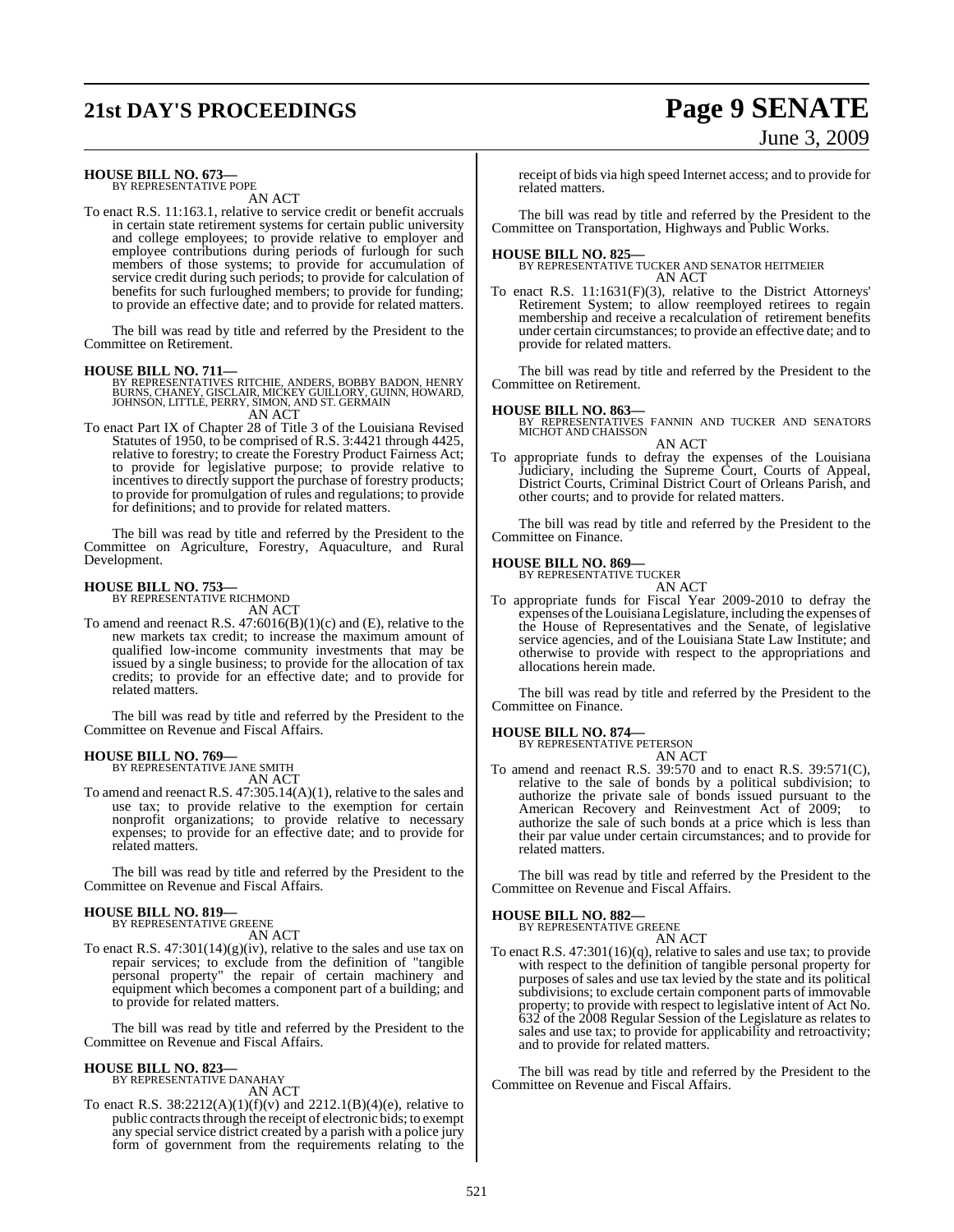## **Page 10 SENATE 21st DAY'S PROCEEDINGS**

### June 3, 2009

### **HOUSE BILL NO. 893— (Substitute for HouseBill No. 278 by**

**Representative Ligi)** BY REPRESENTATIVES LIGI, TIM BURNS, GISCLAIR, LABRUZZO, TALBOT, AND TUCKER AND SENATOR MORRELL AN ACT

To enact R.S. 30:2195.12, relative to motor fuel dispensing facilities; to provide for definitions; to require alternate generated power capacity at newly constructed or completely rebuilt motor fuel dispensing facilities capable of operation during declared emergencies and disasters; to provide for guidelines on the installation and maintenance of the alternate generated power source; and to provide for related matters.

The bill was read by title and referred by the President to the Committee on Commerce, Consumer Protection, and International Affairs.

### **HOUSE BILL NO. 894— (Substitute for HouseBill No. 809 by**

**Representative Peterson)** BY REPRESENTATIVE PETERSON AN ACT

To enact Children's Code Article 896.1 and Part VI of Chapter 7 of Title 15 of the Louisiana Revised Statutes of 1950, to be comprised of R.S. 15:971 through 974, relative to juvenile delinquency; to provide for the disposition and treatment of juveniles following adjudication; to provide for the creation of the Functional Family Therapy Pilot Program; to provide for the administration of the program by the Department of Public Safety and Corrections, youth services, office of juvenile justice; to authorize the use of cooperative endeavor agreements and contracts to implement the program; to provide for the eligibility of participants in the pilot program; to authorize courts to recommend that eligible juveniles participate in the program; to provide for definitions; and to provide for related matters.

The bill was read by title and referred by the President to the Committee on Judiciary A.

#### **Message from the House**

#### **ASKING CONCURRENCE IN HOUSE CONCURRENT RESOLUTIONS**

June 2, 2009

To the Honorable President and Members of the Senate:

I am directed to inform your honorable body that the House of Representatives has finally passed and asks your concurrence in the following House Concurrent Resolutions:

## **HOUSE CONCURRENT RESOLUTION NO. 182—** BY REPRESENTATIVE TUCKER

#### A CONCURRENT RESOLUTION

To urge and request the Department of Social Services and the Department of Health and Hospitals jointly to study whether applicants for and current recipients of Temporary Assistance for Needy Families (TANF) benefits should be required to apply for Medicaid and receive annual health screenings in order to receive or continue to receive TANF benefits, to study the fiscal impact of such requirements, and to report study findings and recommendations to the House Committee on Health and Welfare and the Senate Committee on Health and Welfare prior to February 1, 2010.

> Respectfully submitted, ALFRED W. SPEER Clerk of the House of Representatives

#### **House Concurrent Resolutions**

Senator Mount asked for and obtained a suspension of the rules to read House Concurrent Resolutions a first and second time.

### **HOUSE CONCURRENT RESOLUTION NO. 182—**

BY REPRESENTATIVE TUCKER A CONCURRENT RESOLUTION

To urge and request the Department of Social Services and the Department of Health and Hospitals jointly to study whether applicants for and current recipients of Temporary Assistance for Needy Families (TANF) benefits should be required to apply for Medicaid and receive annual health screenings in order to receive or continue to receive TANF benefits, to study the fiscal impact of such requirements, and to report study findings and recommendations to the House Committee on Health and Welfare and the Senate Committee on Health and Welfare prior to February 1, 2010.

The resolution was read by title and referred by the President to the Committee on Health and Welfare.

#### **House Bills and Joint Resolutions on Second Reading Reported by Committees**

#### **HOUSE BILL NO. 44—**

BY REPRESENTATIVES LAFONTA, HARDY, AND STIAES AN ACT

To enact R.S. 14:95.2.2, relative to offenses affecting the public safety; to create the crime of reckless discharge of a firearm at a parade or demonstration; to provide for definitions; to provide for the elements of the crime; to provide for penalties; to provide for exceptions; and to provide for related matters.

Reported with amendments by the Committee on Judiciary C.

#### **SENATE COMMITTEE AMENDMENTS**

Amendments proposed by Senate Committee on Judiciary C to Engrossed House Bill No. 44 by Representative LaFonta

#### AMENDMENT NO. 1

On page 2 delete lines 19 and 20 in their entirety and insert the following:

"(4) The discharge of a firearm by a person engaged in any lawful hunting or sport shooting activity on public or private property."

On motion of Senator Dorsey, the committee amendment was adopted. The amended bill was read by title and referred to the Legislative Bureau.

### **HOUSE BILL NO. 50—** BY REPRESENTATIVE CHAMPAGNE

AN ACT

To enact R.S. 15:712 and 1113 and R.S. 40:2853, relative to facilities providing housing or temporary residence to individuals referred to or participating in work release programs; to provide for a limitation on the location of those facilities in relationship to schools or day care centers; to provide for definitions; and to provide for related matters.

Reported favorably by the Committee on Judiciary B. The bill was read by title and referred to the Legislative Bureau.

#### **HOUSE BILL NO. 64—**

BY REPRESENTATIVE NORTON

AN ACT To amend and reenact R.S. 15:873(A) and (C), relative to the rate of inmate compensation; to provide for increased wages for inmates who are assigned to Prison Enterprises or who are certified as academic tutors; and to provide for related matters.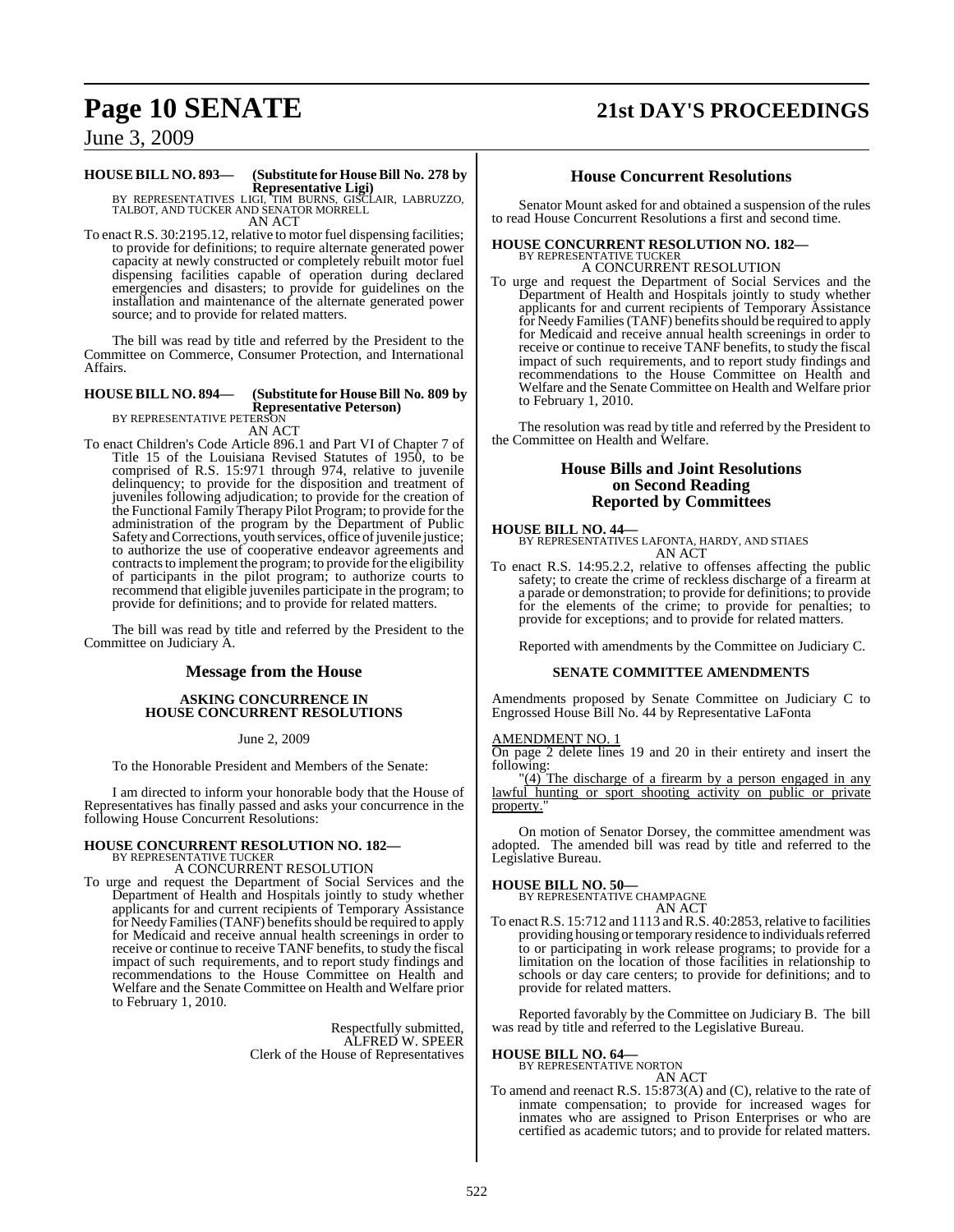## **21st DAY'S PROCEEDINGS Page 11 SENATE**

# June 3, 2009

Reported favorably by the Committee on Judiciary B. The bill was read by title and referred to the Legislative Bureau.

### **HOUSE BILL NO. 76—** BY REPRESENTATIVE WILLMOTT

AN ACT

To amend and reenact R.S. 14:202.1(D) and (E) and to enact R.S. 14:202.1(F) and (G), relative to the crime of home improvement fraud; to provide for increased penalties for the crime of home improvement fraud under certain circumstances; and to provide for related matters.

Reported with amendments by the Committee on Judiciary C.

#### **SENATE COMMITTEE AMENDMENTS**

Amendments proposed by Senate Committee on Judiciary C to Reengrossed House Bill No. 76 by Representative Willmott

#### AMENDMENT NO. 1

On page 1, line 12, after "dollars" and before "imprisoned" delete "or" and insert "and shall be" and after "months" delete ", or"

#### AMENDMENT NO. 2

On page 1 at the beginning of line 13 delete "both"

#### AMENDMENT NO. 3

On page 2, line 8, after "two years," delete the remainder of the line and insert "and shall"

#### AMENDMENT NO. 4

On page 2, line 9, after "more than" and before "thousand" delete "two" and insert "five" and after "dollars," and before "when" delete "or both"

#### AMENDMENT NO. 5

On page 2, line 15, after "second" and before "violation" delete "or subsequent

#### AMENDMENT NO. 6

On page 2, line 21, after "more than" and before "thousand" delete "ten" and insert "twenty" and after "dollars" and before "imprisoned" delete "or" and insert "and shall be"

#### AMENDMENT NO. 7

On page 2, line 22, after "ten years" delete "or both"

#### AMENDMENT NO. 8

On page 2 between lines 26 and 27 insert the following: "(2) The home improvement fraud is a third or subsequent violation of the provisions of Paragraph (A)(2) of this Section."

#### AMENDMENT NO. 9

On page 2, at the beginning of line 27, change " $(2)$ " to " $(3)$ "

AMENDMENT NO. 10 On page 3, at the beginning of line 1, change  $\degree$ (3) $\degree$  to  $\degree$ (4) $\degree$ 

#### AMENDMENT NO. 11

On page 3, at the beginning of line 3, change  $"(4)"$  to  $"(5)"$ 

#### AMENDMENT NO. 12

On page 3, line 7, after "Restitution" delete "may" and insert "shall"

On motion of Senator Dorsey, the committee amendment was adopted. The amended bill was read by title and referred to the Legislative Bureau.

#### **HOUSE BILL NO. 119—** BY REPRESENTATIVE HENRY BURNS

AN ACT

To enact R.S. 15:502, relative to testimony by audiovisual transmission; to authorize certain persons to testify through the use of audiovisual equipment in certain proceedings; to provide

for written notice to opposing counsel; to provide for limitations; and to provide for related matters.

Reported favorably by the Committee on Judiciary B. The bill was read by title and referred to the Legislative Bureau.

### **HOUSE BILL NO. 197—** BY REPRESENTATIVE DOERGE

AN ACT

To enact R.S. 13:1899(L), relative to fees charged in specified city courts; to provide for an additional fee in juvenile delinquency matters in the City Court of Minden and in the City Court of Springhill which funds shall be used to fund the office of the marshal; to provide for a contingency effective date; and to provide for related matters.

Reported favorably by the Committee on Judiciary B. The bill was read by title and referred to the Legislative Bureau.

#### **HOUSE BILL NO. 219—**

BY REPRESENTATIVE CARMODY AN ACT

To amend and reenact R.S. 33:1423.1(A), relative to collection and disposition of bonds, fines, fees, licenses, and taxes; to provide for payment by electronic check; to authorize the collection of a fee for electronic check processing; and to provide for related matters.

Reported favorably by the Committee on Judiciary A. The bill was read by title and referred to the Legislative Bureau.

### **HOUSE BILL NO. 265—** BY REPRESENTATIVE HENRY BURNS

AN ACT

To amend and reenact R.S. 32:393(A) and (C)(1)(b) and 853(A)(1)(a) and  $(c)(iii)$ , relative to operator's records; to provide for the time in which convictions be sent to the Department of Public Safety and Corrections; to provide for the authority to add conviction to driver's operating record; and to provide for related matters.

Reported favorably by the Committee on Judiciary C. The bill was read by title and referred to the Legislative Bureau.

#### **HOUSE BILL NO. 266—**

BY REPRESENTATIVE HAZEL AN ACT

To amend and reenact R.S. 14:35.3(K), relative to domestic abuse battery; to provide with respect to the criminal penalties for domestic abuse battery committed upon certain persons; and to provide for related matters.

Reported favorably by the Committee on Judiciary C. The bill was read by title and referred to the Legislative Bureau.

## **HOUSE BILL NO. 274—** BY REPRESENTATIVE TEMPLET

AN ACT To amend and reenact R.S. 14:34.3 and 38.2(B), relative to crimes committed against school teachers; to provide for increased penalties for battery of a school teacher under certain circumstances; to provide for increased penalties for assault on a school teacher; and to provide for related matters.

Reported with amendments by the Committee on Judiciary B.

#### **SENATE COMMITTEE AMENDMENTS**

Amendments proposed by Senate Committee on Judiciary B to Reengrossed House Bill No. 274 by Representative Templet

#### AMENDMENT NO. 1

On page 1, line 2, after "38.2(B)" delete the comma "," and insert "and to enact R.S.  $14:38.2(A)(2)(c)$  and (d),"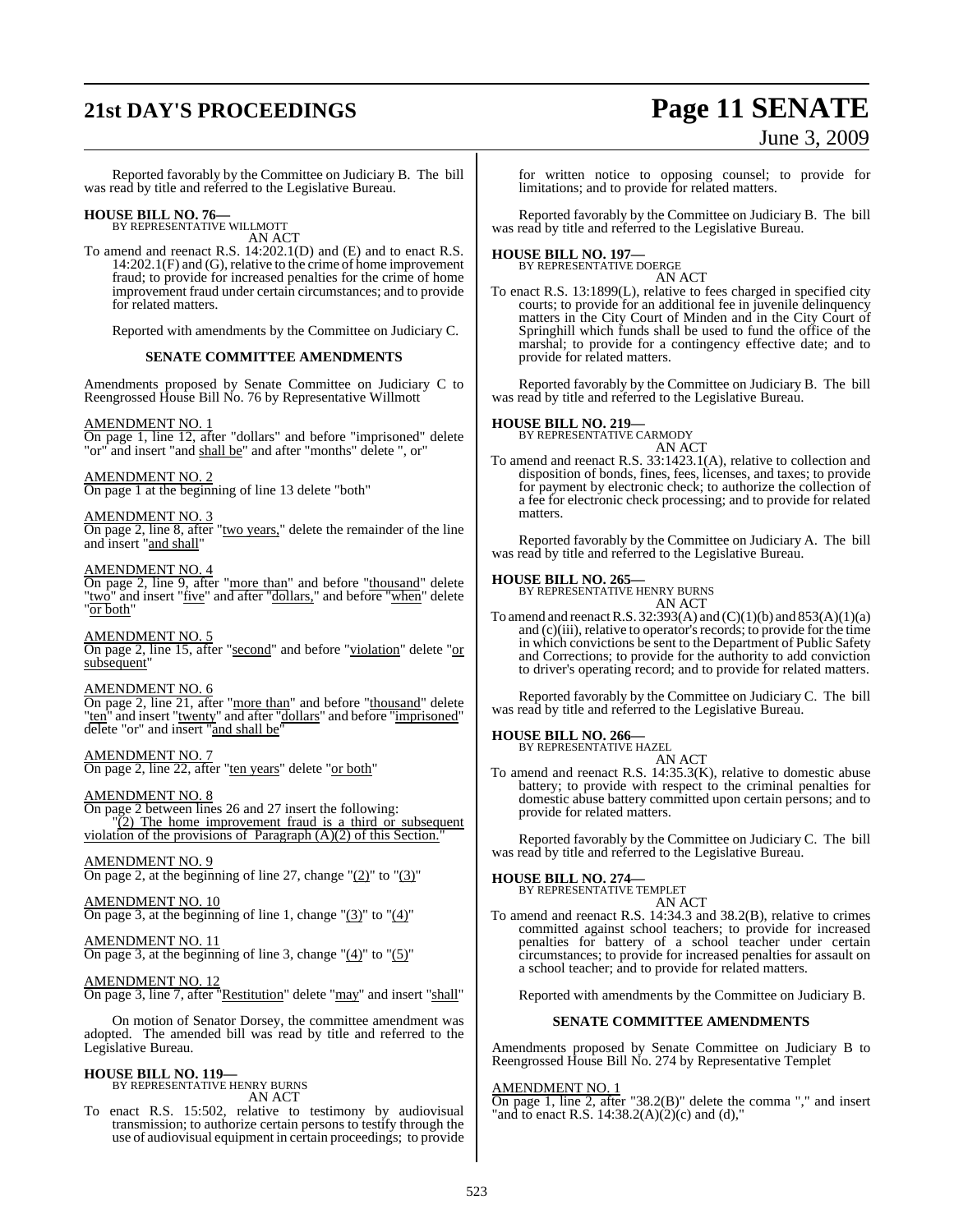## **Page 12 SENATE 21st DAY'S PROCEEDINGS**

### June 3, 2009

#### AMENDMENT NO. 2

On page 1, line 5, after "teacher" delete the semi colon ";" and insert "under certain circumstances; to provide for definitions;"

#### AMENDMENT NO. 3

On page 1, line 7, after "reenacted" and before "to" insert "and R.S.  $14:38.2(A)(2)(c)$  and (d) are hereby enacted"

#### AMENDMENT NO. 4

On page 2, delete lines 20 through 24 in their entirety and insert the following:

"§38.2. Assault on a school teacher

A. \* \* \* (2)

\* \* \* (c) For the purposes of this Section, "school" means any public or nonpublic elementary, secondary, high school, vocationaltechnical school, college, special, or postsecondary school or institution, or university in this state.

(d) For the purposes of this Section, "student" means any person registered or enrolled at the school where the school teacher is employed.

B. Whoever commits the crime of assault on a school teacher shall be punished as follows;

(1) If the assault was committed by a student, upon conviction, the offender shall be fined not more than two thousand dollars or imprisoned not less than thirty days nor more than one hundred eighty days, or both.

 $(2)$  If the assault was committed by someone who is not a student, upon conviction, the offender shall be fined not more than two thousand dollars or imprisoned with or without hard labor for not less than one year nor more than three years, or both.

On motion of Senator Martiny, the committee amendment was adopted. The amended bill was read by title and referred to the Legislative Bureau.

### **HOUSE BILL NO. 297—** BY REPRESENTATIVE WHITE

AN ACT

To amend and reenact R.S. 15:1354(A), relative to racketeering; to provide for a minimum mandatory sentence for the crime of racketeering in certain casesinvolving securities violations; and to provide for related matters.

Reported favorably by the Committee on Judiciary C. The bill was read by title and referred to the Legislative Bureau.

#### **HOUSE BILL NO. 310—** BY REPRESENTATIVE HAZEL

AN ACT

To amend and reenact R.S. 14:81.3(A), relative to computer-aided solicitation of a minor; to amend the elements of the crime of computer-aided solicitation of a minor; and to provide for related matters.

Reported favorably by the Committee on Judiciary C. The bill was read by title and referred to the Legislative Bureau.

HOUSE BILL NO. 340—<br>
BY REPRESENTATIVES HENRY, ARMES, BALDONE, BURFORD,<br>
HENRY BURNS, TIM BURNS, CARMODY, CHANDLER, CROMER,<br>
DOVE, DOWNS, ERNST, FANNIN, GEYMANN, GISCLAIR, GREENE,<br>
GUINN, HARRISON, HAZEL, HOFFMANN, KLECKLE

Proposing to amend Article I, Section 8 of the Constitution of Louisiana, relative to freedom of religion; to prohibit government infringement of the right of every person to freely

express his religious belief; to provide that the right shall not be burdened without the showing of a compelling governmental interest; to provide for submission of the proposed amendment to the electors; and to provide for related matters.

Reported favorably by the Committee on Judiciary A. The bill was read by title and referred to the Legislative Bureau.

**HOUSE BILL NO. 361—** BY REPRESENTATIVES TEMPLET AND WOOTON AN ACT

To enact R.S. 27:310(H) and to repeal R.S. 27:311.1(B)(3), relative to suitability for designated representatives; to repeal provision of law requiring designated representatives to obtain a video draw poker employee permit; to require licensees employing designated representatives to request a record of convictions; to require licensees to maintain the criminal conviction information of designated representatives; and to provide for related matters.

Reported favorably by the Committee on Judiciary B. The bill was read by title and referred to the Legislative Bureau.

#### **HOUSE BILL NO. 363—**

BY REPRESENTATIVES AUBERT AND LANDRY AN ACT

To amend and reenact Civil Code Articles 2358, 2362.1 through 2364, and 2365 through 2367.2 and R.S. 9:374, to enact Civil Code Article 2367.3, and to repeal Civil Code Article 2364.1, relative to the community property regime; to provide for claims for reimbursement between spouses; to provide for a reduction in reimbursement for obligations paid with respect to certain movable property; to provide when a claim for reimbursement may be made; to provide for the use of a residence of the spouses; and to provide for related matters.

Reported favorably by the Committee on Judiciary A. The bill was read by title and referred to the Legislative Bureau.

#### **HOUSE BILL NO. 391—**

BY REPRESENTATIVE GALLOT AN ACT

To enact Code of Criminal Procedure Article 895.5, relative to courtordered payment of restitution; to authorize district attorneys to create a restitution recovery division for the enforcement and recovery of certain sums ordered by the court; to provide for the recovery of victimcompensation; to provide for enforcement; to provide for collection fees; and to provide for related matters.

Reported with amendments by the Committee on Judiciary B.

#### **SENATE COMMITTEE AMENDMENTS**

Amendments proposed by Senate Committee on Judiciary B to Reengrossed House Bill No. 391 by Representative Gallot

#### AMENDMENT NO. 1

On page 2, at the end of line 14, after "noncompliance." insert "In the event that the district attorney institutes any other civil or criminal proceedings pursuant to this Section, the defendant shall be charged costs of court and such costs shall be added to the amount due.

On motion of Senator Martiny, the committee amendment was adopted. The amended bill was read by title and referred to the Legislative Bureau.

### **HOUSE BILL NO. 403—** BY REPRESENTATIVE FOIL

AN ACT

To amend and reenact R.S. 10:1-201(b)(5), (6), (15), (16), (21), and (42), R.S. 10:4-104(c)(introductory paragraph), 4- 210(c)(introductory paragraph), Chapter 7 of Title 10 of the Louisiana Revised Statutes of 1950, formerly comprised of R.S.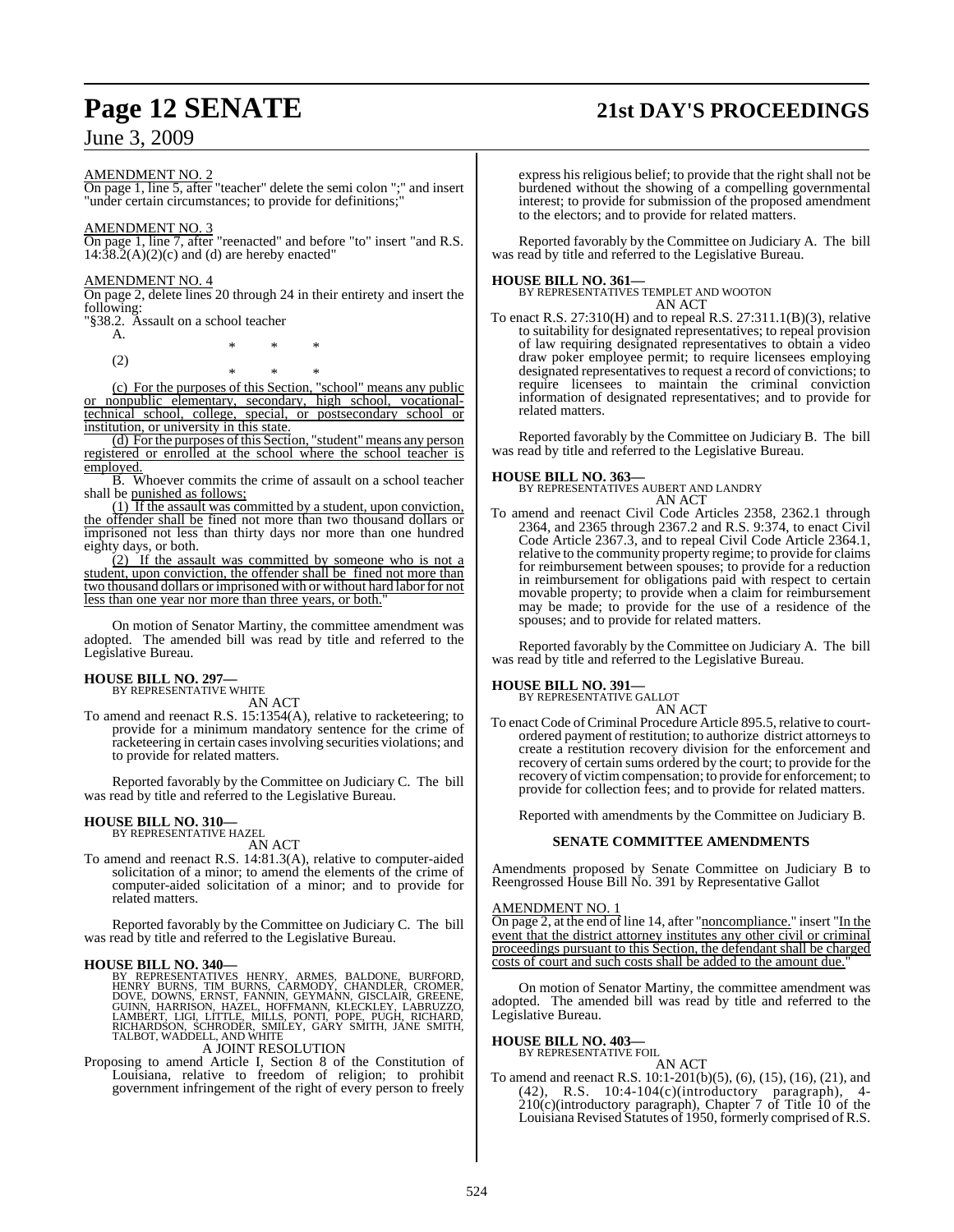## **21st DAY'S PROCEEDINGS Page 13 SENATE**

# June 3, 2009

10:7-101 through 7-105, 7-201 through 7-210, 7-301 through 7- 309, 7-401 through 7-404, 7-501 through 7-509, 7-601 through 7-603, and 7-701, to be comprised of R.S. 10:7-101 through 7- 106, 7-201 through 7-210, 7-301 through 7-309, 7-401 through 7-404, 7-501 through 7-509, and 7-601 through 7-604, 9- 102(a)(30), (b), and (d)(7), 9-203(b)(introductory paragraph) and (3)(D), 9-207(c), 9-208(b)(5) and (6), 9-301(3), 9-310(b)(5) and (8), 9-312(e), 9-313(a), 9-314(a) and (b), 9-317(b) and (d), 9-338, and 9-601(b) and to enact R.S. 10:8-103(g) and 9- 208(b)(7), relative to warehouses and documents of title; to provide for definitions; to provide for documents of title, warehouse receipts, destination bills, and bills of lading; to provide for rules of negotiability of documents of title; to provide for liens of carriers; to provide for a carrier's duty of care; to provide for negotiation of documents of title; to provide for lost or missing documents of title; to provide for conforming amendments to other sections of the Uniform Commercial Code; to provide for applicability and retroactivity; to provide for an effective date; and to provide for related matters.

Reported favorably by the Committee on Judiciary A. The bill was read by title and referred to the Legislative Bureau.

**HOUSE BILL NO. 445—**<br>BY REPRESENTATIVES BALDONE, BILLIOT, HENRY BURNS, THAMPAGNE, DOERGE, DOWNS, FOIL, GISCLAIR, MICKEY<br>GUILLORY, HOWARD, KATZ, LITTLE, MILLS, PEARSON, PERRY,<br>POPE, PUGH, RICHARD, ROBIDEAUX, SCHRODER, SIMO

AN ACT

To amend and reenact R.S. 32:667(B)(2) and to repeal R.S.  $32:667(B)(1)(a)$  and (4), relative to driving while under the influence; to increase suspension of driving privileges upon refusal to submit to a chemical test; and to provide for related matters.

Reported with amendments by the Committee on Judiciary B.

#### **SENATE COMMITTEE AMENDMENTS**

Amendments proposed by Senate Committee on Judiciary B to Reengrossed House Bill No. 445 by Representative Baldone

#### AMENDMENT NO. 1

On page 1, line 2, after "To amend and reenact" insert "R.S.  $14:98.\tilde{2}(A)$  and"

#### AMENDMENT NO. 2

On page 2, line 6, after "accident" delete the period "." insert "and the person's intoxication is determined by a trier of fact to be the contributing factor of the fatality or serious bodily injury.

#### AMENDMENT NO. 3

On page 2, delete lines 7 through 9 in their entirety and insert the following:

 $\frac{r(c)}{(i)}$  Four years from the date of suspension on the second and subsequent refusal occurring within five years of the date of the first refusal to submit to the test.

(ii) Four years from the date of suspension on the second and subsequent refusal occurring within five years of the date of the first refusal to submit to the test, without the benefit of eligibility for a hardship license in the event that a fatality occurred or a person sustained serious bodily injury as a result of an accident and the person's intoxication is determined by a trier of fact to be the contributing factor of the fatality or serious bodily injury.

#### AMENDMENT NO. 4

On page 2, delete lines 10 through 14 in their entirety.

#### AMENDMENT NO. 5

On page 2, between lines 15 and 16, insert the following: "Section 2. R.S. 14:98.2(A) is hereby amended and reenacted to read as follows:

§98.2. Unlawful refusal to submit to chemical tests; arrests for driving while intoxicated

A. No person under arrest for a violation of R.S. 14:98, 98.1, or any other law or ordinance which prohibits operating a vehicle while intoxicated may refuse to submit to a chemical test when requested to do so by a law enforcement officer if he has refused to submit to such test on two one previous and separate occasions occasion of any previous such violation.

\* \* \*"

#### AMENDMENT NO. 6

On page 2, line 16 change "Section 2." to "Section 3."

#### AMENDMENT NO. 7

On page 2, line 17, change "Section 3." to "Section 4."

On motion of Senator Martiny, the committee amendment was adopted. The amended bill was read by title and referred to the Legislative Bureau.

### **HOUSE BILL NO. 447—** BY REPRESENTATIVE THIBAUT

AN ACT To repeal R.S. 13:974, relative to court reporters in the Eighteenth Judicial District; to repeal provisions providing for duties, qualifications of office, salary, transcription fees, and bond requirements applicable only to the Eighteenth Judicial District.

Reported favorably by the Committee on Judiciary B. The bill was read by title and referred to the Legislative Bureau.

## **HOUSE BILL NO. 502—** BY REPRESENTATIVE CORTEZ

AN ACT

To enact Part III-I of Title 19 of the Louisiana Revised Statutes of 1950, to be comprised of R.S. 19:139 through 139.7, relative to expropriation by a declaration of taking; to authorize the city of Youngsville to expropriate property for the Chemin Metairie Phase II Project; to provide procedures for the expropriation by a declaration of taking; and to provide for related matters.

Reported favorably by the Committee on Judiciary A. The bill was read by title and referred to the Legislative Bureau.

#### **HOUSE BILL NO. 532—**

BY REPRESENTATIVE GALLOT

AN ACT

To amend and reenact R.S. 40:2405(B) and to enact R.S. 40:2402(1)(d), relative to Peace Officer Standards and Training Law; to include the Supreme Court of Louisiana security personnel within the definition of "peace officer"; to prohibit the security personnel from receiving supplemental pay even though they have successfully completed the certified training program; and to provide for related matters.

Reported favorably by the Committee on Judiciary B. The bill was read by title and referred to the Legislative Bureau.

#### **HOUSE BILL NO. 538—**

BY REPRESENTATIVE ANDERS AN ACT

To amend and reenact R.S. 3:263, 265(B), and 266(13) and (19) and to enact R.S. 3:262(D), 266(22), and 283.1 and R.S. 35:410, relative to the Louisiana Agricultural Finance Authority; to revise legislative findings; to expand definitions; to revise the powers of authority; to provide for certain loans and guarantees for agricultural plants; to provide for restrictions; to provide for reports; to provide for a special fund; to provide for positions; to provide for administration and implementation; to provide for ex officio notaries public; and to provide for related matters.

Reported with amendments by the Committee on Agriculture, Forestry, Aquaculture, and Rural Development.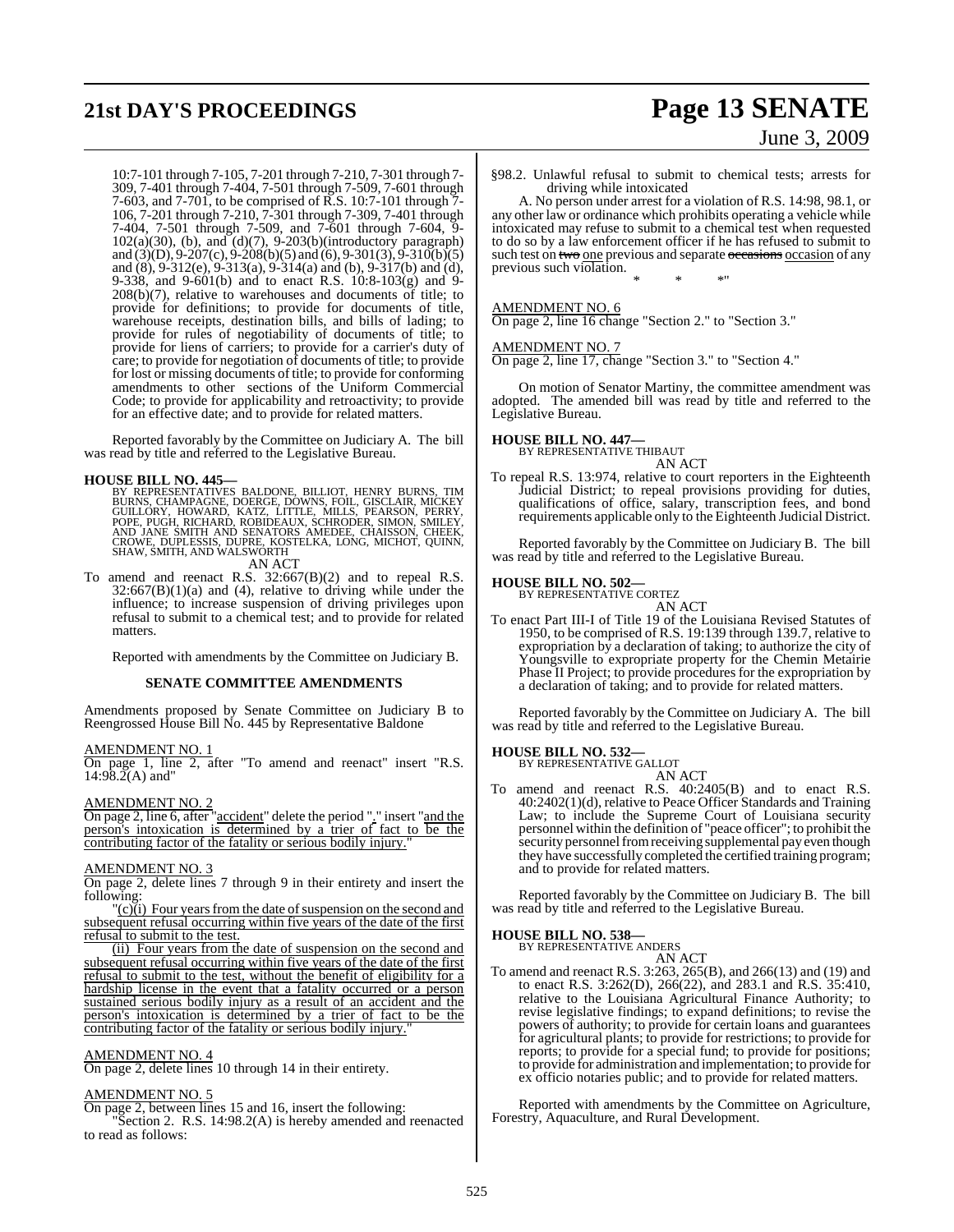## **Page 14 SENATE 21st DAY'S PROCEEDINGS**

### June 3, 2009

#### **SENATE COMMITTEE AMENDMENTS**

Amendments proposed by Senate Committee on Agriculture, Forestry, Aquaculture, and Rural Development to Re-Reengrossed House Bill No. 538 by Representative Anders

#### AMENDMENT NO. 1

On page 9, line 24, after "Authority" insert "or the Department of Agriculture and Forestry"

#### AMENDMENT NO. 2

On page 9, line 27, after "Authority" and before "as" insert "or the Department of Agriculture and Forestry"

#### AMENDMENT NO. 3

On page 9, line 28, after "public" and before "." insert "for the agriculture loan program"

#### AMENDMENT NO. 4

On page 10, line 4, after "functions" delete the remainder of the line and insert "for the agriculture loan program."

#### AMENDMENT NO. 5

On page 10, line 9, after "Authority" insert "or the Department of Agriculture and Forestry"

On motion of Senator Thompson the committee amendment was adopted. The amended bill was read by title and recommitted to the Committee on Finance.

### **HOUSE BILL NO. 588—** BY REPRESENTATIVE LANDRY

AN ACT

To amend and reenact R.S. 15:588, relative to individual access to criminal history information; to authorize an individual or his authorized representative to obtain a certified copy of his criminal history information record; and to provide for related matters.

Reported favorably by the Committee on Judiciary C. The bill was read by title and referred to the Legislative Bureau.

**HOUSE BILL NO. 599—** BY REPRESENTATIVES HILL, CONNICK, ERNST, FOIL, HARRISON, ROSALIND JONES, LEGER, MONICA, AND WHITE AN ACT

To enact R.S. 37:2556(D), relative to temporary court reporting permits; to provide for qualifications and limitations; to provide for licensing and education requirements; and to provide for related matters.

Reported with amendments by the Committee on Judiciary B.

#### **SENATE COMMITTEE AMENDMENTS**

Amendments proposed by Senate Committee on Judiciary B to Engrossed House Bill No. 599 by Representative Hill

#### AMENDMENT NO. 1

On page 2, at the beginning of line 5, after  $\frac{1}{3}$  and before "If no" insert "(a)"

#### AMENDMENT NO. 2

On page 2, between lines 9 and 10, insert the following:<br>"(b) The board shall respond to the judge respond

The board shall respond to the judge regarding the capabilities of any noncertified applicant submitted by the judge for consideration by the board within sixty days of the board's receipt of the noncertified applicant's name."

#### AMENDMENT NO. 3

On page 2, line 10, after " $(4)$ " and before "The board" insert " $(a)$ "

AMENDMENT NO. 4 On page 2, between lines 14 and 15, insert the following:

"(b) If the board fails to approve the judge's noncertified applicant for a temporary permit, the judge shall have the authority to temporarily permit the applicant for a period of one year. Such applicantshall complywith and be subject to Subparagraphs 5(a) and (b) of this Subsection.

On motion of Senator Martiny, the committee amendment was adopted. The amended bill was read by title and referred to the Legislative Bureau.

#### **HOUSE BILL NO. 600—**

BY REPRESENTATIVE JOHNSON AN ACT

To amend and reenact R.S. 9:315.2(A) and to enact R.S. 9:315.1.1 and 326, relative to support; to provide for the determination of income for the payment of child and spousal support obligations; to provide for redirected income; to provide for deferred income; to provide for the admissibility of evidence of income; to provide for required documentation; and to provide for related matters.

Reported with amendments by the Committee on Judiciary A.

#### **SENATE COMMITTEE AMENDMENTS**

Amendments proposed by Senate Committee on Judiciary A to Reengrossed House Bill No. 600 by Representative Johnson

#### AMENDMENT NO. 1

On page 2, line 29, change "shall" to "shall" and delete "may"

On motion of Senator Donahue, the committee amendment was adopted. The amended bill was read by title and referred to the Legislative Bureau.

#### **HOUSE BILL NO. 701—**

BY REPRESENTATIVES THIBAUT, FOIL, AND LEGER AN ACT

To enact R.S. 15:1093.2, relative to juvenile justice districts; to provide for additional power and authority; and to provide for the establishment and maintenance of certain evidence-based juvenile services and programs; to authorize the boards of commissioners of any juvenile justice district to enter into certain cooperative endeavor agreements; to provide for the expenditure of funds and payment of costs and expenses; and to provide for related matters.

Reported favorably by the Committee on Judiciary B. The bill was read by title and referred to the Legislative Bureau.

#### **HOUSE BILL NO. 716—**

BY REPRESENTATIVE LEGER AN ACT

To amend and reenact R.S. 26:805(F)(introductory paragraph) and (1), relative to exceptionsfor a supplier to terminate, cancel, not renew, or discontinue an agreement to supply specified brands of alcohol or beer to a distributor; and to provide for related matters.

Reported favorably by the Committee on Judiciary B. The bill was read by title and referred to the Legislative Bureau.

### **HOUSE BILL NO. 757—** BY REPRESENTATIVE DIXON

AN ACT

To enact R.S. 14:126.3.1, relative to the unauthorized participation in medical assistance programs; to create the crime of unauthorized participation in medical assistance programs; to provide for definitions; to provide for penalties; and to provide for related matters.

Reported favorably by the Committee on Judiciary C. The bill was read by title and referred to the Legislative Bureau.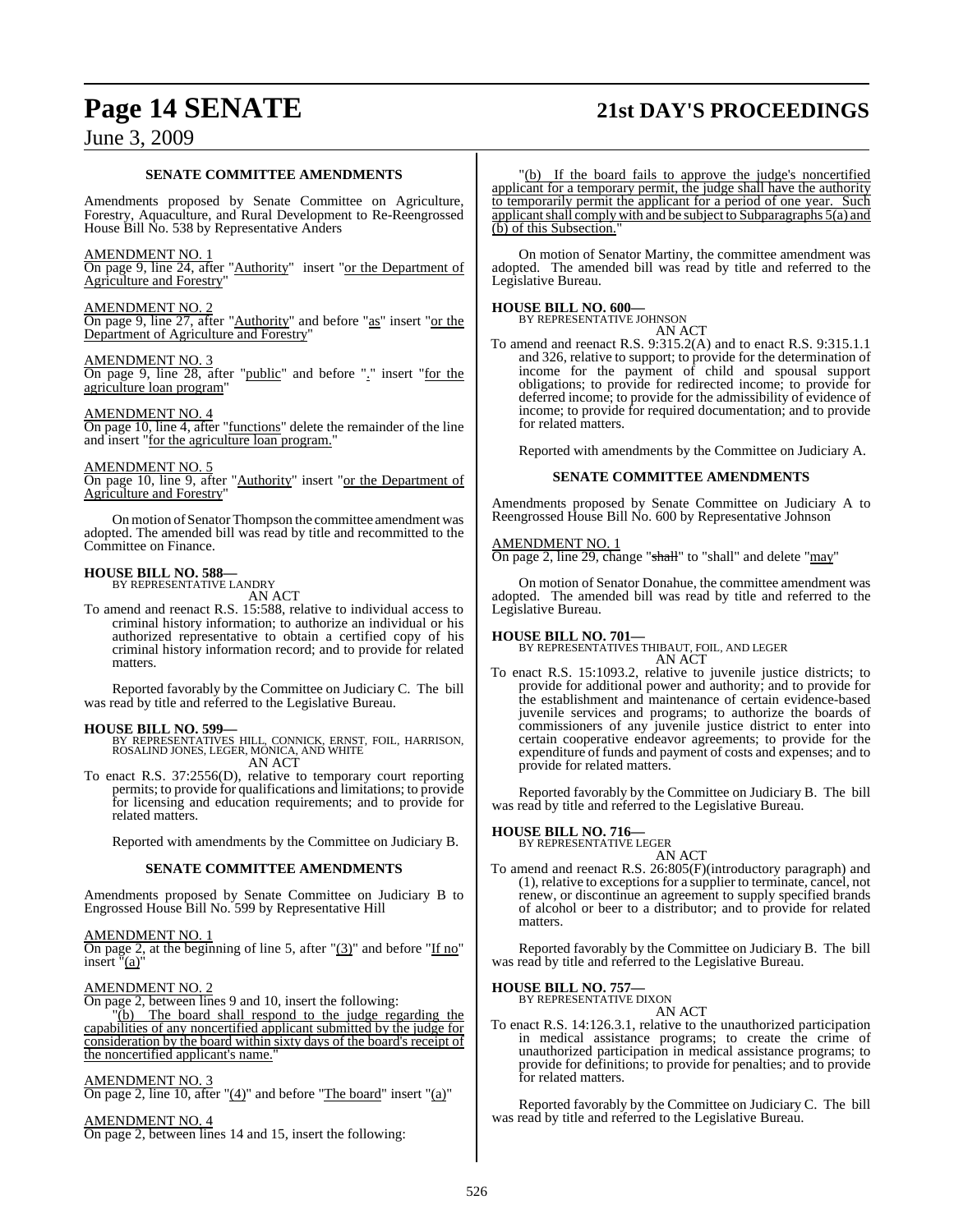# **21st DAY'S PROCEEDINGS Page 15 SENATE**

June 3, 2009

### **HOUSE BILL NO. 822—** BY REPRESENTATIVE PATRICIA SMITH

AN ACT

To amend and reenact R.S. 15:574.22(G), relative to the Louisiana Risk Review Panel; to provide with respect to those persons who are eligible for a review by the Louisiana Risk Review Panel; to provide with respect to eligibility of persons sentenced for certain violations of the Uniform Controlled Dangerous Substances Law; and to provide for related matters.

Reported favorably by the Committee on Judiciary B. The bill was read by title and referred to the Legislative Bureau.

## **HOUSE BILL NO. 890— (Substitute for HouseBill No. 177 by**

Representative Mills)<br>BY REPRESENTATIVES MILLS, CHAMPAGNE, HARDY, HAZEL,<br>LEBAS, LOPINTO, NORTON, PERRY, SCHRODER, WOOTON, ANDERS,<br>BALDONE, BARROW, BURFORD, TIM BURNS, BURRELL, CHANDLER,<br>CORTEZ, `DIXON, `DOWNS, `ELLINGTON,

#### AN ACT

To enact R.S. 40:962.1(E), 962.1.1(F), 964(Schedule V)(E), and 1006(E) and (F), and Part X-F of Chapter 4 of Title 40 of the Louisiana Revised Statutes of 1950, to be comprised of R.S. 40:1049.1 through 1049.11 and to repeal R.S. 40:962.1.1(D) and 962.1.2, relative to nonprescription compounds, mixtures, or preparations containing ephedrine, pseudoephedrine, or phenylpropanolamine; to provide that such nonprescription compounds, mixtures, and preparations and prescription products not otherwise scheduled are Schedule V drugs; to provide for the production of a photo identification prior to the purchase of nonprescription products containing pseudoephedrine, ephedrine, and phenylpropanolamine; to require the purchaser sign a log book prior to the purchase of nonprescription products containing ephedrine, pseudoephedrine, and phenylpropanolamine; to provide for a central computer monitoring system to monitor the purchase of those products; to provide for the acquisition and implementation of the central computer monitoring system; to provide for the access to information contained in the central computer monitoring system; to provide for the sharing of that information by certain agencies; to provide with respect to funding for the central computer monitoring system; to provide limitations on the quantities of products containing pseudoephedrine, ephedrine, or phenylpropanolamine which may be sold within a specified period of time; to authorize the reporting of suspected violations of law which are discovered due to the Prescription Monitoring Program to appropriate law enforcement and prosecutorial agencies; to repeal the provision oflaw authorizing the secretary ofthe Department of Health and Hospitals to exempt certain products containing ephedrine, pseudoephedrine, and phenylpropanolamine from sales and possession restrictions if determined not to be used in the manufacture or production of methamphetamines; to repeal conflicting provisions oflaw regarding the purchase of products containing ephedrine, pseudoephedrine, and phenylpropanolamine; to provide for definitions; to repeal provisions of law providing for certain dosage forms containing ephedrine, pseudoephedrine, and phenylpropanolamine from sales restrictions; to provide for legislative findings; to provide for a limitation of liability; to provide for a defense for certain violations of the Uniform Controlled Substances Law; and to provide for related matters.

Reported favorably by the Committee on Judiciary C. The bill was read by title and referred to the Legislative Bureau.

#### **Senator Broome in the Chair**

#### **Reconsideration**

Pursuant to the previous notice given, the vote by which House Bill No. 123 failed to pass on Tuesday, June 2, 2009, was reconsidered.

### **HOUSE BILL NO. 123—** BY REPRESENTATIVE WOOTON

AN ACT

To enact R.S. 27:306(A)(5)(d), relative to video draw poker devices; to provide that the owner or lessor of a qualified truck stop facility may close the restaurant at a qualified truck stop facility during a legal holiday; and to provide for related matters.

On motion of Senator Martiny, the bill was read by title and returned to the Calendar, subject to call.

#### **Rules Suspended**

Senator Murray asked for and obtained a suspension of the rules to take up at this time:

#### **Senate Concurrent Resolutions on Second Reading Reported by Committees**

**SENATE CONCURRENT RESOLUTION NO. 78—** BY SENATOR MURRAY

A CONCURRENT RESOLUTION

To urge and request the Louisiana State Law Institute to study and recommend guidelines on the professional responsibilities, rights and duties of attorneys who represent fiduciaries, such as succession representatives and trustees.

Reported favorably by the Committee on Judiciary A.

The resolution was read by title. Senator Murray moved to adopt the Senate Concurrent Resolution.

#### **ROLL CALL**

The roll was called with the following result:

#### YEAS

| Mr. President<br>Amedee<br>Appel<br><b>Broome</b><br>Cheek<br>Claitor<br>Donahue<br>Dorsey<br>Dupre<br>Erdey<br>Total - 29 | Gautreaux B<br><b>Gray Evans</b><br>Guillory<br>Hebert<br>Heitmeier<br>Jackson<br>Long<br>Martiny<br>McPherson<br>Michot | Morrell<br>Morrish<br>Mount<br>Murray<br><b>Nevers</b><br>Riser<br>Shaw<br>Thompson<br>Walsworth |
|----------------------------------------------------------------------------------------------------------------------------|--------------------------------------------------------------------------------------------------------------------------|--------------------------------------------------------------------------------------------------|
| Total - 0                                                                                                                  | <b>NAYS</b><br><b>ABSENT</b>                                                                                             |                                                                                                  |
| Adley<br>Alario<br>Crowe<br>Duplessis<br>Total - 10                                                                        | Gautreaux N<br>Kostelka<br>LaFleur<br>Marionneaux                                                                        | Quinn<br>Smith                                                                                   |

The Chair declared the Senate had adopted the Senate Concurrent Resolution and ordered it sent to the House.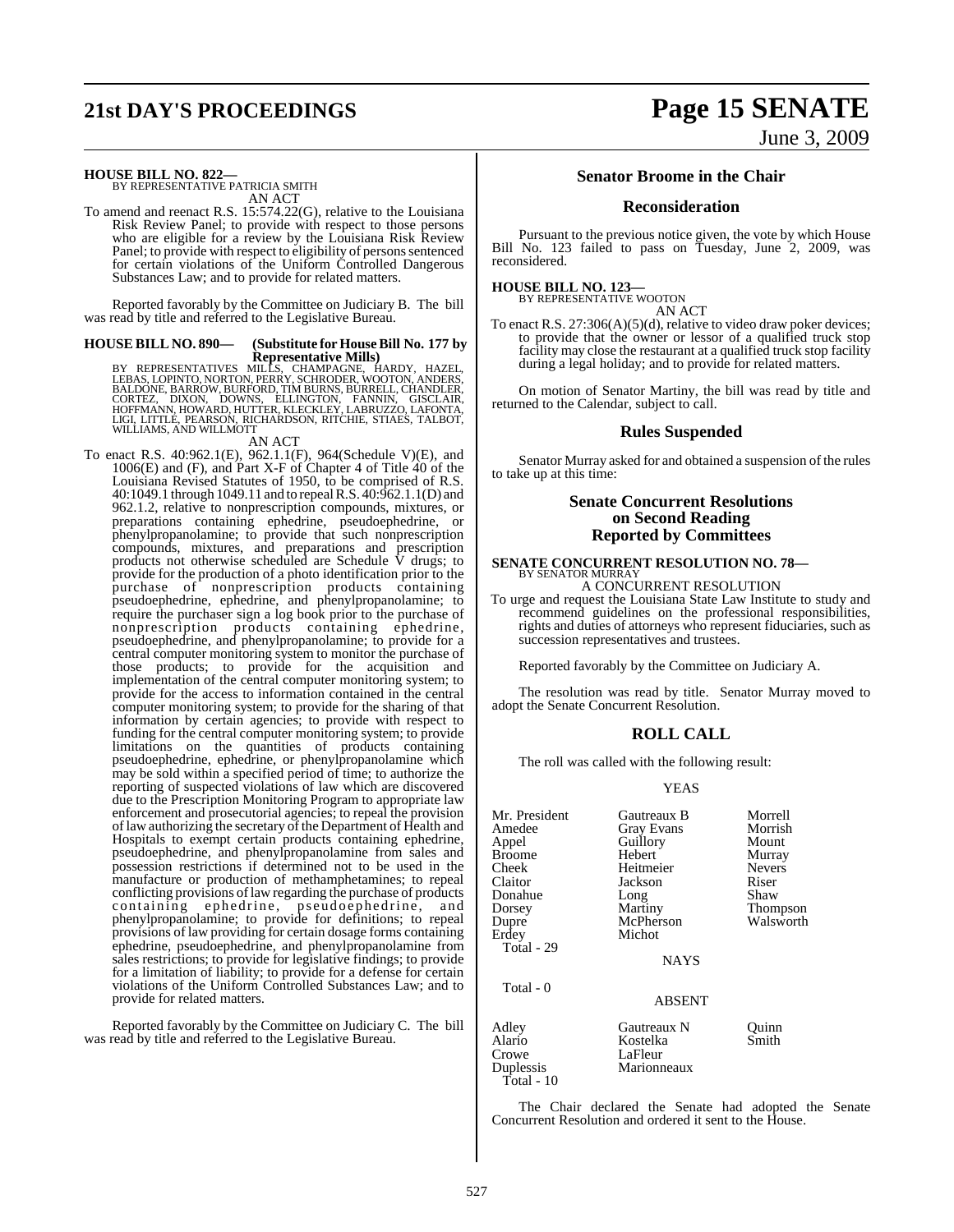### June 3, 2009

### **Rules Suspended**

Senator McPherson asked for and obtained a suspension of the rules to take up at this time:

#### **Senate Bills and Joint Resolutions on Third Reading and Final Passage**

**SENATE BILL NO. 313—** BY SENATOR MCPHERSON

AN ACT

To enact R.S. 32:154, relative to the Open Roads Law; to provide relative to motor vehicle fatalities; and to provide for related matters.

#### **Floor Amendments Sent Up**

Senator McPherson sent up floor amendments.

#### **SENATE FLOOR AMENDMENTS**

Amendments proposed by Senator McPherson to Engrossed Senate Bill No. 313 by Senator McPherson

#### AMENDMENT NO. 1

On page 1, line 3, after "fatalities;" insert "to provide for protocol when organs are to be transplanted after death;

#### AMENDMENT NO. 2

On page 1, at the end of line 14, insert "**Notwithstanding any other law to the contrary, in any and all cases of death, when organs are to be used in a transplant, it is not mandatory that an additional physician, not a member of the transplant team, make the pronouncement of death.**"

On motion of Senator McPherson, the amendments were adopted.

On motion of Senator McPherson, the amended bill was read by title and returned to the Calendar, subject to call.

**SENATE BILL NO. 335—**<br>BY SENATORS JACKSON, BROOME, CHAISSON, CHEEK, DORSEY, DUPLESSIS, DUPRE, B. GAUTREAUX, GRAY EVANS, HEITMEIER,<br>LAFLEUR, LONG, MICHOT, MORRELL, MOUNT, MURRAY, NEVERS<br>AND THOMPSON

AN ACT

To amend and reenact R.S. 47:293(3), relative to the individual income tax; to provide for a deduction for excess federal itemized personal deductions; to provide forthe effectiveness of such deduction; and to provide for related matters.

#### **Floor Amendments Sent Up**

Senator Jackson sent up floor amendments.

#### **SENATE FLOOR AMENDMENTS**

Amendments proposed by Senator Jackson to Engrossed Senate Bill No. 335 by Senator Jackson

AMENDMENT NO. 1

On page 1, line 12, change "**sixty-five percent**" to "the following percentages"

On motion of Senator Jackson, the amendments were adopted.

## **Page 16 SENATE 21st DAY'S PROCEEDINGS**

#### **Floor Amendments Sent Up**

Senator Jackson sent up floor amendments.

#### **SENATE FLOOR AMENDMENTS**

Amendments proposed by Senator Jackson to Engrossed Senate Bill No. 335 by Senator Jackson

#### AMENDMENT NO. 1

On page 1, line 2, after "R.S. 47:233(3)" insert "and to enact R.S. 47:293.1"

AMENDMENT NO. 2 On page 1, line 3, after "deductions;" insert "to dedicate revenue relative to such deduction;

AMENDMENT NO. 3 On page 1, line 6, after "reenacted" insert "and R.S. 47:293.1 is hereby enacted"

#### AMENDMENT NO. 4

On page 2, between lines 5 and 6, insert:

"**§293.1 Higher Education Emergency Fund**

**A. Funds received by the Department of Revenue as a result of retaining the deduction for excess federal itemized deductions atsixty-five percent for tax years beginning during calendar year 2009, 2010, and 2011 as provided for in R.S. 47:293(3)(a)shall be deposited upon receipt in the state treasury.**

**B. After compliance with the requirements of Article VII, Section 9(B) of the Constitution of Louisiana relative to the Bond Security and Redemption Fund and prior to any money being placed into the general fund or any other fund, an amount equal to that deposited as required by Subsection A of this Section shall be credited by the treasurer to a special fund hereby created in the state treasury to be known as the "Higher Education Emergency Fund." The money in the fund shall be appropriated by the legislature to be used solely as provided for in Subsection D of this Section.**

**C.(a) The money in the fund shall be invested by the treasurer in the same manner as money in the state general fund and interest earned on the investment of the money shall be credited to the fund after compliance with the requirements of Article VII, Section 9(B) relative to the Bond Security and Redemption Fund.**

**(b) All unexpended and unencumbered money in the fund at the end of the year shall remain in the fund.**

**D. The money in the Higher Education Emergency Fund shall be appropriated by the legislature to be used solely for funding higher education.**"

On motion of Senator Jackson, the amendments were adopted.

### **Senator McPherson in the Chair**

#### **Floor Amendments Sent Up**

Senator Chaisson sent up floor amendments.

#### **SENATE FLOOR AMENDMENTS**

Amendments proposed bySenatorChaisson to Engrossed Senate Bill No. 335 by Senator Jackson

#### AMENDMENT NO. 1

Delete Senate Floor Amendment No. 1 proposed by Senator Jackson in SFBNSB335 GUILLOTJ 1949 and adopted by the Senate on June 3, 2009.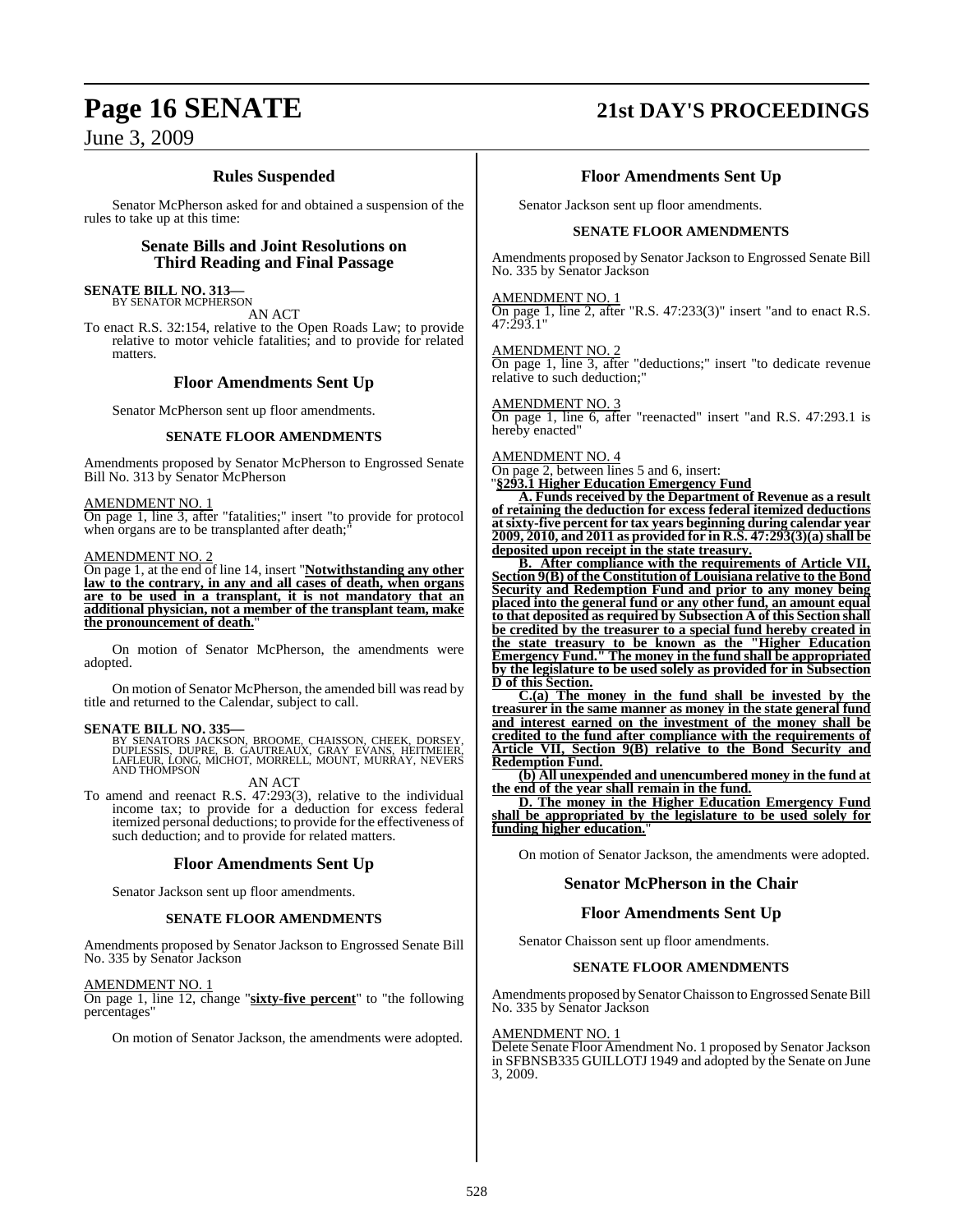## **21st DAY'S PROCEEDINGS Page 17 SENATE**

#### AMENDMENT NO. 2

Delete Senator Floor Amendment Nos. 1 and 3 proposed by Senator Jackson in SFASB335 GUILLOTJ 2339 and adopted by the Senate on June 3, 2009.

#### AMENDMENT NO. 3

On page 1, line 2, change "R.S. 47:293(3)" to "Section 2 of Act No. 399 of the 2007 Regular Session of the Louisiana Legislature"

#### AMENDMENT NO. 4

On page 1, line 4, between "deduction;" and "and" insert "to provide for effective date;"

#### AMENDMENT NO. 5

On page 1, line 6, change "R.S. 47:293(3)" to "Section 2 of Act No. 399 of the 2007 Regular Session of the Legislature of Louisiana"

#### AMENDMENT NO. 6

On page 1, delete lines 7 through 17, on page 2, delete lines 1 through 5, and insert the following:

"Section 2. The provisions of **R.S. 47:293(2)(c) as enacted in this Act, regardless of any subsequent redesignation and any contrary provision in this Act, shall become effective for all taxable periods beginning on or after January 1, 2012 and the remaining provisions of** this Act shall become effective for all taxable periods beginning or on after January 1, 2007."

#### AMENDMENT NO. 7

In Senate Floor Amendment No. 4 proposed by Senator Jackson and adopted by the Senate on June 3, 2009, on line 9 thereof, change "**§293.1**" to "**Section 2.**"

#### AMENDMENT NO. 8

In Senate Floor Amendment No. 4 proposed by Senator Jackson in SFASB335 GUILLOTJ 2339 and adopted by the Senate on June 3, 2009, on lines 12 and 13 thereof, change "**as provided for in R.S. 47:293(3)(a)**" to "**pursuant to Section 1 of this Act**"

#### AMENDMENT NO. 9

On page 2, delete lines 6 through 12, and insert the following:

"Section 3. The provisions of this Act are remedial and procedural in nature and shall apply prospectively and retroactively to the effective date of Act No. 399 of the 2007 Regular Session of the Louisiana Legislature.

Section 4. This Act shall become effective upon signature by the governor or, if not signed by the governor, upon expiration of the time for bills to become law without signature by the governor, as provided by Article III, Section 18 of the Constitution of Louisiana. If vetoed by the governor and subsequently approved by the legislature, this Act shall become effective on the day following such approval."

On motion of Senator Chaisson, the amendments were adopted.

#### **Mr. President in the Chair**

The bill was read by title. Senator Jackson moved the final passage of the amended bill.

### **ROLL CALL**

The roll was called with the following result:

#### YEAS

| Mr. President | Gautreaux B       | McPherson     |
|---------------|-------------------|---------------|
| Adley         | <b>Gray Evans</b> | Michot        |
| Amedee        | Guillory          | Morrell       |
| <b>Broome</b> | Hebert            | Morrish       |
| Cheek         | Heitmeier         | Mount         |
| Claitor       | Jackson           | Murray        |
| Dorsey        | Kostelka          | <b>Nevers</b> |

Duplessis LaFleur Quinn<br>
Dupre Long Thomp Dupre Long Thompson<br>
Erdev Martiny Thompson Total - 29

Martiny

**NAYS** 

Alario Donahue Shaw<br>
Appel Gautreaux N Smith Gautreaux N Crowe Riser Walsworth

ABSENT

Marionneaux Total - 1

Total - 9

The Chair declared the amended bill was passed, ordered reengrossed and sent to the House. Senator Jackson moved to reconsider the vote by which the bill was passed and laid the motion on the table.

### **SENATE BILL NO. 37—** BY SENATOR DONAHUE

A JOINT RESOLUTION

Proposing to amend Article VII, Section 23(C) and to add Article VII, Section 18(H) of the Constitution of Louisiana, relative to the levy of ad valorem property tax by taxing authorities; to limit certain taxing authorities' power to levy millages without voter approval; to require the election for approving ad valorem property tax levies or renewals of certain taxing authorities to occur only at certain elections; and to specify an election for submission of the proposition to electors and provide a ballot proposition.

#### **Floor Amendments Sent Up**

Senator Donahue sent up floor amendments.

#### **SENATE FLOOR AMENDMENTS**

Amendments proposed by Senator Donahue to Engrossed Senate Bill No. 37 by Senator Donahue

### AMENDMENT NO. 1

On page 1, line 2, after "(C)" delete the remainder of the line and insert "of the"

#### AMENDMENT NO. 2

On page 1, line 5, after "approval;" delete the remainder of the line, delete line 6, and insert "and to"

#### AMENDMENT NO. 3

On page 1, line 12, after " $(C)$ " delete the remainder of the line and insert "of the Constitution of Louisiana, to read"

#### AMENDMENT NO. 4

On page 1, delete lines 14 through 17 and on page 2, delete lines 1 through 3

#### AMENDMENT NO. 5

 $\overline{\text{On page 2, delete lines}}$  11 through 21, and insert:

"**(2)(a)(i)** increases**Increases**in the millage rate in excess of the rates established as provided by Paragraph (B) above but not in excess of the prior year's maximum authorized millage rate may be levied by **a** two-thirds vote of the total membership of a taxing authority**who were elected by voters**withoutfurther voter approval**, provided that unelected tax authorities shall be limited to an annual increase in their millage rate which does not increase the ad valorem taxes collected by the unelected taxing authority by an amount which exceeds two and one-half percent of the collections for the calendar year immediately preceding the increase in the millage rate except as provided for in Item (b) of this Subparagraph.**

**(ii) For purposes of this Paragraph, "unelected taxing authority" or "unelected political entity" means a taxing**

June 3, 2009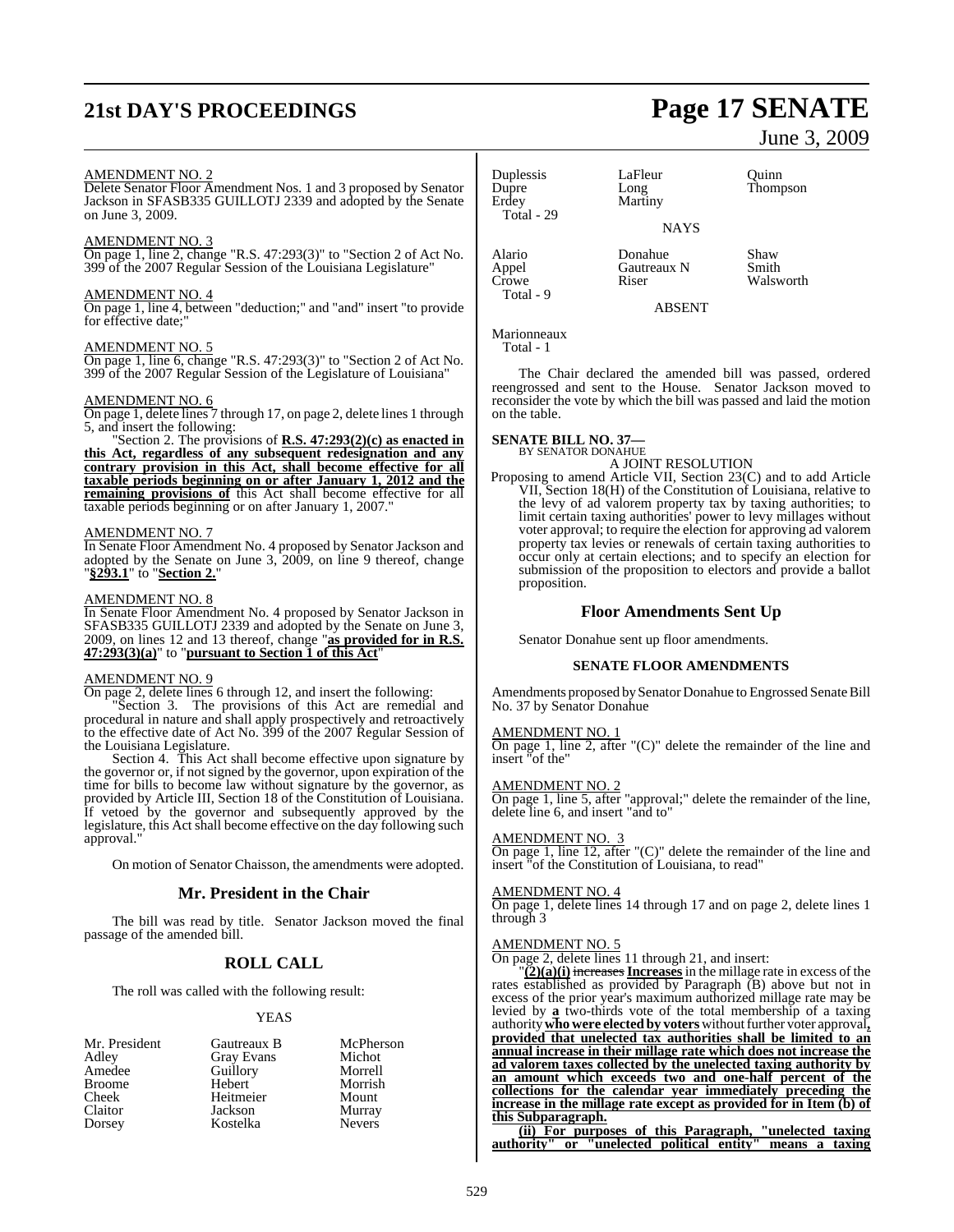### **Page 18 SENATE 21st DAY'S PROCEEDINGS**

### June 3, 2009

**authority or governmental entity with a governing body whose member is not elected by the voters, or a governing body a majority of whose total membership is composed of persons who were not elected by the voters.**

**(iii) The provisions of Item (i) of this Subparagraph and Subparagraph (b) of this Paragraph limiting the power of unelected taxing authorities shall not apply to St. George Fire Protection District within East Baton Rouge Parish.**

**(b) An unelected taxing authority may increase a millage rate in excess of the rates established as provided by Paragraph (B) above, but not in excess of the prior year's maximum authorized millage rate, if it obtains the approval of the political subdivision which appoints its members, or the approval of the parish governing authority, as follows:**

**(i) For an unelected taxing authority with a governing body membership which is composed of persons who are appointed by an entity which itself is an unelected political entity, the increase in millage rate shall require approval by a two-thirds vote of the total membership of the governing authority of the parish or parishes in which the unelected taxing authority is located.**

**(ii) For a taxing authority with a governing body which is composed of persons who are appointed by a politicalsubdivision with a governing authority whose entire membership is composed of persons who were elected by the voters, the increase in millage rate shall require the approval by two-thirds vote of the total membership of the governing authority of each such political subdivision which appoints members for participation on the governing body of the unelected taxing authority.**"

### AMENDMENT NO. 6

On page 2, line 22, change "**(b)**" to "**(c)**"

#### AMENDMENT NO. 7

On page 3, delete lines 10 through 19, and insert: "To provide that the power of a tax authority with a governing body which is not fully comprised of elected members, other than the St. George Fire Protection District in East Baton Rouge Parish, to increase millage rates without voter approval afterreappraisal, presently limited by the maximum millage rate, be further limited to annual increases which do not exceed two and one-half percent ofthe property tax collections for the calendar year immediately preceding the increase in the millage rate the tax authority obtains the approval of two-thirds of the membership of the elected governing authority of the political subdivision which appoints the members to the governing body of the taxing authority, or the governing authority of the parish or parishes in which the taxing authority is located.

(Amends Article VII, Section 23(C))"

On motion of Senator Donahue, the amendments were adopted.

#### **Floor Amendments Sent Up**

Senator Dorsey sent up floor amendments.

#### **SENATE FLOOR AMENDMENTS**

Amendments proposed by Senator Dorsey to Engrossed Senate Bill No. 37 by Senator Donahue

#### AMENDMENT NO. 1

In Senate Floor Amendments of the set of seven amendments proposed by Senator Donahue and adopted by the Senate on June 3, 2009: In Amendment No. 5, on page 1, line 30, after "**apply to**" delete the remainder of the line, and insert: "**taxing authorities which are special fire protection or fire department districts.**" In Amendment No. 7, on page 2, line 9, after "other than" delete the remainder of the line, on line 10, delete "District in East Baton Rouge

Parish" and insert: "taxing authorities which are special fire protection or fire department districts"

Senator Dorsey moved adoption of the amendments.

Senator Donahue objected.

#### **ROLL CALL**

The roll was called with the following result:

YEAS

| Mr. President<br>Amedee<br>Cheek<br>Dorsey<br>Dupre         | <b>Gray Evans</b><br>Guillory<br>Heitmeier<br>LaFleur<br>Long | Michot<br>Morrell<br>Murray<br><b>Nevers</b><br>Smith |
|-------------------------------------------------------------|---------------------------------------------------------------|-------------------------------------------------------|
| Erdey<br>Total - 18                                         | McPherson<br><b>NAYS</b>                                      | Thompson                                              |
| Appel<br>Claitor<br>Crowe<br>Donahue<br>Total - 11          | Gautreaux B<br>Gautreaux N<br>Hebert<br>Kostelka              | Riser<br>Shaw<br>Walsworth                            |
|                                                             | <b>ABSENT</b>                                                 |                                                       |
| Adley<br>Alario<br><b>Broome</b><br>Duplessis<br>Total - 10 | Jackson<br>Marionneaux<br>Martiny<br>Morrish                  | Mount<br>Ouinn                                        |

The Chair declared the amendments were adopted.

On motion of Senator Donahue, the amended bill was read by title and returned to the Calendar, subject to call.

### **SENATE BILL NO. 123—** BY SENATOR MICHOT

AN ACT

To amend and reenact R.S. 47:6023, relative to income tax credits; to provide for a sound recording investor tax credit; to provide for certain definitions; to remove certain limitations of the sound recording investor tax credit; to provide for certification and payment of the tax credit; to require the display of the state brand or logo as a condition of receiving the credit; and to provide for related matters.

#### **Floor Amendments Sent Up**

Senator Michot sent up floor amendments.

#### **SENATE FLOOR AMENDMENTS**

Amendments proposed by Senator Marionneaux on behalf of the Legislative Bureau to Engrossed Senate Bill No. 123 by Senator Michot

AMENDMENT NO. 1

On page 4, line 24, following "**have**" and before "**on or before**" change "**applied**" to "**been applied for**"

On motion of Senator Michot, the amendments were adopted.

#### **Floor Amendments Sent Up**

Senator Michot sent up floor amendments.

#### **SENATE FLOOR AMENDMENTS**

Amendments proposed by Senator Michot to Engrossed Senate Bill No. 123 by Senator Michot

AMENDMENT NO. 1 On page 8, line 17, after "**After**" insert "**final**"

On motion of Senator Michot, the amendments were adopted.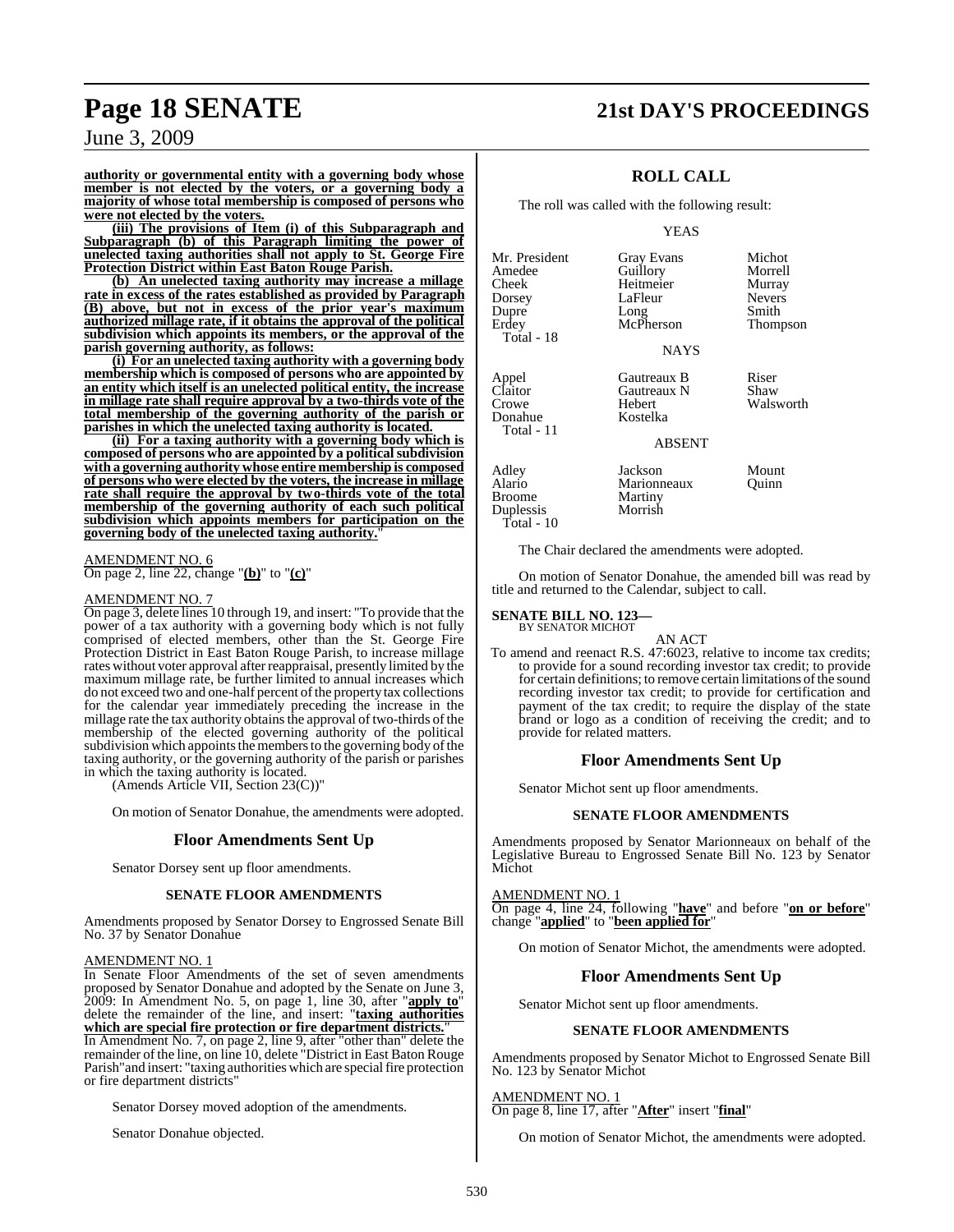## **21st DAY'S PROCEEDINGS Page 19 SENATE**

June 3, 2009

The bill was read by title. Senator Michot moved the final passage of the amended bill.

### **ROLL CALL**

The roll was called with the following result:

#### YEAS

| Mr. President | Erdey       | Michot        |
|---------------|-------------|---------------|
| Alario        | Gautreaux B | Morrell       |
| Amedee        | Gautreaux N | Mount         |
| Appel         | Guillory    | Murray        |
| <b>Broome</b> | Hebert      | <b>Nevers</b> |
| Cheek         | Heitmeier   | Riser         |
| Claitor       | Kostelka    | Shaw          |
| Crowe         | LaFleur     | Smith         |
| Donahue       | Long        | Thompson      |
| Dorsey        | Martiny     | Walsworth     |
| Dupre         | McPherson   |               |
| Total - 32    |             |               |
|               | NAYS        |               |

Total - 0

ABSENT

| Adley      | Jackson     | Ouinn |  |
|------------|-------------|-------|--|
| Duplessis  | Marionneaux |       |  |
| Gray Evans | Morrish     |       |  |
| Total - 7  |             |       |  |

The Chair declared the amended bill was passed, ordered reengrossed and sent to the House. Senator Michot moved to reconsider the vote by which the bill was passed and laid the motion on the table.

#### **SENATE BILL NO. 245—** BY SENATOR ADLEY

### AN ACT

To amend and reenact the introductory paragraphs of R.S.  $47:6007(C)(1)(b)$  and (c), and R.S.  $47:6007(C)(1)(c)(i)$ , to enact R.S. 47:6007(D)(2)(e), and to repeal R.S.  $47:6007(C)(1)(d)$ , relative to tax credits; to increase the motion picture investor tax credit; to provide with respect to the submission to the Department of Economic Development of a notarized statement by the applicant which demonstrates conformity with certain provisions of law; and to provide for related matters.

### **Floor Amendments Sent Up**

Senator Adley sent up floor amendments.

#### **SENATE FLOOR AMENDMENTS**

Amendments proposed by Senator Marionneaux on behalf of the Legislative Bureau to Engrossed Senate Bill No. 245 by Senator Adley

#### AMENDMENT NO. 1 On page 2, line 3, delete ", **and thereafter**"

On motion of Senator Adley, the amendments were adopted.

#### **Floor Amendments Sent Up**

Senator Adley sent up floor amendments.

#### **SENATE FLOOR AMENDMENTS**

Amendments proposed by Senator Adley to Engrossed Senate Bill No. 245 by Senator Adley

#### AMENDMENT NO. 1

On page 2, line 17, between "**all**" and "**obligations**" insert "**undisputed legal**"

On motion of Senator Adley, the amendments were adopted.

#### **Floor Amendments Sent Up**

Senator Adley sent up floor amendments.

#### **SENATE FLOOR AMENDMENTS**

Amendments proposed by Senator Adley to Engrossed Senate Bill No. 245 by Senator Adley

#### AMENDMENT NO. 1

On page 1, line 3, after " $(C)(1)(c)(i)$ " insert "and (ii), and (5)"

#### AMENDMENT NO. 2

On page 1, line 7, after "law;" insert "to provide for transfers of certain credits; to provide for the amount of payroll credit;"

#### AMENDMENT NO. 3

On page 1, line 10, after " $(C)(1)(c)(i)$ " insert "and (ii), and (5)"

#### AMENDMENT NO. 4

On page 2, between lines 6 and 7, insert:

"(ii) To the extent that base investment is expended on payroll for Louisiana residents employed in connection with a state-certified production, each investor shall be allowed an additional tax credit of ten five percent of such payroll. However, if the payroll to any one person exceeds one million dollars, this additional credit shall exclude any salary for that person that exceeds one million dollars."

#### AMENDMENT NO. 5

On page 2, between lines 7 and 8, insert:

 $(5)$  Transferability of the credit. Any motion picture tax credits not previously claimed by any taxpayer against its income tax may be transferred or sold to another Louisiana taxpayer or to the office, subject to the following conditions:

\* \* \* (f)**(i)** Beginning on and after January 1, 2007, the investor who earned the motion picture investor tax credits may transfer the credits to the office for seventy-two percent of the face value of the credits. Beginning January 1, 2009, and every second year thereafter, the percent of the face value of the tax credits allowed for transferring credits to the office shall increase two percent until the percentage reaches eighty percent. Upon the transfer, the Department of Economic Development shall notify the Department of Revenue and shall provide it with a copy of the transfer documentation. The Department of Revenue may require the transferor to submit such additional information as may be necessary to administer the provisions of this Section. The secretary of the Department of Revenue shall make payment to the investor in the amount to which he is entitled from the current collections of the taxes collected pursuant to Chapter 1 of Subtitle II, provided such credits are transferred to the office within one calendar year of certification.

**(ii) For projects which receive initial certification on and after July 1, 2009, the investor who earned the motion picture investor tax credits pursuant to such certification may transfer the credits to the office for eighty-five percent of the face value of the credits.** \* \* \*"

On motion of Senator Adley, the amendments were adopted.

The bill was read by title. Senator Adley moved the final passage of the amended bill.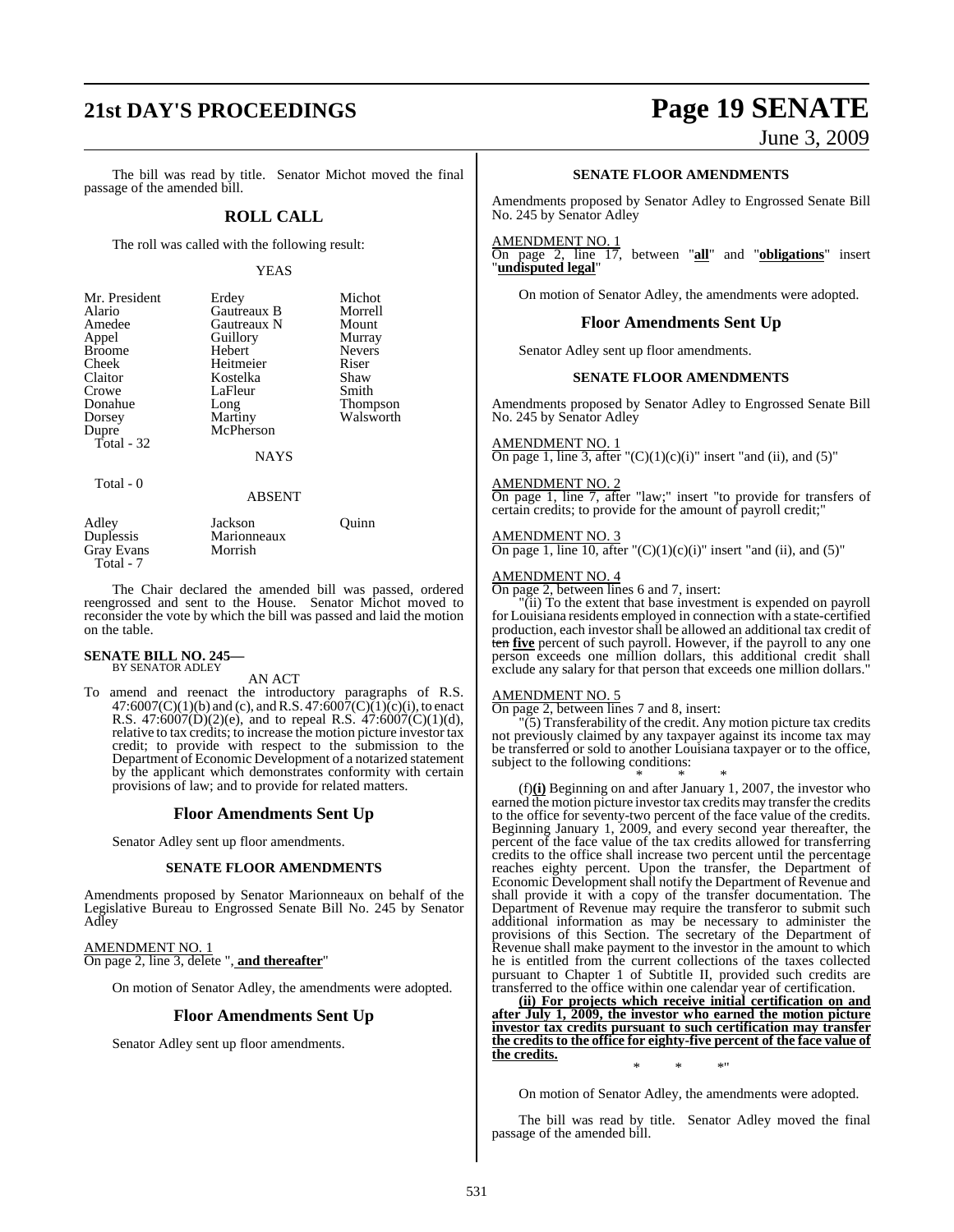June 3, 2009

### **ROLL CALL**

The roll was called with the following result:

#### YEAS

| Mr. President<br>Adley<br>Alario<br>Amedee<br>Appel<br>Cheek<br>Claitor<br>Crowe<br>Donahue<br>Dorsey<br>Duplessis<br>Dupre<br>Total - 35 | Erdey<br>Gautreaux B<br>Gautreaux N<br><b>Gray Evans</b><br>Guillory<br>Hebert<br>Heitmeier<br>Jackson<br>Kostelka<br>LaFleur<br>Long<br>Martiny<br><b>NAYS</b> | Michot<br>Morrell<br>Morrish<br>Mount<br>Murray<br><b>Nevers</b><br>Riser<br>Shaw<br>Smith<br>Thompson<br>Walsworth |
|-------------------------------------------------------------------------------------------------------------------------------------------|-----------------------------------------------------------------------------------------------------------------------------------------------------------------|---------------------------------------------------------------------------------------------------------------------|
|                                                                                                                                           |                                                                                                                                                                 |                                                                                                                     |

McPherson Total - 1

#### ABSENT

| Broome    | Marionneaux | Ouinn |
|-----------|-------------|-------|
| Total - 3 |             |       |

The Chair declared the amended bill was passed, ordered reengrossed and sent to the House. Senator Adley moved to reconsider the vote by which the bill was passed and laid the motion on the table.

**SENATE BILL NO. 277—**<br>BY SENATORS DUPLESSIS, ERDEY, GRAY EVANS, KOSTELKA, LONG, MARIONNEAUX, MICHOT, QUINN, RISER AND WALSWORTH AND<br>REPRESENTATIVES ABRAMSON, ARNOLD, CORTEZ, DOWNS, LEGER,<br>LIGI AND ROBIDEAUX

AN ACT

To amend and reenact R.S. 47:6022, relative to digital interactive media producer tax credit; to provide terms and conditions; to provide relative to qualifications, administration and procedures; to provide an effective date; and to provide for related matters.

#### **Floor Amendments Sent Up**

Senator Duplessis sent up floor amendments.

#### **SENATE FLOOR AMENDMENTS**

Amendments proposed by Senator Marionneaux on behalf of the Legislative Bureau to Engrossed Senate Bill No. 277 by Senator Duplessis

AMENDMENT NO. 1 On page 2, line 24, following "**to**" delete "**,**"

AMENDMENT NO. 2 On page 3, line 15, following "**to**" delete "**,**"

AMENDMENT NO. 3 On page 3, line 27, following "**to**" delete "**,**"

AMENDMENT NO. 4 On page 6, line 11, following "**there**" and before "**hereby**" change "**is**" to "**are**"

AMENDMENT NO. 5 On page 6, line 19, following "**of**" change "**such**" to "**the**"

On motion of Senator Duplessis, the amendments were adopted.

## **Page 20 SENATE 21st DAY'S PROCEEDINGS**

#### **SENATE FLOOR AMENDMENTS**

Amendments proposed by Senator Duplessis to Engrossed Senate Bill No. 277 by Senator Duplessis

#### AMENDMENT NO. 1

On page 3, line 3, after "**production**" insert a "**,**" and after "use" insert a "**,**"

AMENDMENT NO. 2 On page 4, delete lines 12 and 13

AMENDMENT NO. **3** On page 4, line 14, change "**(ii)**" to "**(i)**"

AMENDMENT NO. 4 On page 4, line 16, change "**(iii)**" to "**(ii)**"

#### AMENDMENT NO. 5

On page 4, line 18, change "**(iv)**" to "**(iii)**"

### AMENDMENT NO. 6

On page 4, line 29, after "**Louisiana"**" delete the remainder of the line and on page 5, delete lines 1 and 2 and insert the following: "**means an expenditure to purchase or lease immovable property located in the state; an expenditure to purchase or lease tangible personal property from a source within the state where the transaction is subject to state sales tax but for a statutory exclusion or exemption; or an expenditure as compensation for services performed within the state.**"

#### AMENDMENT NO. 7

On page 5, between lines 2 and 3, insert:

"**(7)(a) "Production expenses" means preproduction and production expenditures in the state directly relating to a statecertified production including without limitation the following: testing software, source code development, patches, updates, sprites, three-dimensional models, and level design; costs associatedwithphotography and sound synchronization, lighting and related services; rental of Louisiana facilities and equipment; purchase of prepackaged audio files, video files, photographic, or libraries; purchase of licenses to use pre-recorded audio files, video, or photographic files; development costs associated with producing audio files and video files to be used in the production of the end product under development.**

**(b) "Production expenses" shall not include postproduction expenditures for marketing and distribution, non-production related overhead, amounts that are later reimbursed by the state or any other governmental entity, costs related to the transfer of tax credits, amounts that are paid to persons or entities as a result of their participation in profits from the exploitation of the production, the application fee, or state or local taxes.**"

AMENDMENT NO. 8 On page 5, line 3, change "**(7)**" to "**(8)**"

AMENDMENT NO. 9 On page 5, line 5, change "**(8)**" to "**(9)**"

AMENDMENT NO. 10 On page 5, line 7, change "**(9)**" to "**(10)**"

AMENDMENT NO. 11 On page 5, line 10, change "**(10)**" to "**(11)**"

AMENDMENT NO. 12 On page 5, line 15, change "**(11)**" to "**(12)**"

AMENDMENT NO. 13 On page 5, line 17, change "**(12)**" to "**(13)**"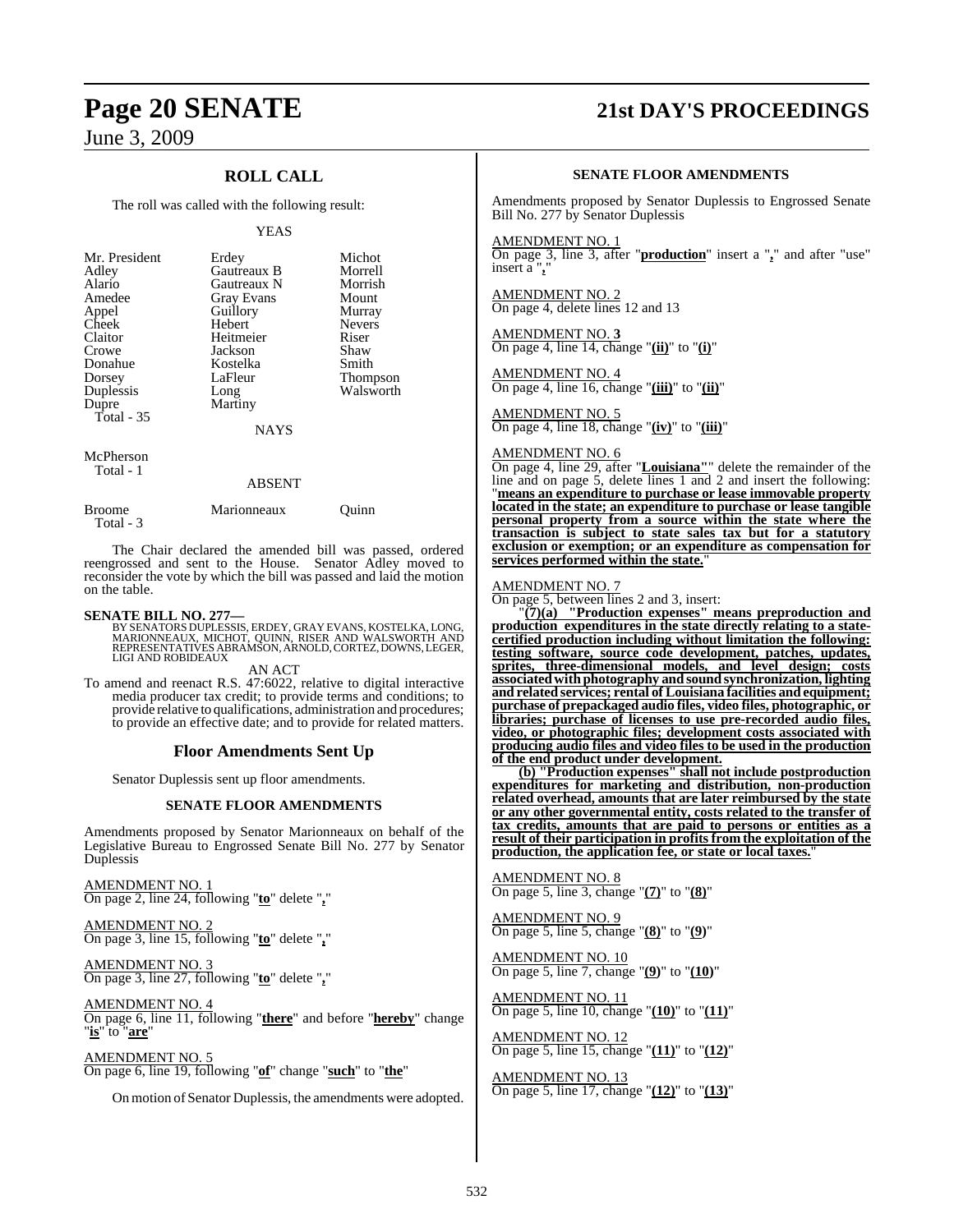## **21st DAY'S PROCEEDINGS Page 21 SENATE**

June 3, 2009

AMENDMENT NO. 14 On page 5, line 19, change "**(13)**" to "**(14)**"

The bill was read by title. Senator Duplessis moved the final passage of the amended bill.

### **ROLL CALL**

The roll was called with the following result:

YEAS

| Mr. President | Dupre                         | Michot          |
|---------------|-------------------------------|-----------------|
| Adley         | Erdey                         | Morrell         |
| Alario        | Gautreaux N                   | Morrish         |
| Amedee        | Gray Evans                    | Murray          |
| Appel         | Guillory                      | <b>Nevers</b>   |
| Cheek         | Hebert                        | Riser           |
| Claitor       | Heitmeier                     | Shaw            |
| Crowe         | Kostelka                      | Smith           |
| Donahue       | LaFleur                       | <b>Thompson</b> |
| Dorsey        | Long                          | Walsworth       |
| Duplessis     | Martiny                       |                 |
| Total - 32    |                               |                 |
|               | <b>NAYS</b>                   |                 |
| McPherson     |                               |                 |
| Total - 1     |                               |                 |
|               | <b>ABSENT</b>                 |                 |
| $\mathbf{D}$  | $\mathbf{r}$ . $\mathbf{1}$ . | $\mathbf{M}$    |

| Broome                   | Jackson     | Mount |
|--------------------------|-------------|-------|
| Gautreaux B<br>Total - 6 | Marionneaux | Ouinn |

The Chair declared the amended bill was passed, ordered reengrossed and sent to the House. Senator Duplessis moved to reconsider the vote by which the bill was passed and laid the motion on the table.

## **SENATE BILL NO. 342—** BY SENATOR ERDEY

AN ACT

To amend and reenact R.S. 47:6007(B)(3) and (12), (C)(2)(b)(i), and  $(D)(1)(b)$  and  $(2)(d)(i)$  and Section 3(C) of Act No. 456 of the 2007 Regular Session of the Legislature, relative to motion picture investor tax credits; to provide relative to the initial certification of certain state-certified infrastructure projects and submission of applications for certain state-certified infrastructure projects; to provide relative to requirements and limitations; to provide for an effective date; and to provide for related matters.

#### **Floor Amendments Sent Up**

Senator Erdey sent up floor amendments.

#### **SENATE FLOOR AMENDMENTS**

Amendments proposed by Senator Marionneaux on behalf of the Legislative Bureau to Engrossed Senate Bill No. 342 by Senator Erdey

#### AMENDMENT NO. 1

On page 1, line 2, following "and  $(2)(d)$ " delete " $(i)$ "

#### AMENDMENT NO. 2

 $\overline{\text{On page 1, line 10, following}}$  "and  $(2)(d)$ " and before "are" delete "(i)"

On motion of Senator Erdey, the amendments were adopted.

On motion of Senator Erdey the amended bill was read by title and returned to its regular order in Third Reading and Final Passage.

### **SENATE BILL NO. 209—** BY SENATOR WALSWORTH

A JOINT RESOLUTION

Proposing to amend Sections 2(B)(11) and (12) and to add Section 2  $(B)(13)$  of Article X of the Constitution of Louisiana, relative to public officials and employees; to provide that the director, deputy director and all employees of the Governor's Office of Homeland Security and Emergency Preparedness shall serve in unclassified service of the state civil service; and to specify an election for submission of the proposition to electors and provide a ballot proposition.

The bill was read by title. Senator Walsworth moved the final passage of the bill.

#### **ROLL CALL**

The roll was called with the following result:

#### YEAS

| Alario<br>Amedee<br>Appel<br><b>Broome</b><br>Cheek<br>Claitor<br>Crowe<br>Donahue<br>Dorsey<br>Dupre | Gautreaux B<br>Gautreaux N<br><b>Gray Evans</b><br>Guillory<br>Hebert<br>Heitmeier<br>Kostelka<br>LaFleur<br>Long<br>Martiny | Michot<br>Morrell<br>Morrish<br>Mount<br>Murray<br><b>Nevers</b><br>Riser<br>Shaw<br>Smith<br>Thompson |
|-------------------------------------------------------------------------------------------------------|------------------------------------------------------------------------------------------------------------------------------|--------------------------------------------------------------------------------------------------------|
| Erdev<br>Total - 33                                                                                   | McPherson<br><b>NAYS</b>                                                                                                     | Walsworth                                                                                              |
| Total - 0                                                                                             | <b>ABSENT</b>                                                                                                                |                                                                                                        |
| Mr. President<br>Adley<br>Total - 6                                                                   | Duplessis<br>Jackson                                                                                                         | Marionneaux<br>Ouinn                                                                                   |

The Chair declared the bill was passed and sent to the House. Senator Walsworth moved to reconsider the vote by which the bill was passed and laid the motion on the table.

#### **Rules Suspended**

Senator Gray Evans asked for and obtained a suspension of the rules to take up at this time:

#### **Introduction of Senate Resolutions**

Senator Gray Evans asked for and obtained a suspension of the rules to read Senate Resolutions a first and second time.

## **SENATE RESOLUTION NO. 80—** BY SENATOR GRAY EVANS

A RESOLUTION

To commend the efforts of Links, Incorporated and to recognize June 3, 2009, as Louisiana Links Day at the State Capitol.

On motion of Senator Gray Evans the resolution was read by title and adopted.

#### **Senate Bills and Joint Resolutions on Third Reading and Final Passage, Resumed**

### **SENATE BILL NO. 228—**

BY SENATOR GRAY EVANS AN ACT

To enact R.S. 47:297.13, relative to individual income tax; to provide certain tax credits against certain taxes for certain homeowners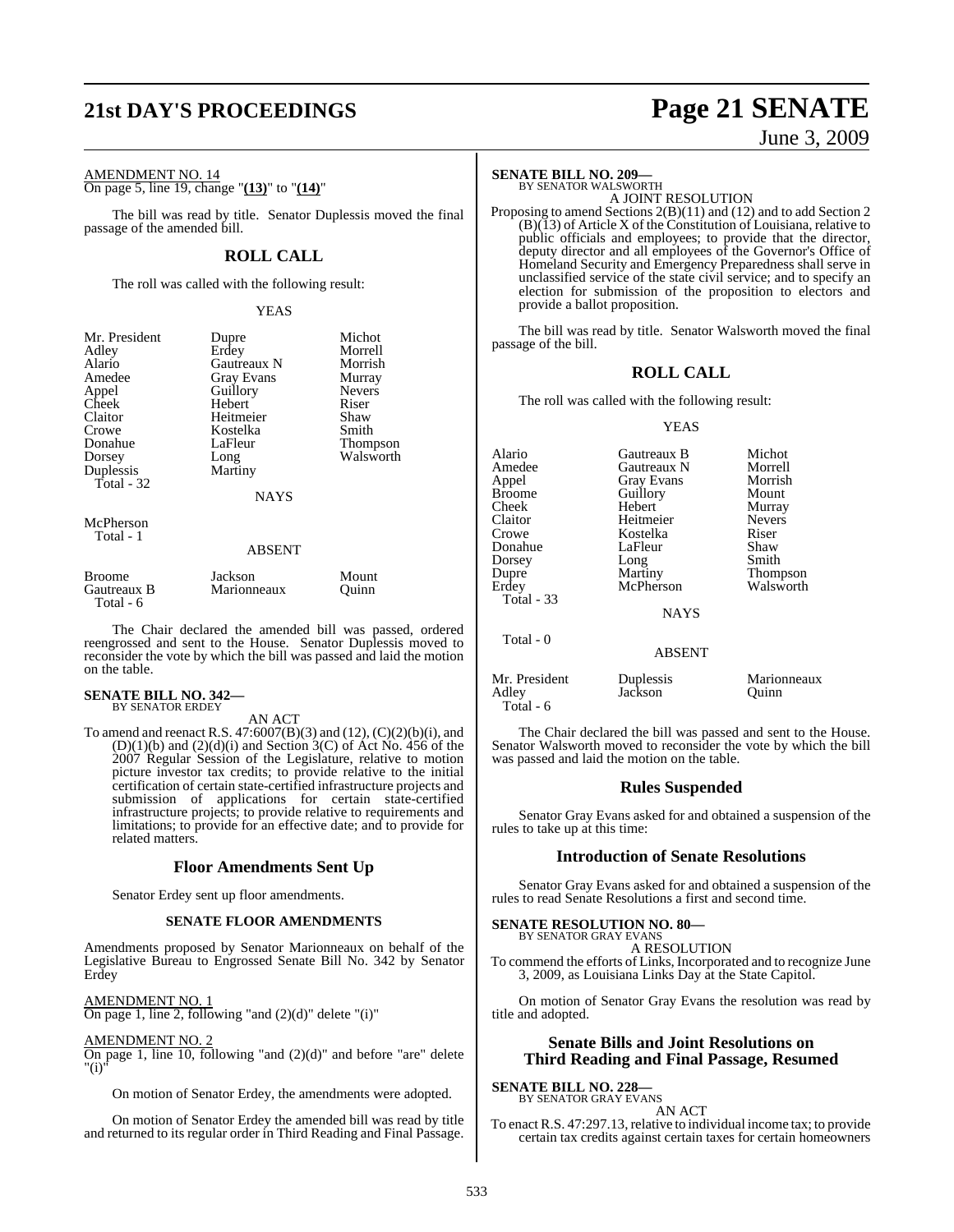### June 3, 2009

who are also residential lessees; to provide for definitions; to provide for effective dates; and to provide for related matters.

The bill was read by title. Senator Gray Evans moved the final passage of the bill.

#### **ROLL CALL**

The roll was called with the following result:

#### YEAS

| Mr. President<br>Alario<br>Amedee<br>Appel<br><b>Broome</b><br>Cheek<br>Claitor<br>Crowe<br>Donahue<br>Dorsey | Erdey<br>Gautreaux B<br>Gautreaux N<br><b>Gray Evans</b><br>Guillory<br>Hebert<br>Heitmeier<br>LaFleur<br>Long<br>Martiny<br>McPherson | Michot<br>Morrish<br>Mount<br>Murray<br><b>Nevers</b><br>Riser<br>Shaw<br>Smith<br>Thompson<br>Walsworth |
|---------------------------------------------------------------------------------------------------------------|----------------------------------------------------------------------------------------------------------------------------------------|----------------------------------------------------------------------------------------------------------|
| Dupre<br>Total - 32<br>Total - 0                                                                              | <b>NAYS</b><br><b>ABSENT</b>                                                                                                           |                                                                                                          |
| Adley                                                                                                         | Kostelka                                                                                                                               | Ouinn                                                                                                    |

Duplessis Marionneaux Jackson Total - 7

The Chair declared the bill was passed and sent to the House. Senator Gray Evans moved to reconsider the vote by which the bill was passed and laid the motion on the table.

# **SENATE BILL NO. 235—** BY SENATOR N. GAUTREAUX AN ACT

To amend and reenact R.S.  $33:381(C)(29)$ , relative to the town of Duson; to provide that the chief of police of the town shall be appointed; to provide for the time of the initial appointment; to provide for the method of appointment and for the salary, term, duties, and supervision of the police chief; and to provide for related matters.

### **Floor Amendments Sent Up**

Senator N. Gautreaux sent up floor amendments.

#### **SENATE FLOOR AMENDMENTS**

Amendments proposed by Senator Marionneaux on behalf of the Legislative Bureau to Engrossed Senate Bill No. 235 by Senator N. **Gautreaux** 

AMENDMENT NO. 1 On page 1, line 2, following "To" and before "R.S." change "amend and reenact" to "enact"

### AMENDMENT NO. 2

On page 2, line 4, following "**establish the**" change "**chief's salary**" to "**salary of the chief**"

On motion of Senator N. Gautreaux, the amendments were adopted.

The bill was read by title. Senator N. Gautreaux moved the final passage of the amended bill.

## **Page 22 SENATE 21st DAY'S PROCEEDINGS**

### **ROLL CALL**

The roll was called with the following result:

Gautreaux N

LaFleur

Martiny

#### YEAS

| Mr. President |
|---------------|
| Adley         |
| Alario        |
| Amedee        |
| Appel         |
| Cheek         |
| Donahue       |
| Dorsey        |
| Dupre         |
| Total - 26    |
|               |
| Claitor       |
| Crowe         |
| Total - 4     |
|               |
|               |
| Broome        |
| Duplossis     |

Gautreaux B Total - 9

Erdey Michot<br>Gautreaux N Morrish Gray Evans Murray<br>
Guillorv Nevers Guillory Never<br>
Hebert Riser Hebert Riser<br>
Heitmeier Shaw Heitmeier Shaw<br>LaFleur Smith Long Walsworth

#### NAYS

Kostelka **Thompson** 

Jackson Marionneaux<br>McPherson

## ABSENT

| Morrell |  |
|---------|--|
| Mount   |  |
| Quinn   |  |

The Chair declared the amended bill was passed, ordered reengrossed and sent to the House. Senator N. Gautreaux moved to reconsider the vote by which the bill was passed and laid the motion on the table.

#### **SENATE BILL NO. 252—**

BY SENATORS WALSWORTH AND NEVERS AN ACT

To enact Chapter 39-C of Title 51 of the Louisiana Revised Statutes of 1950, to be comprised of R.S. 51:2399.1 through 2399.6, relative to economic development; to provide definitions for words and terms; to provide for a modernization tax credit; to provide the process for approval of the modernization tax credit; to provide for the promulgation of rules and regulations; to provide for penalties for false or fraudulent applications; and to provide for related matters.

#### **Floor Amendments Sent Up**

Senator Walsworth sent up floor amendments.

#### **SENATE FLOOR AMENDMENTS**

Amendments proposed by Senator Marionneaux on behalf of the Legislative Bureau to Engrossed Senate Bill No. 252 by Senator Walsworth

AMENDMENT NO. 1 On page 3, line 19, following "**building**" and before "**the**" insert "**only**"

AMENDMENT NO. 2 On page 3, line 20, delete "**only**"

AMENDMENT NO. 3

On page 3, line 23, following "**Project**" and before "**the**" change "**means**" to "**includes**" and at the end of the line, change "**and/or**" to "**and**"

AMENDMENT NO. 4 On page 3, line 24, following "**building**" and before "**equipment**" change "**and/or**" to "**and**"

#### AMENDMENT NO. 5

On page 6, line 22, at the end of the line insert "**, in accordance with the Administrative Procedure Act,**"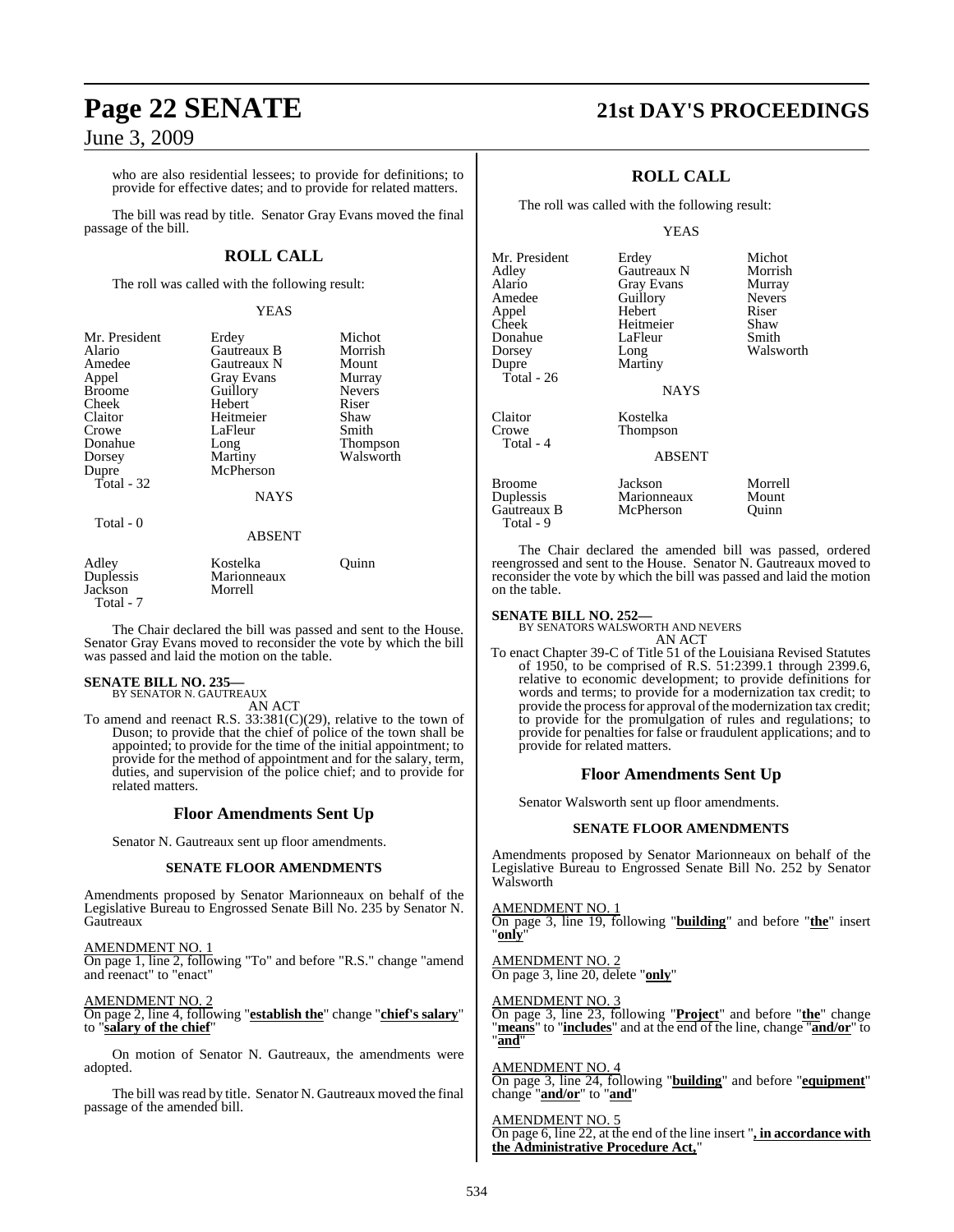## **21st DAY'S PROCEEDINGS Page 23 SENATE**

On motion of Senator Walsworth, the amendments were adopted.

The bill was read by title. Senator Walsworth moved the final passage of the amended bill.

#### **ROLL CALL**

The roll was called with the following result:

#### YEAS

| Mr. President<br>Adley<br>Alario<br>Amedee<br>Appel<br><b>Broome</b><br>Cheek<br>Claitor<br>Crowe<br>Donahue<br>Dorsey<br><b>Total - 33</b> | Dupre<br>Erdey<br>Gautreaux B<br>Gautreaux N<br>Guillory<br>Hebert<br>Heitmeier<br>Kostelka<br>LaFleur<br>Long<br>Martiny<br><b>NAYS</b> | McPherson<br>Michot<br>Morrell<br>Morrish<br>Mount<br>Murray<br><b>Nevers</b><br>Riser<br>Smith<br><b>Thompson</b><br>Walsworth |
|---------------------------------------------------------------------------------------------------------------------------------------------|------------------------------------------------------------------------------------------------------------------------------------------|---------------------------------------------------------------------------------------------------------------------------------|
| Total - 0                                                                                                                                   | <b>ABSENT</b>                                                                                                                            |                                                                                                                                 |

| Duplessis  | Jackson     | Ouinn |
|------------|-------------|-------|
| Gray Evans | Marionneaux | Shaw  |
| Total - 6  |             |       |

The Chair declared the amended bill was passed, ordered reengrossed and sent to the House. Senator Walsworth moved to reconsider the vote by which the bill was passed and laid the motion on the table.

#### **Notice Regarding Vote**

Senator Shaw stated he appeared as absent on the vote on Senate Bill No. 252. He had intended to vote yea on the bill. He asked that the Official Journal so state.

## **SENATE BILL NO. 270—** BY SENATOR LONG

AN ACT

To enact R.S. 22:1014, relative to health insurance; to provide for definitions; to provide with respect to reduced health insurance copayments for primary care services; and to provide for related matters.

#### **Floor Amendments Sent Up**

Senator Long sent up floor amendments.

#### **SENATE FLOOR AMENDMENTS**

Amendments proposed by Senator Marionneaux on behalf of the Legislative Bureau to Engrossed Senate Bill No. 270 by Senator Long

AMENDMENT NO. 1

On page 2, delete lines 11 and 12, and insert "**health maintenance organization as defined and licensed pursuant to R.S. 22:241 et seq.**"

On motion of Senator Long, the amendments were adopted.

The bill was read by title. Senator Long moved the final passage of the amended bill.

# June 3, 2009

### **ROLL CALL**

The roll was called with the following result:

YEAS

| Mr. President | Dupre             | McPherson<br>Michot |
|---------------|-------------------|---------------------|
| Adlev         | Erdey             |                     |
| Alario        | Gautreaux B       | Morrell             |
| Amedee        | Gautreaux N       | Morrish             |
| Appel         | <b>Gray Evans</b> | Mount               |
| <b>Broome</b> | Guillory          | Murray              |
| Cheek         | Hebert            | <b>Nevers</b>       |
| Claitor       | Heitmeier         | Riser               |
| Crowe         | Kostelka          | Shaw                |
| Donahue       | LaFleur           | Smith               |
| Dorsey        | Long              | Thompson            |
| Duplessis     | Martiny           | Walsworth           |
| Total - 36    |                   |                     |
|               | <b>NAYS</b>       |                     |
| Total - 0     |                   |                     |
|               | <b>ABSENT</b>     |                     |
| Jackson       | Marionneaux       | Ouinn               |
|               |                   |                     |

The Chair declared the amended bill was passed, ordered reengrossed and sent to the House. Senator Long moved to reconsider the vote by which the bill was passed and laid the motion on the table.

Total - 3

**SENATE BILL NO. 279—** BY SENATOR WALSWORTH AND REPRESENTATIVE PETERSON AN ACT

To enact R.S. 29:726.2, relative to the use of public facilities as emergency evacuation shelters; to provide for terms; to provide for certain entities to identify and maintain a list of public facilities suitable for use as emergency evacuation shelters; to provide for duties; and to provide for related matters.

#### **Floor Amendments Sent Up**

Senator Walsworth sent up floor amendments.

#### **SENATE FLOOR AMENDMENTS**

Amendments proposed by Senator Marionneaux on behalf of the Legislative Bureau to Engrossed Senate Bill No. 279 by Senator Walsworth

AMENDMENT NO. 1

On page 2, line 6, before "**facility**" change "**such**" to "**the**"

AMENDMENT NO. 2 On page 2, line 22, before "**facility**" change "**said**" to "**the**"

On motion of Senator Walsworth, the amendments were adopted.

The bill was read by title. Senator Walsworth moved the final passage of the amended bill.

#### **ROLL CALL**

The roll was called with the following result:

#### YEAS

| Mr. President | Erdev       | Michot  |
|---------------|-------------|---------|
| Adley         | Gautreaux B | Morrell |
| Alario        | Gautreaux N | Morrish |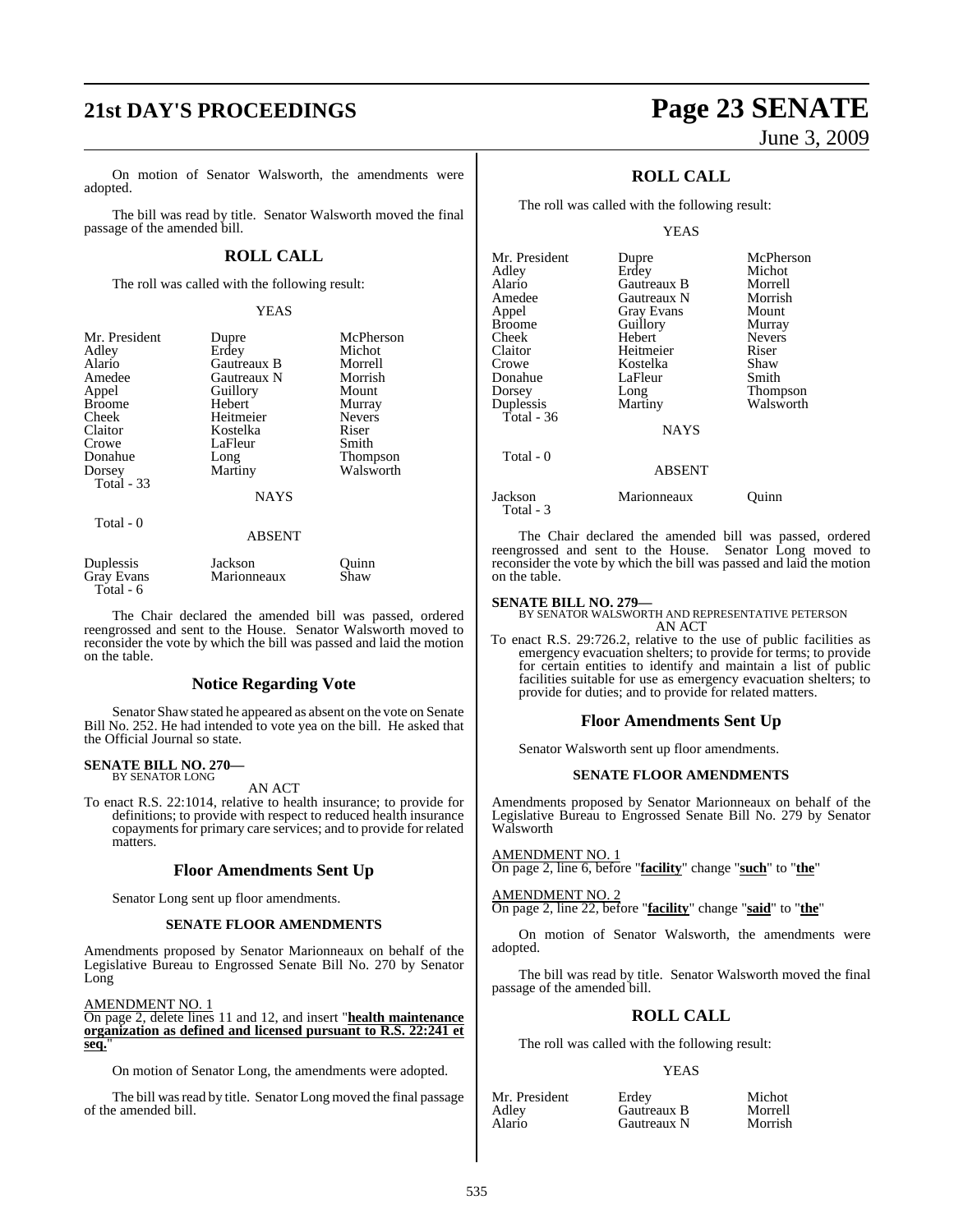### June 3, 2009

| Amedee               | <b>Gray Evans</b>    | Mount           |
|----------------------|----------------------|-----------------|
| Appel                | Guillory             | Murray          |
| <b>Broome</b>        | Hebert               | <b>Nevers</b>   |
| Cheek                | Heitmeier            | Riser           |
| Claitor              | Kostelka             | Shaw            |
| Crowe                | LaFleur              | Smith           |
| Donahue              | Long                 | <b>Thompson</b> |
| Dorsey               | Martiny              | Walsworth       |
| Dupre                | McPherson            |                 |
| Total $-35$          |                      |                 |
|                      | <b>NAYS</b>          |                 |
| Total - 0            |                      |                 |
|                      | <b>ABSENT</b>        |                 |
| Duplessis<br>Jackson | Marionneaux<br>Ouinn |                 |

The Chair declared the amended bill was passed, ordered reengrossed and sent to the House. Senator Walsworth moved to reconsider the vote by which the bill was passed and laid the motion on the table.

#### **SENATE BILL NO. 289—**

Total - 4

BY SENATORS APPEL AND WALSWORTH AN ACT

To amend and reenact R.S. 47:463.61(C), (D), and (E) and to repeal R.S. 47:463.61 (F), (G) and (H), relative to the dedication of revenue; to provide for the distribution of revenues collected from "Choose Life" prestige license plate fees; and to provide for related matters.

### **Floor Amendments Sent Up**

Senator Appel sent up floor amendments.

#### **SENATE FLOOR AMENDMENTS**

Amendments proposed by Senator Marionneaux on behalf of the Legislative Bureau to Engrossed Senate Bill No. 289 by Senator Appel

#### AMENDMENT NO. 1

On page 1, line 14, following "forth in" delete the remainder of the line and insert "**Paragraph (E)(1) of** "

On motion of Senator Appel, the amendments were adopted.

The bill was read by title. Senator Appel moved the final passage of the amended bill.

### **ROLL CALL**

The roll was called with the following result:

#### YEAS

| Mr. President | Erdey             | Michot          |
|---------------|-------------------|-----------------|
| Adley         | Gautreaux N       | Morrell         |
| Alario        | <b>Gray Evans</b> | Morrish         |
| Amedee        | Guillory          | Mount           |
| Appel         | Hebert            | Murray          |
| <b>Broome</b> | Heitmeier         | <b>Nevers</b>   |
| Cheek         | Kostelka          | Riser           |
| Crowe         | LaFleur           | Shaw            |
| Donahue       | Long              | Smith           |
| Dorsey        | Martiny           | <b>Thompson</b> |
| Dupre         | McPherson         | Walsworth       |
| Total - 33    |                   |                 |
|               | NAYS              |                 |

Total - 0

## **Page 24 SENATE 21st DAY'S PROCEEDINGS**

#### ABSENT

**Lackson** 

| Claitor   |  |
|-----------|--|
| Duplessis |  |
| Total - 6 |  |

Claitor Gautreaux B Marionneaux<br>
Duplessis Jackson Ouinn

The Chair declared the amended bill was passed, ordered reengrossed and sent to the House. Senator Appel moved to reconsider the vote by which the bill was passed and laid the motion on the table.

### **SENATE BILL NO. 338—** BY SENATOR GRAY EVANS

AN ACT

To enact R.S. 47:305.62, relative to the sales and use tax of the state and its political subdivisions; to exempt the sale and use of certain construction materials sold to certain organizations; to limit the amount of exemptions granted on a calendar year basis; and to provide for related matters.

The bill was read by title. Senator Gray Evans moved the final passage of the bill.

#### **ROLL CALL**

The roll was called with the following result:

#### YEAS

| Mr. President<br>Adley<br>Alario<br>Amedee<br>Appel<br><b>Broome</b><br>Cheek<br>Claitor<br>Crowe<br>Donahue | Dupre<br>Erdey<br>Gautreaux N<br>Gray Evans<br>Guillory<br>Hebert<br>Heitmeier<br>Kostelka<br>LaFleur<br>Long | Michot<br>Morrell<br>Morrish<br>Mount<br>Murray<br><b>Nevers</b><br>Riser<br>Shaw<br>Smith<br>Thompson |
|--------------------------------------------------------------------------------------------------------------|---------------------------------------------------------------------------------------------------------------|--------------------------------------------------------------------------------------------------------|
| Dorsey<br>Duplessis                                                                                          | Martiny<br>McPherson                                                                                          | Walsworth                                                                                              |
| Total - $35$                                                                                                 | <b>NAYS</b>                                                                                                   |                                                                                                        |
| Total - 0                                                                                                    | <b>ABSENT</b>                                                                                                 |                                                                                                        |

Gautreaux B Marionneaux<br>Jackson Ouinn Jackson Total - 4

The Chair declared the bill was passed and sent to the House. Senator Gray Evans moved to reconsider the vote by which the bill was passed and laid the motion on the table.

## **SENATE BILL NO. 343—** BY SENATORS CROWE AND SHAW

AN ACT

To amend and reenact R.S. 47:6007(B)(5) and to enact R.S. 47:6007(G) and (H), relative to the motion picture investor tax credit; to prohibit a motion picture company from obtaining a motion picture investor tax credit to produce certain motion pictures; and to provide for related matters.

#### **Floor Amendments Sent Up**

Senator Crowe sent up floor amendments.

#### **SENATE FLOOR AMENDMENTS**

Amendments proposed by Senator Marionneaux on behalf of the Legislative Bureau to Engrossed Senate Bill No. 343 by Senator Crowe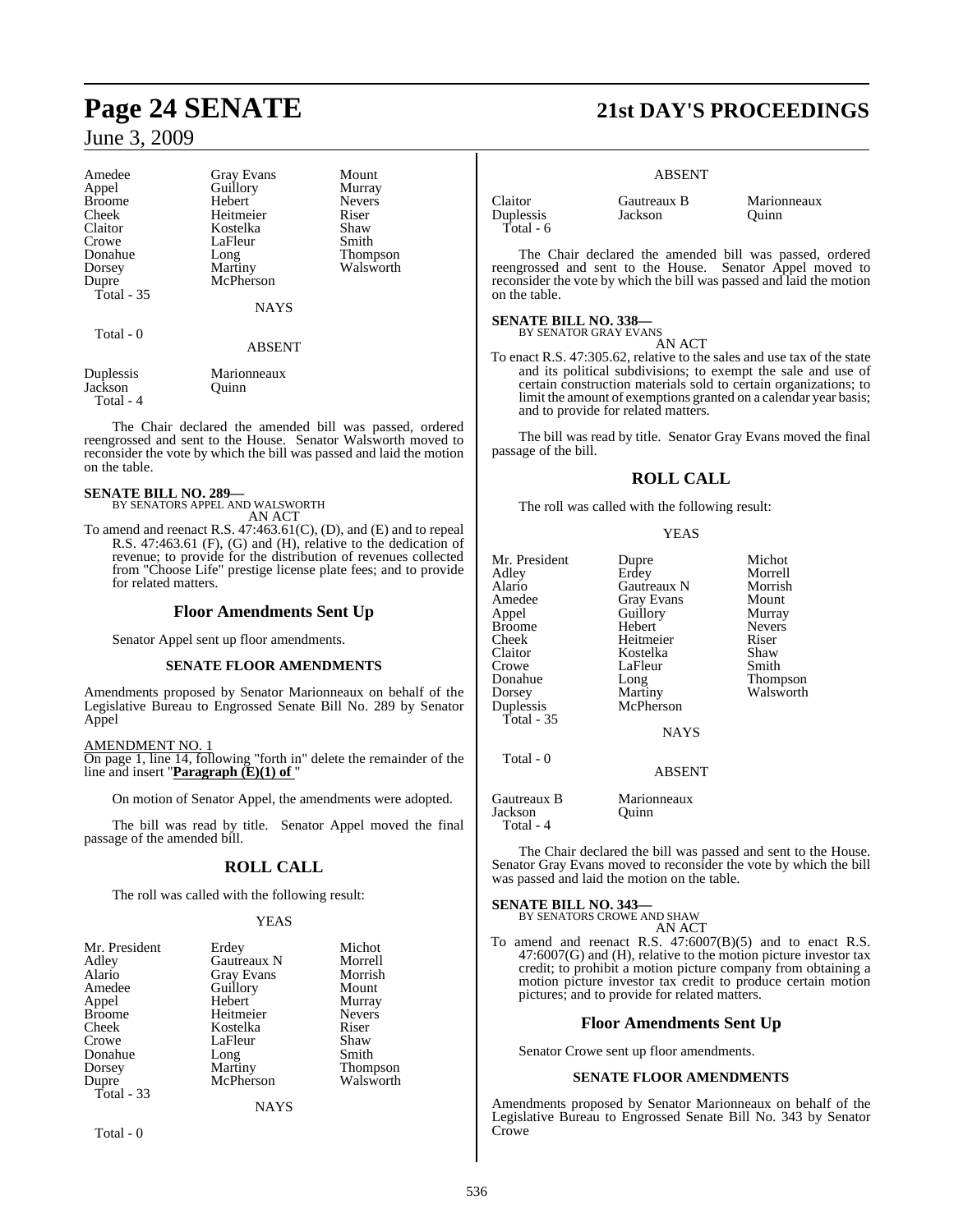## **21st DAY'S PROCEEDINGS Page 25 SENATE**

### AMENDMENT NO. 1

On page 2, line 25, change "**15th**" to "**fifteenth**"

#### AMENDMENT NO. 2 On page 2, line 27, change "**first-come-first-served**" to "**first-come**, **first-served**"

On motion of Senator Crowe, the amendments were adopted.

The bill was read by title. Senator Crowe moved the final passage of the amended bill.

#### **ROLL CALL**

The roll was called with the following result:

#### YEAS

| Mr. President<br>Adley<br>Alario<br>Amedee<br>Appel<br><b>Broome</b><br>Cheek<br>Claitor<br>Crowe<br>Donahue<br>Dorsey<br>Duplessis<br>Total $-35$ | Dupre<br>Erdey<br>Gautreaux N<br><b>Gray Evans</b><br>Guillory<br>Hebert<br>Heitmeier<br>Kostelka<br>LaFleur<br>Long<br>Martiny<br>McPherson<br><b>NAYS</b> | Michot<br>Morrell<br>Morrish<br>Mount<br>Murray<br><b>Nevers</b><br>Riser<br>Shaw<br>Smith<br>Thompson<br>Walsworth |
|----------------------------------------------------------------------------------------------------------------------------------------------------|-------------------------------------------------------------------------------------------------------------------------------------------------------------|---------------------------------------------------------------------------------------------------------------------|
| Total - 0                                                                                                                                          | <b>ABSENT</b>                                                                                                                                               |                                                                                                                     |
| Gautreaux B                                                                                                                                        | Marionneaux                                                                                                                                                 |                                                                                                                     |

Jackson Quinn Total - 4

The Chair declared the amended bill was passed, ordered reengrossed and sent to the House. Senator Crowe moved to reconsider the vote by which the bill was passed and laid the motion on the table.

#### **Rules Suspended**

Senator Hebert asked for and obtained a suspension of the rules to take up at this time:

#### **Senate Bills and Joint Resolutions on Third Reading and Final Passage, Subject to Call**

#### **Called from the Calendar**

Senator Hebert asked that Senate Bill No. 304 be called fromthe Calendar.

#### **SENATE BILL NO. 304—**

BY SENATOR HEBERT AND REPRESENTATIVES BARRAS, CHAMPAGNE, SAM JONES, MILLS, MONTOUCET AND PERRY AN ACT

To provide for the membership of the transportation policy committee of certain metropolitan planning organizations; and to provide for related matters.

The bill was read by title. Senator Hebert moved the final passage of the bill.

# June 3, 2009

### **ROLL CALL**

The roll was called with the following result:

#### YEAS

| Mr. President | Erdey         | Morrell       |
|---------------|---------------|---------------|
| Adley         | Gautreaux N   | Morrish       |
| Alario        | Gray Evans    | Mount         |
| Amedee        | Guillory      | Murray        |
| Appel         | Hebert        | <b>Nevers</b> |
| <b>Broome</b> | Heitmeier     | Riser         |
| Cheek         | Kostelka      | Shaw          |
| Claitor       | LaFleur       | Smith         |
| Donahue       | Long          | Thompson      |
| Dorsey        | Martiny       | Walsworth     |
| Duplessis     | McPherson     |               |
| Dupre         | Michot        |               |
| Total - 34    |               |               |
|               | <b>NAYS</b>   |               |
| Total - 0     |               |               |
|               | <b>ABSENT</b> |               |
| Crowe         | Jackson       | Ouınn         |
| Gautreaux B   | Marionneaux   |               |

The Chair declared the bill was passed and sent to the House. Senator Hebert moved to reconsider the vote by which the bill was passed and laid the motion on the table.

#### **Called from the Calendar**

Senator Gray Evans asked that Senate Bill No. 253 be called from the Calendar.

Total - 5

**SENATE BILL NO. 253—** BY SENATORS GRAY EVANS AND BROOME AND REPRESENTATIVE LEGER AN ACT

To enact Chapter 9 of Title XV of the Louisiana Children's Code, to be comprised of Articles 1581 through 1590, relative to children's rights; to provide a bill of rights for children held in detention centers, juvenile facilities, and other placements; to provide for responsibilities of children; to provide for the use of restraints; to provide for the confidentiality of records; to provide for enforcement; and to provide for related matters.

#### **Floor Amendments Sent Up**

Senator Gray Evans sent up floor amendments.

#### **SENATE FLOOR AMENDMENTS**

Amendments proposed by Senator Marionneaux on behalf of the Legislative Bureau to Engrossed Senate Bill No. 253 by Senator Gray Evans

#### AMENDMENT NO. 1

On page 2, line 21, following "**Specifically**" insert "**,**" and on line 22 delete "**(a)**" and change "**Mechanical**" to "**mechanical**"

AMENDMENT NO. 2 On page 2, line 25, following "**danger to**" change "**self**" to "**himself**" and after "**shall**" change "**only be used**" to "**be used only**"

AMENDMENT NO. 3 On page 3, line 23, following "**right**" insert "**,**"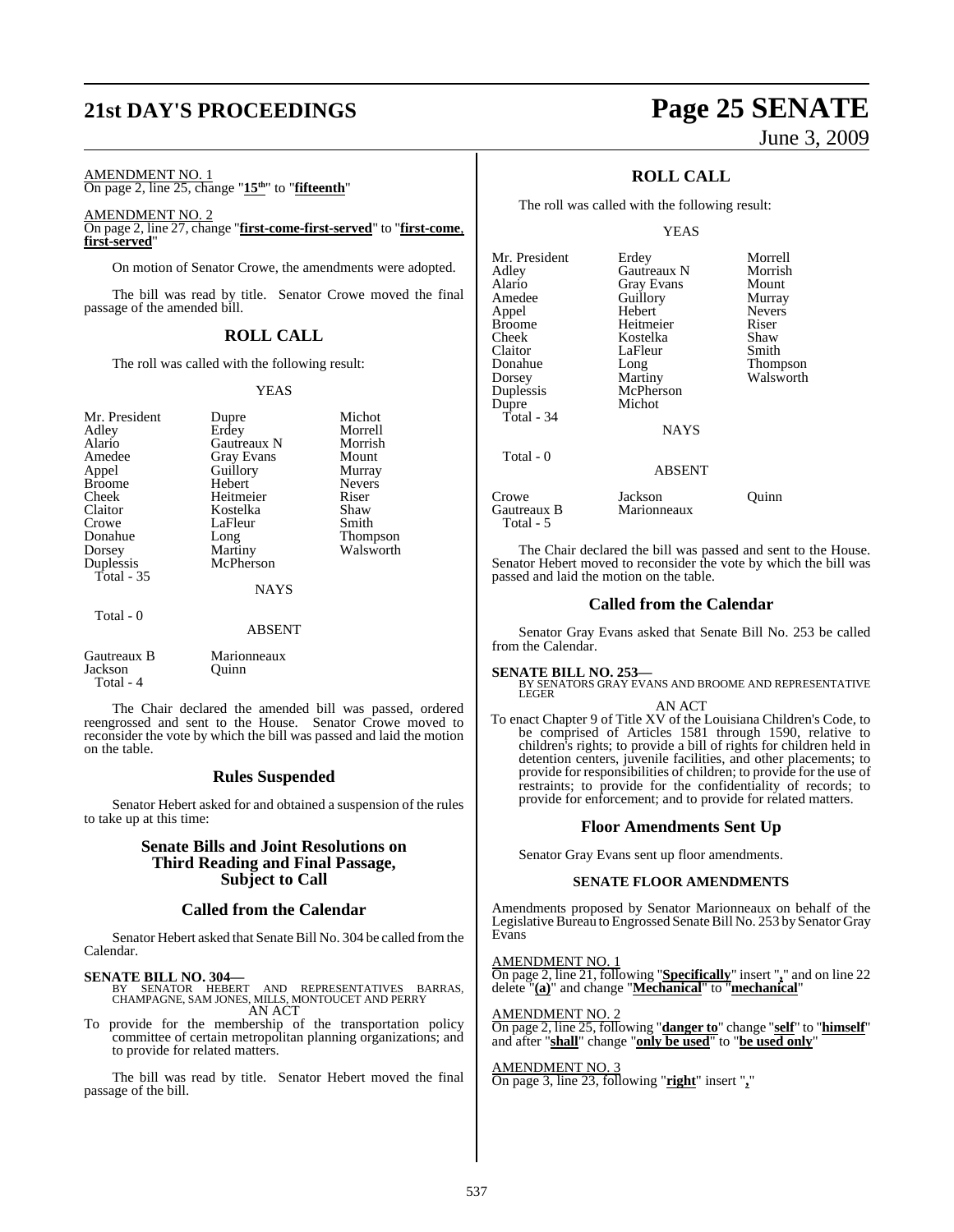### **Page 26 SENATE 21st DAY'S PROCEEDINGS**

### June 3, 2009

AMENDMENT NO. 4

On page 4, line 3, following "**well-being, and**" and before "**an obligation**" insert "**has**" and on line 4 change "**complying**" to "**compliance**"

On motion of Senator Gray Evans, the amendments were adopted.

#### **Floor Amendments Sent Up**

Senator Gray Evans sent up floor amendments.

#### **SENATE FLOOR AMENDMENTS**

Amendments proposed by Senator Gray Evans to Engrossed Senate Bill No. 253 by Senator Gray Evans

AMENDMENT NO. 1 On page 2, at the end of line 11, delete "**and**" and at the beginning of line 12, delete "**corresponding responsibilities**"

AMENDMENT NO. 2 On page 2, line 16, after "**centers**" insert "**and shall in no way limit any rights provided to children elsewhere in the law**"

AMENDMENT NO. 3 On page 2, line 18, delete "**A.**"

AMENDMENT NO. 4 On page 2, delete line 22, and on line 23, delete "**and the use of tasers.**" and insert "**(a)**" and after "**restraints**" insert "**of any form, including mechanical restraints, restraints to fixed objects, chemical restraints, or the use of tasers**"

AMENDMENT NO. 5 On page 2, line 25, after "**used**" delete the remainder of the line

AMENDMENT NO. 6 On page 2, at the beginning of line 26, change "**to deescalate,**" to "**only**" and after "**as soon as**" delete the remainder of the line

AMENDMENT NO. 7 On page 2, line 27, change "**controllable**" to "**possible**"

AMENDMENT NO. 8 On page 3, after "(b)" delete line 6, and insert "**Mandate that medical staff thoroughly document all**"

AMENDMENT NO. 9 On page 3, delete lines 18 through 20

AMENDMENT NO. 10 On page 3, line 22, delete "**A.**"

AMENDMENT NO. 11 On page 3, line 28, after "**child**" change "**or the court officers**" to "**or for other good cause**"

AMENDMENT NO. 12 On page 4, delete lines 2 through 5

AMENDMENT NO. 13 On page 4, line 7, delete "**A.**"

AMENDMENT NO. 14 On page 4, line 13, change "**and information to them of their right to**" to "**and they shall be informed of the procedure by which they may**"

AMENDMENT NO. 15 On page 4, line 16, delete "**all**" AMENDMENT NO. 16 On page 4, line 17, delete "**all**"

AMENDMENT NO. 17 On page 4, line 20, after "**free**" insert "**, regular**" and delete "**at least three times a week**"

AMENDMENT NO. 18 On page 4, delete lines 22 through 25

AMENDMENT NO. 19 On page 4, line 27, delete "**A.**"

AMENDMENT NO. 20 On page 5, delete lines 1 through 4

AMENDMENT NO. 21 On page 5, line 6, delete "**A.**"

AMENDMENT NO. 22 On page 5, delete lines 8 and 9

AMENDMENT NO. 23 On page 5, line 20, after "**shall**" delete the remainder of the line and delete line 21, and insert "**ensure that:**"

AMENDMENT NO. 24 On page 5, line 23, after "**community**" insert "**which is available**"

AMENDMENT NO. 25 On page 5, line 27, after "**educational,**" delete the remainder of the line

AMENDMENT NO. 26 On page 5, line 28, delete "**and psychological guidance, training,**"

AMENDMENT NO. 27 On page 5, line 29, after "**child**" delete the remainder of the line and insert a period "**.**"

AMENDMENT NO. 28 On page 6, delete lines 1 through 4

AMENDMENT NO. 29 On page 6, at the beginning of line 6, insert "**Right to access the courts while in a facility.**"

AMENDMENT NO. 30 On page 6, line 7, after "**Article,**" delete the remainder of the line, delete line 8, and insert "**every owner or**"

AMENDMENT NO. 31 On page 6, line 11, change "**(a)**" to "**(1)**"

AMENDMENT NO. 32 On page 6, delete line 13, and insert "**(2) Distribute to all children a**"

AMENDMENT NO. 33 On page 6, line 14, after "**children**" insert "**, as made available by the office of the Public Defender**"

AMENDMENT NO. 34 On page 6, line 15, change "**(c)**" to "**(3)**"

AMENDMENT NO. 35 On page 6, line 17, change "**(d)**" to "**(4)**"

AMENDMENT NO. 36 On page 6, line 18, change "**twelve**" to "**twenty-four**"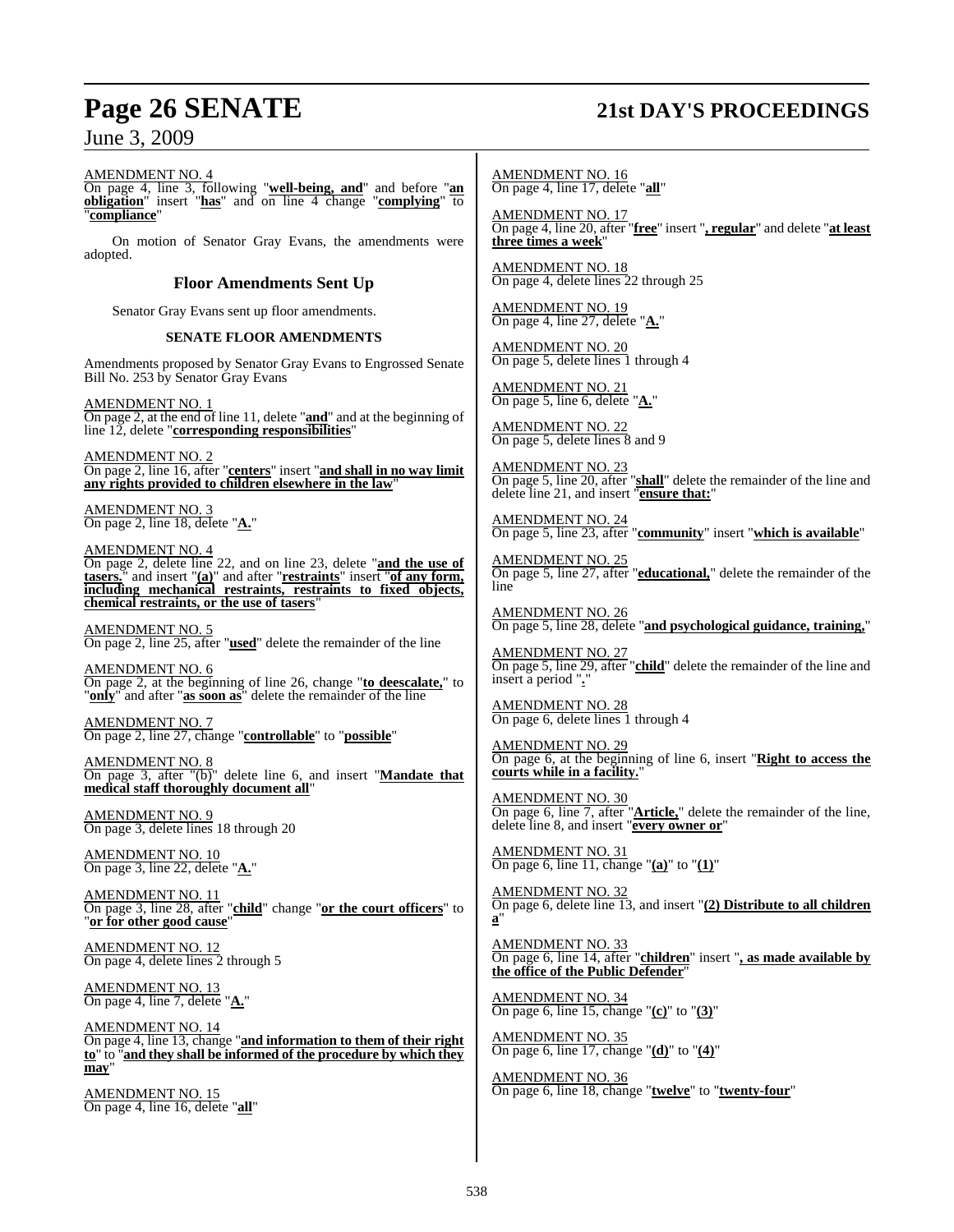## **21st DAY'S PROCEEDINGS Page 27 SENATE**

# June 3, 2009

### ABSENT

AMENDMENT NO. 38 On page 6, line 19, change "**(e)**" to "**(5)**"

AMENDMENT NO. 39 On page 6, delete lines 21 through 23

AMENDMENT NO. 40  $\overline{On}$  page 6, at the beginning of line 25, delete  $"_{\underline{A}'}$  and insert "**Grievance Procedure.**"

AMENDMENT NO. 41 On page 6, line 26, after "**Chapter,**" delete the remainder of the line, delete line 27, and on line 28, change "**(1) Grievance Procedure. Every**" to "**every**"

AMENDMENT NO. 42 On page 7, line 4, change "**(a)**" to "**(1)**"

AMENDMENT NO. 43 On page 7, delete line 6, and insert "**(2) Provides for the defense counsel of record to be notified of allegations of**"

AMENDMENT NO. 44

On page 7, between lines 7 and 8, insert the following: "**(3) Provides that immediate safety measures be taken to address allegations of physical, sexual, or emotional harm pending investigations.**"

AMENDMENT NO. 45 On page 7, line 8, change "**(c)**" to "**(4)**" and change "**fifteen**" to "**ninety**"

AMENDMENT NO. 46 On page 7, line 10, change "**(d)**" to "**(5)**"

AMENDMENT NO. 47 On page 7, line 11, after "**facility**" insert "**or agency**"

AMENDMENT NO. 48 On page 7, line 12, after "**sent to the**" delete the remainder of the line and insert "**Juvenile Justice Implementation Commission.**"

AMENDMENT NO. 49 On page 7, delete lines 13 through 16

On motion of Senator Gray Evans, the amendments were adopted.

The bill was read by title. Senator Gray Evans moved the final passage of the amended bill.

#### **ROLL CALL**

The roll was called with the following result:

#### YEAS

| Mr. President | Gautreaux B       | Michot          |
|---------------|-------------------|-----------------|
| Adley         | <b>Gray Evans</b> | Morrell         |
| Alario        | Hebert            | Murray          |
| Appel         | Heitmeier         | <b>Nevers</b>   |
| Cheek         | LaFleur           | Shaw            |
| Claitor       | Long              | Smith           |
| Dorsey        | Martiny           | <b>Thompson</b> |
| Dupre         | McPherson         |                 |
| Total - 23    |                   |                 |
|               |                   |                 |

NAYS

Amedee Erdey Riser<br>Crowe Kostelka Wals Total - 6

Walsworth

Broome Guillory Mount<br>
Donahue Jackson Ouinn Donahue Jackson<br>Duplessis Marionn Gautreaux N Morrish Total - 10

**Marionneaux** 

The Chair declared the amended bill was passed, ordered reengrossed and sent to the House. Senator Gray Evans moved to reconsider the vote by which the bill was passed and laid the motion on the table.

#### **Recess**

On motion of Senator McPherson, the Senate took a recess at 12:25 o'clock A.M. until 4:00 o'clock P.M.

#### **After Recess**

The Senate was called to order at 4:40 o'clock P.M. by the President of the Senate.

#### **ROLL CALL**

The roll being called, the following members answered to their names:

#### PRESENT

| Mr. President | Gautreaux B       | Marionneaux   |
|---------------|-------------------|---------------|
| Adley         | <b>Gray Evans</b> | Martiny       |
| Appel         | Guillory          | Morrell       |
| Claitor       | Hebert            | Morrish       |
| Crowe         | Heitmeier         | Mount         |
| Dorsey        | Jackson           | <b>Nevers</b> |
| Dupre         | Kostelka          | Riser         |
| Erdey         | Long              | Shaw          |
| Total - 24    |                   |               |
|               | <b>ABSENT</b>     |               |
| Alario        | Duplessis         | Murray        |
| Amedee        | Gautreaux N       | Ouinn         |
| <b>Broome</b> | LaFleur           | Smith         |
| Cheek         | McPherson         | Thompson      |
| Donahue       | Michot            | Walsworth     |

Total - 15

Thompson

The President of the Senate announced there were 24 Senators present and a quorum.

#### **Senate Business Resumed After Recess**

#### **Rules Suspended**

Senator Chaisson asked for and obtained a suspension of the rules to allow the Senate Committee on Finance to meet while the Senate is in Session.

#### **Message from the House**

#### **CONCURRING IN SENATE CONCURRENT RESOLUTIONS**

#### June 3, 2009

To the Honorable President and Members of the Senate:

I am directed to inform your honorable body that the House of Representatives has finally concurred in the following Senate Concurrent Resolutions: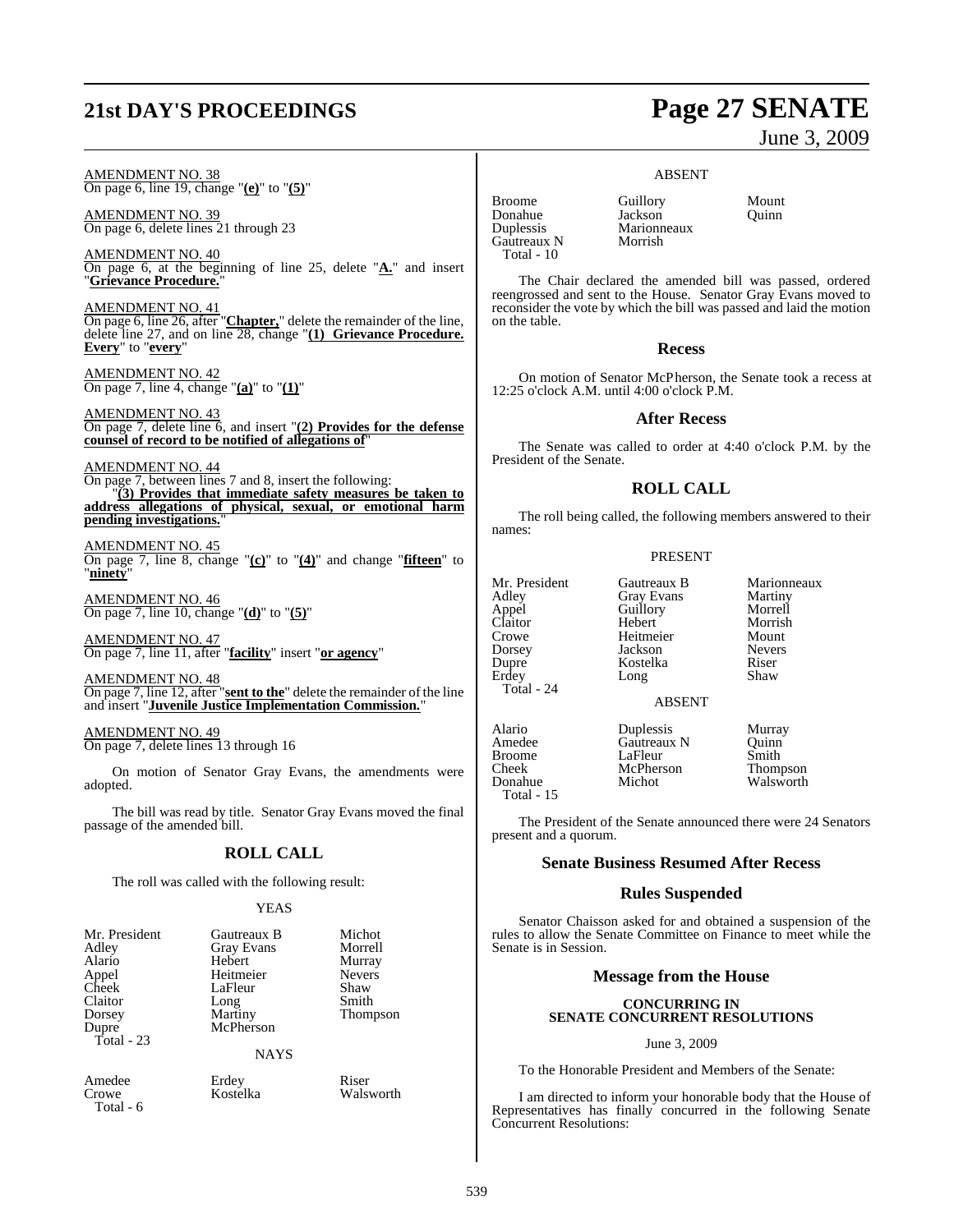## **Page 28 SENATE 21st DAY'S PROCEEDINGS**

### June 3, 2009

#### **SENATE CONCURRENT RESOLUTION NO. 82—**

BY SENATOR DUPRE A CONCURRENT RESOLUTION

To memorialize the Congress of the United States to enact legislation and appropriate moniesin order to provide additional homeland security funding for state maritime enforcement agencies.

Reported without amendments.

**SENATE CONCURRENT RESOLUTION NO. 88—<br>
BY SENATOR CROWE AND REPRESENTATIVES CROMER AND<br>
PEARSON** 

A CONCURRENT RESOLUTION To commend and congratulate Floyd Fogg on being inducted in the 2009 class of the New Orleans Professional Baseball Hall of Fame.

Reported without amendments.

**SENATE CONCURRENT RESOLUTION NO. 94—** BY SENATOR MCPHERSON A CONCURRENT RESOLUTION

To urge and request the Department of Transportation and Development to expedite the replacement of "REDUCED SPEED AHEAD" signs with the new speed reduction warning signs on Louisiana roadways.

Reported without amendments.

#### **SENATE CONCURRENT RESOLUTION NO. 95—** BY SENATOR MURRAY A CONCURRENT RESOLUTION

To commend Overseas Distribution Solutions on its tenth anniversary.

Reported without amendments.

#### **SENATE CONCURRENT RESOLUTION NO. 96—** BY SENATOR ADLEY

A CONCURRENT RESOLUTION To express the sincere condolences of the Legislature of Louisiana upon the death of Newman Trowbridge, Jr., of Lafayette.

Reported without amendments.

**SENATE CONCURRENT RESOLUTION NO. 97—** BY SENATOR CROWE AND REPRESENTATIVES HENDERSON AND **HUTTER** 

A CONCURRENT RESOLUTION To declare May 27, 2009, as St. Bernard Day at the Legislature.

Reported without amendments.

## **SENATE CONCURRENT RESOLUTION NO. 98—**<br>BY SENATOR CROWE AND REPRESENTATIVE CROMER<br>A CONCURRENT RESOLUTION

To commend the Northshore High School boys baseball team of Slidell, Louisiana, and to congratulate the Panthers on an outstanding 2009 season and their first place finish in the Class 5A state championship.

Reported without amendments.

#### **SENATE CONCURRENT RESOLUTION NO. 99—** BY SENATOR BROOME

A CONCURRENT RESOLUTION To commend Herbert Brown for his contribution to the opening of the North Baton Rouge Clinic.

Reported without amendments.

Respectfully submitted, ALFRED W. SPEER Clerk of the House of Representatives

### **Rules Suspended**

Senator Mount asked for and obtained a suspension of the rules to revert to the Morning Hour.

#### **Introduction of Senate Resolutions**

Senator Broome asked for and obtained a suspension of the rules to read Senate Resolutions a first and second time.

## **SENATE RESOLUTION NO. 81—** BY SENATOR BROOME

A RESOLUTION

To designate June 4, 2009, as "PICO LIFT DAY" at the Louisiana Senate.

The resolution was read by title and placed on the Calendar for a second reading.

#### **Message from the House**

#### **ASKING CONCURRENCE IN HOUSE BILLS AND JOINT RESOLUTIONS**

#### June 3, 2009

To the Honorable President and Members of the Senate:

I am directed to inform your honorable body that the House of Representatives has finally passed and asks your concurrence in the following House Bills and Joint Resolutions:

### **HOUSE BILL NO. 147—** BY REPRESENTATIVE LAFONTA

AN ACT

To amend and reenact R.S. 37:2160(C) and 2162(I) and to enact R.S. 37:2158(E) and 2160(D), relative to the business of contracting; to provide for increased criminal penalties for engaging in the business of contracting without authority; to provide for an increase in civil penalties which may be assessed for a violation of provisions of law regulating the business of contracting; to provide for the remission of fines to the contractor's educational trust fund; and to provide for related matters.

**HOUSE BILL NO. 179—** BY REPRESENTATIVES STIAES, BARROW, AND PATRICIA SMITH AN ACT

To amend and reenact R.S. 17:24.4(F)(4)(a), relative to requirements for pupil progression; to provide with regard to the impact of established proficiency levels on certain tests on the progress of students in grades four and eight; to require the state superintendent of education to submit recommendations to the State Board of Elementary and Secondary Education relative to expanding opportunities for student promotion in limited circumstances; to require implementation of such recommendations; to provide for effectiveness; and to provide for related matters.

## **HOUSE BILL NO. 194—** BY REPRESENTATIVE DIXON

AN ACT

To amend and reenact R.S. 18:135(A), relative to registration of voters; to provide relative to the close of registration records; to provide relative to application for registration and changes in a registration; to provide for definitions; and to provide forrelated matters.

> Respectfully submitted, ALFRED W. SPEER Clerk of the House of Representatives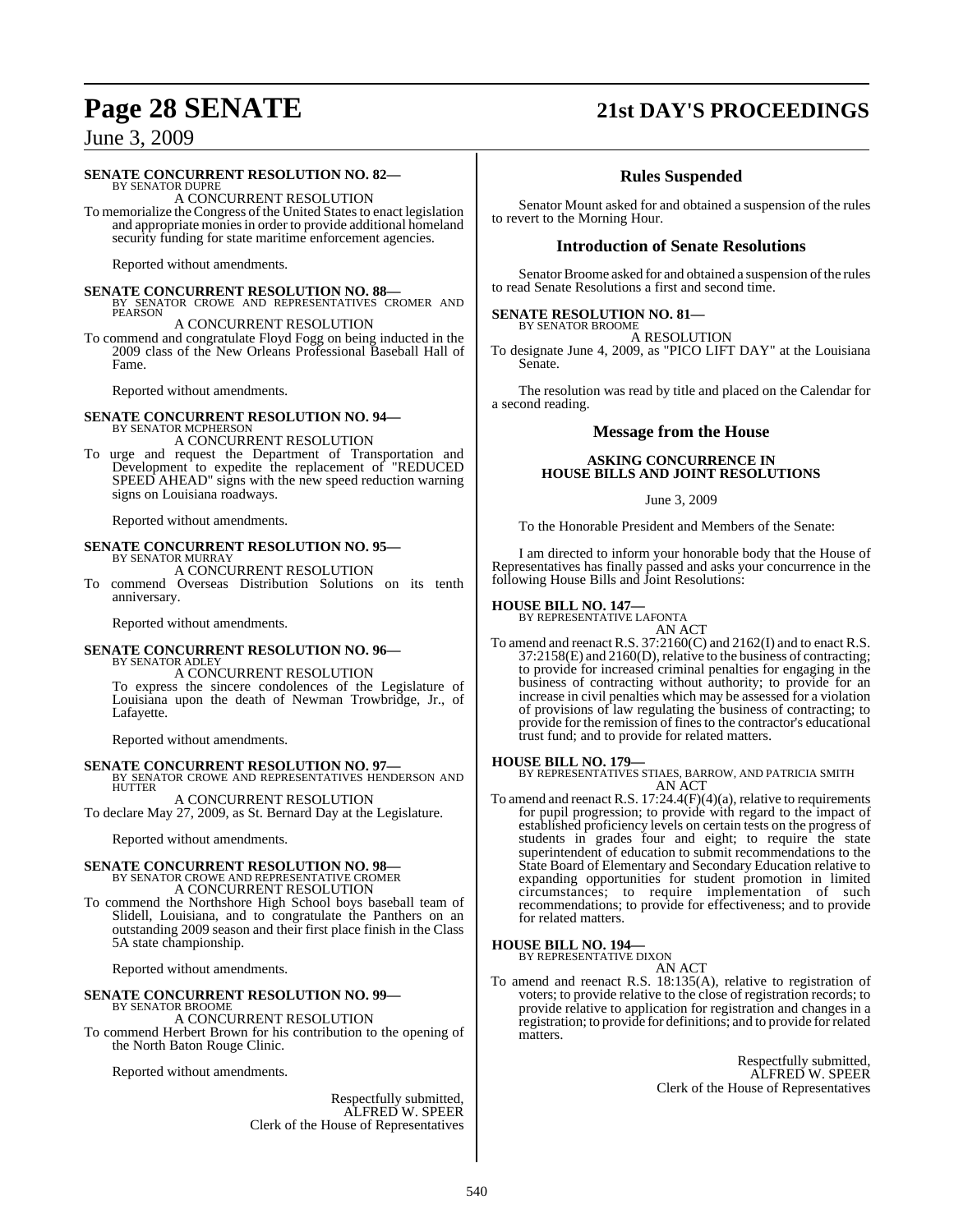## **21st DAY'S PROCEEDINGS Page 29 SENATE**

### June 3, 2009

#### **House Bills and Joint Resolutions on First Reading**

Senator Mount asked for and obtained a suspension of the rules to read House Bills and Joint Resolutions a first and second time by title and refer them to Committee.

#### **HOUSE BILL NO. 147—** BY REPRESENTATIVE LAFONTA

AN ACT

To amend and reenact R.S. 37:2160(C) and 2162(I) and to enact R.S. 37:2158(E) and 2160(D), relative to the business of contracting; to provide for increased criminal penalties for engaging in the business of contracting without authority; to provide for an increase in civil penalties which may be assessed for a violation of provisions of law regulating the business of contracting; to provide for the remission of fines to the contractor's educational trust fund; and to provide for related matters.

The bill was read by title and referred by the President to the Committee on Judiciary B.

**HOUSE BILL NO. 179—** BY REPRESENTATIVES STIAES, BARROW, AND PATRICIA SMITH AN ACT

To amend and reenact R.S. 17:24.4(F)(4)(a), relative to requirements for pupil progression; to provide with regard to the impact of established proficiency levels on certain tests on the progress of students in grades four and eight; to require the state superintendent of education to submit recommendations to the State Board of Elementary and Secondary Education relative to expanding opportunities for student promotion in limited circumstances; to require implementation of such recommendations; to provide for effectiveness; and to provide for related matters.

The bill was read by title and referred by the President to the Committee on Education.

## **HOUSE BILL NO. 194—** BY REPRESENTATIVE DIXON

AN ACT

To amend and reenact R.S. 18:135(A), relative to registration of voters; to provide relative to the close of registration records; to provide relative to application for registration and changes in a registration; to provide for definitions; and to provide for related matters.

The bill was read by title and referred by the President to the Committee on Senate and Governmental Affairs.

#### **Message from the House**

#### **ASKING CONCURRENCE IN HOUSE CONCURRENT RESOLUTIONS**

#### June 3, 2009

To the Honorable President and Members of the Senate:

I am directed to inform your honorable body that the House of Representatives has finally passed and asks your concurrence in the following House Concurrent Resolutions:

## **HOUSE CONCURRENT RESOLUTION NO. 183—** BY REPRESENTATIVE HOFFMANN

#### A CONCURRENT RESOLUTION

To urge and request the Louisiana State University School of Veterinary Medicine to study its current practices relating to recruiting, admissions, training, and career counseling and placement in an effort to find ways to increase the number of large animal veterinarians practicing in Louisiana, and to report its findings and recommendations to the House Committee on Education and Senate Committee on Education prior to the convening of the 2010 Regular Session of the Legislature.

### **HOUSE CONCURRENT RESOLUTION NO. 184—** BY REPRESENTATIVE HARRISON

A CONCURRENT RESOLUTION

To urge and request the Department of Health and Hospitals and the Department of Education to study jointly the feasibility and advisability of funding more school nurse positions through the Medicaid program and to report their study findings to the House Committee on Health and Welfare, the Senate Committee on Health and Welfare, the House Committee on Education, and the Senate Committee on Education prior to the beginning of the 2010 Regular Session of the Legislature.

> Respectfully submitted, ALFRED W. SPEER Clerk of the House of Representatives

#### **House Concurrent Resolutions on First Reading**

Senator Adley asked for and obtained a suspension of the rules to read House Concurrent Resolutions a first and second time.

### **HOUSE CONCURRENT RESOLUTION NO. 183—** BY REPRESENTATIVE HOFFMANN A CONCURRENT RESOLUTION

To urge and request the Louisiana State University School of Veterinary Medicine to study its current practices relating to recruiting, admissions, training, and career counseling and placement in an effort to find ways to increase the number of large animal veterinarians practicing in Louisiana, and to report its findings and recommendations to the House Committee on Education and Senate Committee on Education prior to the convening of the 2010 Regular Session of the Legislature.

The resolution was read by title and placed on the Calendar for a second reading.

## **HOUSE CONCURRENT RESOLUTION NO. 184—** BY REPRESENTATIVE HARRISON

A CONCURRENT RESOLUTION

To urge and request the Department of Health and Hospitals and the Department of Education to study jointly the feasibility and advisability of funding more school nurse positions through the Medicaid program and to report their study findings to the House Committee on Health and Welfare, the Senate Committee on Health and Welfare, the House Committee on Education, and the Senate Committee on Education prior to the beginning of the 2010 Regular Session of the Legislature.

The resolution was read by title and placed on the Calendar for a second reading.

#### **Reports of Committees**

The following reports of committees were received and read:

#### **REPORT OF COMMITTEE ON**

#### **INSURANCE**

Senator Troy Hebert, Chairman on behalf of the Committee on Insurance, submitted the following report:

June 3, 2009

To the President and Members of the Senate:

I am directed by your Committee on Insurance to submit the following report: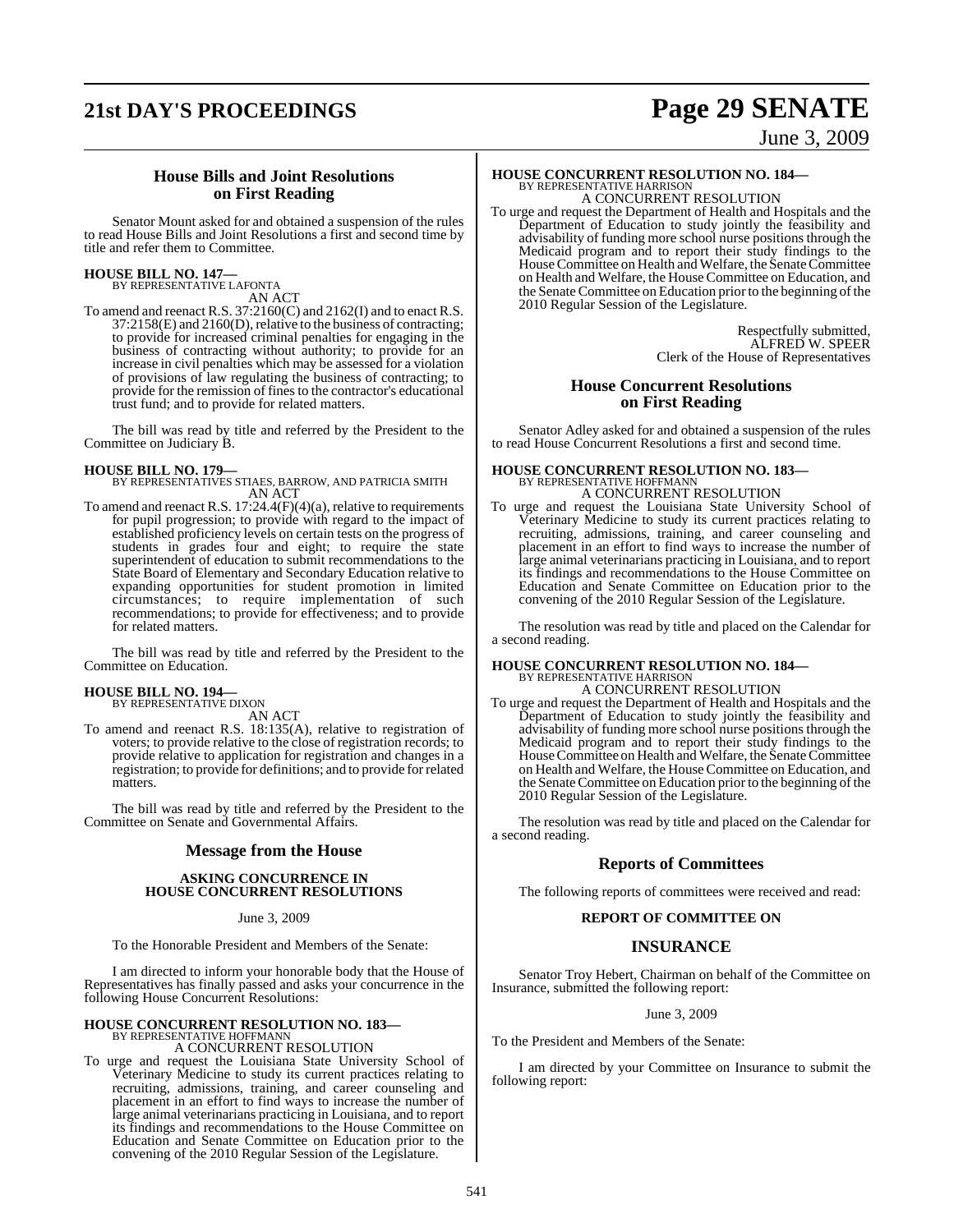## **Page 30 SENATE 21st DAY'S PROCEEDINGS**

### June 3, 2009

### **HOUSE CONCURRENT RESOLUTION NO. 103—**

BY REPRESENTATIVE TALBOT A CONCURRENT RESOLUTION

To urge and request the Department of Insurance to study the disparities in the amounts of co-payments between orally and intravenously administered chemotherapy medications.

Reported favorably.

**HOUSE BILL NO. 175—** BY REPRESENTATIVE HUTTER

AN ACT

To amend and reenact R.S. 22:999(A)(2), relative to health insurance; to provide with respect to coverage of off-label cancer drugs; and to provide for related matters.

Reported favorably.

**HOUSE BILL NO. 201—** BY REPRESENTATIVE THIBAUT

AN ACT

To amend and reenact R.S. 22:1266(B)(2), relative to automobile, property, casualty, and liability insurance policies; to provide for the nonrenewal of any policy in effect for less than sixty days at time of notice of cancellation; and to provide for related matters.

Reported with amendments.

#### **HOUSE BILL NO. 208—** BY REPRESENTATIVE MONICA

AN ACT

To amend and reenact R.S. 22:1282, relative to automobile liability insurance; to provide for prohibitions on limitations of coverage under certain circumstances; and to provide for related matters.

Reported favorably.

#### **HOUSE BILL NO. 369—** BY REPRESENTATIVE LIGI

AN ACT

To amend and reenact R.S. 22:47(2) through (6), (8), (10), (12), (13), (16)(a), 81, 82, 111, 112, 165, 851(A), 861(A)(1), 864(D), 1460(D)(2), 1594(1), 2053(A), 2322(5), and 2336(5), to enact R.S. 22:47(18) and (19), and to repeal R.S. 22:47(7), relative to kinds of insurance; to define kinds of insurance for purposes of the Louisiana Insurance Code, including capital and surplus requirements; to change references to kinds of insurance; and to provide for related matters.

Reported with amendments.

#### **HOUSE BILL NO. 385—** BY REPRESENTATIVE CORTEZ

AN ACT

To amend and reenact R.S. 22:1091(B)(13), relative to health insurance; to define a small employer for the purposes of the rate limitation provisions for health benefit plans providing coverage for small employers; and to provide for related matters.

Reported favorably.

### **HOUSE BILL NO. 386—** BY REPRESENTATIVE MONICA

AN ACT

To amend and reenact R.S. 22:821(B)(3)(e), relative to fees collected by the commissioner of insurance; to provide relative to fees collected for renewal of surplus lines broker licenses; and to provide for related matters.

Reported favorably.

#### **HOUSE BILL NO. 394—**

BY REPRESENTATIVE MONICA AN ACT

To amend and reenact R.S. 22:821(B)(6), relative to fees collected by the commissioner of insurance; to provide relative to fees  $c$ ollected for registration of securities; to provide relative to fees collected for registration of securities dealers and salesmen; and to provide for related matters.

Reported favorably.

#### **HOUSE BILL NO. 404—**

BY REPRESENTATIVE KLECKLEY

AN ACT To amend and reenact R.S. 22:2, 3, 11, 12, 14(A)(introductory paragraph) and (4) and (B), 16, 18, 19, 21, 23(A), (B), (C), and  $(D)(2)$ , 24, 31, 32(A)(1)(introductory paragraph) and (1)(f) and  $(i)$ ,  $(B)$ ,  $(C)$ , and  $(E)$ ,  $33(A)$ (introductory paragraph),  $41(6)$  and  $(13)$ ,  $43(B)(2)$ ,  $46(1)$ ,  $(4)$ ,  $(5)$ ,  $(7)$ ,  $(8)$ ,  $(9)(b)$ ,  $(c)$ , and  $(d)$ ,  $(11)$ ,  $(12)$ ,  $(13)$ , and  $(15)$ ,  $47(2)$ ,  $(3)$ ,  $(6)$ ,  $(8)$ ,  $(10)(b)$ ,  $(12)$ , and  $(13)(a)$ ,  $48(A)$ ,  $61$ ,  $62(7)$  and  $(11)$ ,  $63$ ,  $65(11)(c)$ ,  $67(C)$ ,  $68(C)(1)$ , 69, 71, 72(C), 73, 81, 82(B), (C)(1)(a) and (b), and (D), 86, 88, 91, 94, 96(A), 111, 112(B) and (D), 116, 117, 119, 120(6), 124, 132(A), (B), and (D), 133, 135, 141, 142(C), 143(A)(4), 146(B), 148, 149, 150, 161(B), 165, 168, 171, 172, 175(introductory paragraph),  $176$ ,  $177(B)$ , 183, the title of Subpart G of Part I of Chapter 2 of Title 22 of the Louisiana Revised Statutes of 1950, R.S. 22:191 through 194, 195(A) and (B)(1) and (2), 196, 197(A), 198 through 202, 204, 206, 208, 210(introductory paragraph), 211 through 215, 216(A) and (B), 236(11), 236.3(A), (B), and (D), 236.4(A), 242(3), (6), and (7), 243(D)(1) and (E)(3), 247, 249, 250(B), 252(C)(3) and (4), 254(C)(1), 255, 256(A), 260(A), 262(C), 266, 270(A), 272(F), 290(introductory paragraph) and  $(6)$ ,  $310(A)(2)$ ,  $(B)$ , and  $(D)$ , 313, 331, 332(A)(4), 333(B) and (C), 337(A)(18) and (B), 340(A)(introductory paragraph), 347(D)(1), 361(4) and (5), 364(introductory paragraph) and (1), 365(A) and (C) through (F), 369(2) and (4), 371(A), 381(3), 384(introductory paragraph) and (1), 385(C), (D), and (E), 388.1, 393(A), 409, 413, 432, 433(A), 434, 435(B)(1)(a) and (b), (D), and (H)(1)(introductory paragraph) and  $(2)$ ,  $436(A)$ ,  $(D)(2)$ , and  $(G)$ ,  $437$ ,  $438(A)$ , 439(B) and (C), 440, 441(A)(3), (B), (C), and (D), 442(A), 443(A)(introductory paragraph) and (B), 445, the Title of Subpart P of Part I of Title 22 of the Louisiana Revised Statutes of 1950, 451, 453(A), 455, 456, 457, 460(B) and (C), 461(A), (F), (G), (H), and (I), 465, 466, 467, 469(A), 481, 482(3)(introductory paragraph) and (12)(g)(ii), 483(A),  $484(B)(1)$  and  $(2), (D)(1)$  and  $(2)$ (introductory paragraph), (H), and (K),  $485$ (introductory paragraph),  $490, 491$ (A) and (C),  $492$ , 493, 494, 498(B), 511(B), 512(5), (6), (7), (8), (14), (16), and (17)(b)(introductory paragraph), 513, 515(C)(1)(introductory paragraph) and  $(b)$ , 517, 518, 519, 520 $(A)$ (introductory paragraph) and (7) and (B), 521(A)(introductory paragraph), (B), and (D), 522, 523, 524, 525, 526(A), 527, 528(1) and (2), 529, 530, 531(A), 532(A)(introductory paragraph), (1)(introductory paragraph) and (a) and (3)(b) and  $(\hat{B})(2)$ ,  $(\hat{3})(\hat{b})$ , (d), and (k)(introductory paragraph) and (ii), 533, 534, 536(A)(introductory paragraph) and (2), (B), and (D), the Title of Part II of Chapter 2 of the Louisiana Revised Statutes of 1950, R.S. 22:551, 552(2), (4), and (5), 553, 554(A), (B), and (D), 555, and 556(A), (B), (C), and (D), 571, 572, 574(B)(1) and  $(D)$ , 583, 584 $(A)(4)$ ,  $(5)(a)(i)$ ,  $(b)(introductory paragraph)$ , and (h), (6), (9), (13), and (18)(b), (B), (D)(1)(b), (G)(2), (3), and  $(6)$ ,  $(L)(2)$ , and  $(N)$ , 586 $(B)$ (introductory paragraph), 588 $(A)(5)$ , 589(A) and (B), 590(A), 593, 596, 598(introductory paragraph) and  $(8)$ , 599 $(5)$ , 601 $(F)(1)$ , 611 $(4)$  and  $(11)(b)$ , 61 $3(A)(2)$  and  $(B)(1)$ ,  $615(B)$ ,  $616(B)$ ,  $617$ (introductory paragraph),  $618(A)$ , 619(A), 620(C), 631(4) and (6), 634(A)(introductory paragraph) and (1), (B)(introductory paragraph) and (1) and (2), and  $\overline{C}$ )(1),  $635(A)$ (introductory paragraph) and (1), (6)(b), and (8), (B)(introductory paragraph), and (C)(1), 636(A)(introductory paragraph) and (1) and (B), 637(A)(introductory paragraph) and (1) and (B),  $638(2)(b)$  and (3),  $651(D)(1)$ ,  $654(A)(1)$ ,  $661(B)$ , 672, 673, 674(A)(3) and (B), 693(B)(2)(introductory paragraph), 694(D)(1)(introductory paragraph), 696(C), 699, 701,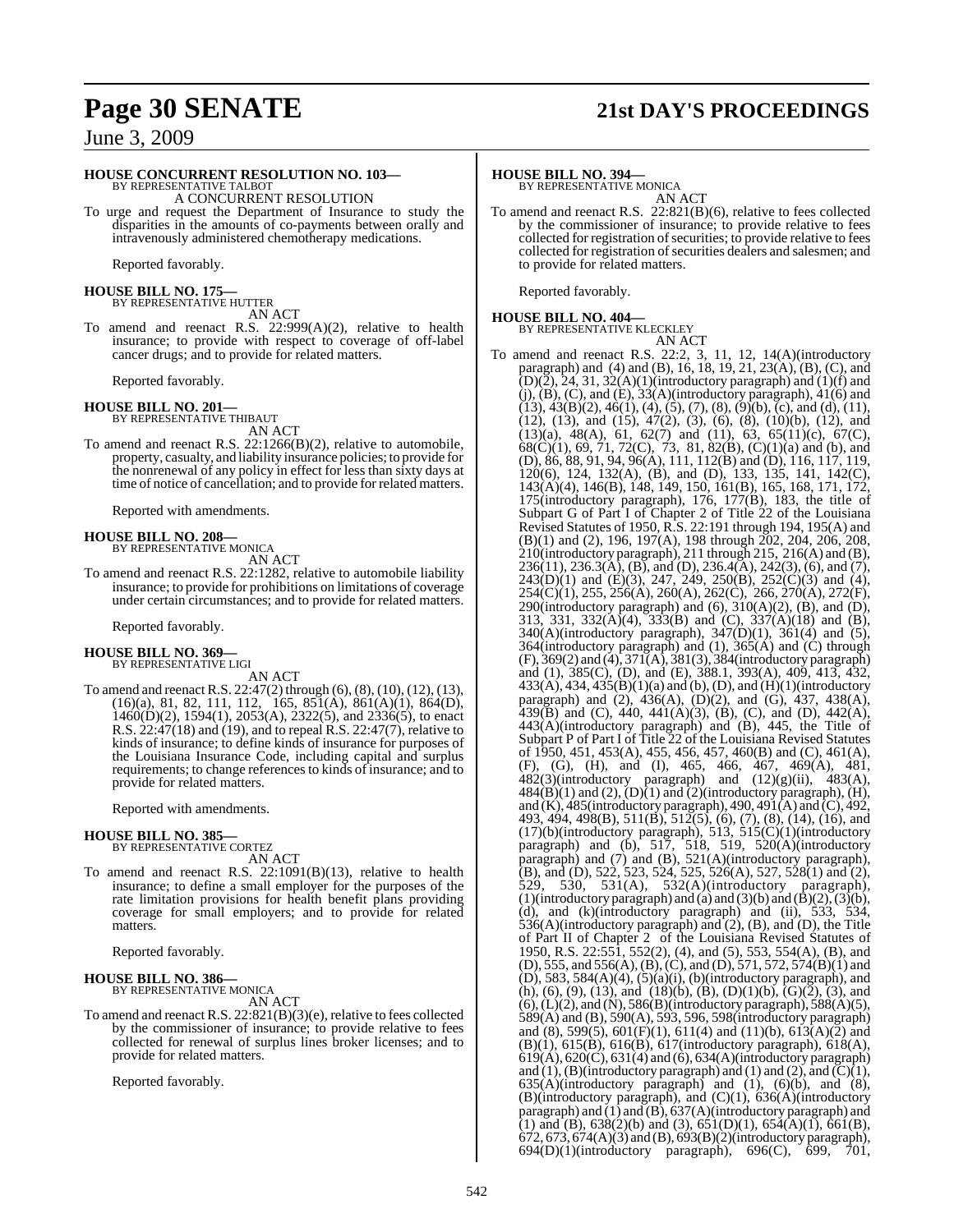## **21st DAY'S PROCEEDINGS Page 31 SENATE**

# June 3, 2009

 $703(A)(1)(b)$ ,  $704(B)(2)(a)(introducing paragraph)$  and  $(b)$ , 709(B), 710, 714, 715, 722, 723, 731(A)(3), 751(E)(introductory paragraph) and (F),  $752(A)$ , (B)(1), and (D)(1),  $753(B)(1)(a)$ , (b),  $(e)$ , and  $(f)$ , $(2)(a)$ (introductory paragraph) and (ii), (iii), and  $(v)$ ,  $(3)(a)$ ,  $(b)(i)$  and  $(ii)$ ,  $(c)(introducing paragraph)$  and  $(iii)$ ,  $(d)(iii)$  and  $(iv)$ ,  $(4)(a)(introductory paragraph)$ ,  $(b)$ , and  $(c)$ , (6)(a), (8)(b), (9), and (10), 754, 763, 768, 769, 770, 771, 781(C), (I)(3), and (J), 791 through 796, 802, 809(A), 821, 831, 832(A) and (B), 833(A), (B), and (C)(1), 834(B)(1) and (2), 835(A) and (C), 838, 839, 840, 842, 844, 845, and 846(A) and (B); to enact R.S. 22:46(19), (20), and (21), 74, and 971.1; and to repeal R.S. 22:15, 22, 32(A)(1)(h), 49, 64(C), 65(5) and (7), 169, 246(D), 261, 435(B)(5), 454(E), 469(D), 487, 497, 554(E), 584(A)(16), 595, 724, 751(E)(5), 753(B)(2)(b), and Chapter 14 of Title 22 of the Louisiana Revised Statutes of 1950, comprised of R.S. 2271 through 2277; all relative to technical recodification of the Louisiana Insurance Code, including correction of citations, updates of terms and language, reorganization of provisions, elimination of obsolete or ineffective provisions, and harmonizing of inconsistent provisions; and to provide for related matters.

Reported favorably.

#### **HOUSE BILL NO. 580—**

BY REPRESENTATIVE ROY

AN ACT

To amend and reenact R.S. 22:887(A)(introductory paragraph) and (4) and to enact R.S.  $22:887(A)(5)$ , relative to homeowner's insurance policies; to require all homeowner's insurance companies to notify certain individuals of a cancellation or substitution on a policy; and to provide for related matters.

Reported with amendments.

#### **HOUSE BILL NO. 623—**

BY REPRESENTATIVE BALDONE AN ACT

To enact R.S. 22:881.1, relative to insurance policies; to define certificates of insurance and otherwise provide with respect to their issuance; and to provide for related matters.

Reported favorably.

#### **HOUSE BILL NO. 669—** BY REPRESENTATIVE TALBOT

AN ACT

To amend and reenact R.S. 22:1641(1), 1651(F), (H), and (I), and 1656 and to repeal R.S. 22:1651(G), relative to third-party administrators; to provide for the definition of third-party administrator; to delete certain insurers and adjusters from the list of exclusions from the definition of third-party administrator; to provide for the requirements for licensure and exceptions to licensure of third-party administrators; to provide for the confidentiality of contracts between a third-party administrator and an insurer; and to provide for related matters.

Reported favorably.

#### **HOUSE BILL NO. 704—** BY REPRESENTATIVE BALDONE

AN ACT

To enact R.S. 22:821(B)(28) and Part X of Chapter 5 of Title 22 of the Louisiana Revised Statutes of 1950, to be comprised of R.S. 22:1806.1 through 1806.9,relative to home service contracts; to provide for scope and purpose; to provide for definitions; to provide for regulation by the commissioner of insurance, including the requirement for registration by home service contract providers; to provide for the application for registration; to provide for expiration and renewal of registration; to provide for required disclosures in contracts; to provide relative to

cancellation by the consumer; to provide for required recordkeeping; to provide for fees; to provide for enforcement, including authorizing examination of providers by the commissioner; to provide relative to prohibited acts; to provide for suspension or revocation of registration; to provide for penalties; and to provide for related matters.

Reported favorably.

Respectfully submitted, TROY HEBERT Chairman

#### **REPORT OF COMMITTEE ON**

### **COMMERCE, CONSUMER PROTECTION AND INTERNATIONAL AFFAIRS**

Senator Ann D. Duplessis, Chairman on behalf of the Committee on Commerce, Consumer Protection and International Affairs, submitted the following report:

June 3, 2009

To the President and Members of the Senate:

I am directed by your Committee on Commerce, Consumer Protection and International Affairs to submit the following report:

#### **SENATE BILL NO. 152—** BY SENATOR CROWE

AN ACT

To enact R.S. 51:1427, relative to unfair or deceptive trade practices; to prohibit certain materials from being sold or distributed without proof of age; to limit liability; to provide for penalties; and to provide for related matters.

Reported with amendments.

### **HOUSE CONCURRENT RESOLUTION NO. 114—** BY REPRESENTATIVE PONTI

A CONCURRENT RESOLUTION

To request the House Committee on Commerce and the Senate Committee on Commerce, Consumer Protection, and International Affairs to meet and function as a joint committee to study and make recommendations with respect to issues relating to the Louisiana State Plumbing Code and the adoption of the International Plumbing Code.

Reported favorably.

**HOUSE BILL NO. 65—**

BY REPRESENTATIVE GIROD JACKSON AN ACT

To amend and reenact R.S. 9:156(7), relative to the Uniform Unclaimed Property Act; to provide relative to the custody of certain unclaimed bank issued checks; and to provide for related matters.

Reported favorably.

**HOUSE BILL NO. 97—**

BY REPRESENTATIVES GISCLAIR AND BALDONE AN ACT

To amend and reenact R.S. 34:851.2(3) and 851.19, relative to vessels; to provide for definitions; to provide for operation of certain vessels; and to provide for related matters.

Reported favorably.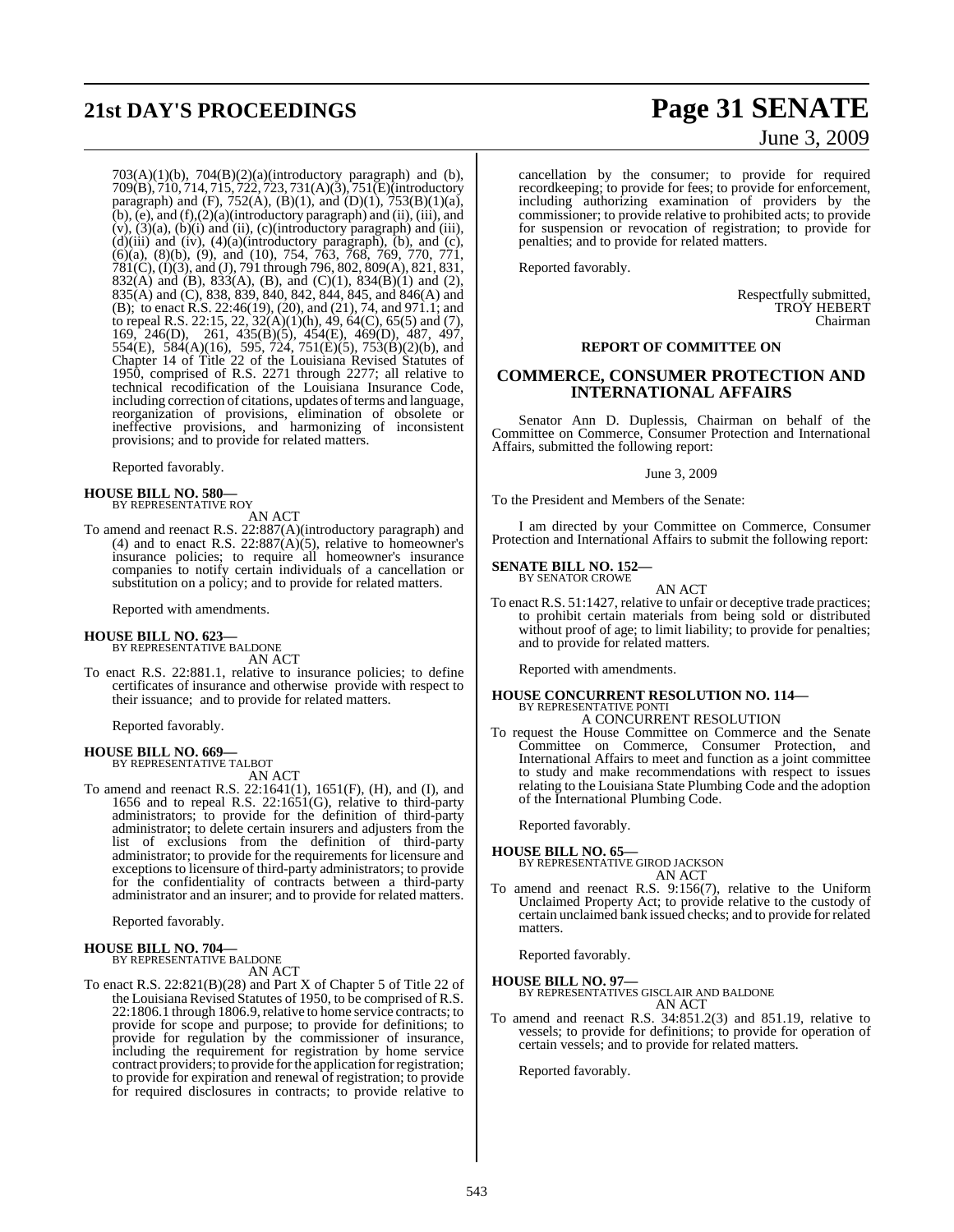### June 3, 2009

### **HOUSE BILL NO. 120—**

BY REPRESENTATIVE THIBAUT AN ACT

To amend and reenact R.S. 9:1131.4(A)(2)(introductory paragraph), (a)(introductory paragraph), and (b)(introductory paragraph), relative to timeshare projects; to reduce the number of required completed or proposed units located within a timeshare plan for a timeshare project; and to provide for related matters.

Reported favorably.

## **HOUSE BILL NO. 199—** BY REPRESENTATIVE ST. GERMAIN

AN ACT

To enact R.S. 40:1601, relative to novelty lighters; to prohibit the sale and distribution of certain novelty lighters; to provide for definitions; to provide for exemptions; to provide authority for the seizure, forfeiture, and destruction of certain novelty lighters; to provide for penalties; to provide for the deposit of proceeds from penalties collected into a certain state trust fund; to provide for an effective date; and to provide for related matters.

Reported favorably.

### **HOUSE BILL NO. 228—**

BY REPRESENTATIVE ST. GERMAIN AN ACT

To amend and reenact R.S.  $40:1574.1(B)(4)(c)$  and to enact R.S.  $40:1563(K), 1563.1(E),$  and  $1646(D),$  relative to the powers and duties of the state fire marshal; to authorize the fire marshal to perform duties required by the state emergency operations plan; to authorize the fire marshal to commission a multijurisdictional arson task force; to require the installing contractor to be on-site during the final inspection by the fire marshal; and to provide for related matters.

Reported favorably.

## **HOUSE BILL NO. 351—** BY REPRESENTATIVE RICHARDSON

AN ACT

To amend and reenact R.S. 40:1730.35(C), and to enact R.S. 40:1730.24(C), relative to building code enforcement; to provide for the documentation of compliance with the energy efficiency provisions of the state uniform construction code; to establish a period of validity for provisional certificates of registration; to provide for certificates of registration for building code enforcement officers with ten years of experience; and to provide for related matters.

Reported with amendments.

#### **HOUSE BILL NO. 384—** BY REPRESENTATIVE LIGI

AN ACT

To amend and reenact R.S. 37:1474(B) and R.S. 40:600.4(A)(3)(b), relative to boards and commissions; to provide for the membership of the Louisiana Mortgage Lenders Association on the Louisiana State Board of Home Inspectors; to provide for the membership of the Louisiana Mortgage Lenders Association on the board of commissioners of the Louisiana Housing Finance Agency; and to provide for related matters.

Reported favorably.

#### **HOUSE BILL NO. 441—** BY REPRESENTATIVE PONTI

AN ACT

To enact Part IV-E of Chapter 8 of Title 40 of the Louisiana Revised Statutes of 1950, to be comprised ofR.S. 40:1730.71, relative to modular housing; to provide for definitions; to provide for installation standards; to provide for licensing requirements; to provide for an effective date; and to provide for related matters.

Reported with amendments.

## **Page 32 SENATE 21st DAY'S PROCEEDINGS**

#### **HOUSE BILL NO. 572—**

BY REPRESENTATIVE ARNOLD AN ACT

To amend and reenact R.S. 22:1624(C), relative to insurance-related activities of financial institutions; to require that funds be held by certain banks; and to provide for related matters.

Reported with amendments.

**HOUSE BILL NO. 637—** BY REPRESENTATIVES PONTI AND ARNOLD

AN ACT

To amend and reenact R.S. 40:1730.53(2), (5)(a) and (d), and (6), 1730.60, 1730.62(B) and (C)(introductory paragraph), and 1730.65(C)(1) and to enact R.S. 40:1730.53(5)(e),  $(7)$ ,  $(8)$ , and (9), 1730.63(C), 1730.67, and 1730.68, relative to the Industrialized Building Act; to provide for changes to definitions; to provide for new definitions; to provide for inspections by the fire marshal; to provide for exemptions for decals or insignia; to provide for fees; to provide for the Industrialized Building Program Fund; and to provide for related matters.

Reported favorably.

**HOUSE BILL NO. 834—** BY REPRESENTATIVE STIAES AN ACT

To amend and reenact R.S.  $37:1103(12)$  and  $1116(C)(1)$ , relative to licensed marriage and family therapists; to provide for a change in definitions; to provide for graduate level coursework that is equivalent to a master's degree in marriage and family therapy; and to provide for related matters.

Reported with amendments.

Respectfully submitted, ANN D. DUPLESSIS Chairman

#### **REPORT OF COMMITTEE ON**

### **HEALTH AND WELFARE**

Senator Willie L. Mount, Chairman on behalf of the Committee on Health and Welfare, submitted the following report:

June 3, 2009

To the President and Members of the Senate:

I am directed by your Committee on Health and Welfare to submit the following report:

#### **HOUSE BILL NO. 60—** BY REPRESENTATIVE PERRY

AN ACT To amend and reenact R.S. 40:76(C)(introductory paragraph) and (3) and 79 $(C)$ (introductory paragraph) and to enact  $\overline{R}$ . S. 40:76 $(D)$ and 79(E), relative to records of birth; to clarify that a single adoptive parent who adopts a child in another state or a foreign country may obtain a record of birth listing the adoptive parent's name; to clarify that the registrar of vital records may only issue a new record of birth to an adoptive parent or parents under certain circumstances; and to provide for related matters.

Reported favorably.

#### **HOUSE BILL NO. 257—**

BY REPRESENTATIVE SAM JONES AN ACT

To amend and reenact R.S. 37:2465, relative to the sale of hearing aids; to provide that any person who owns, maintains, or operates a business which employs or contracts with a person who practices the selling and fitting of hearing aids is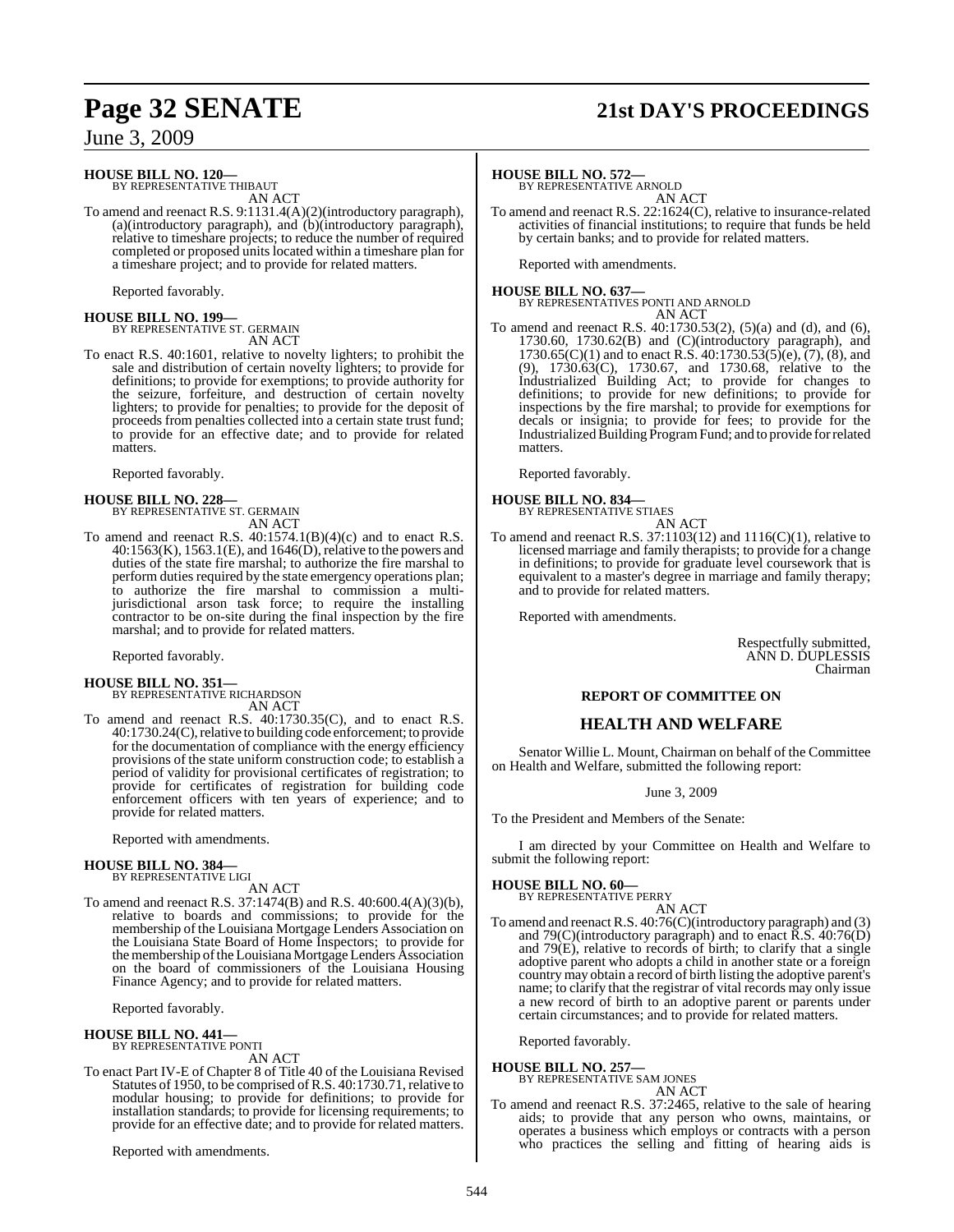## **21st DAY'S PROCEEDINGS Page 33 SENATE**

# June 3, 2009

considered to be practicing the selling and fitting of hearing aids and is required to be licensed; to specify which persons shall be licensed; to provide the procedure for submitting to the board a list of those licensed under an organization to practice the selling and fitting of hearing aids; to provide for exemptions for physicians and audiologists; and to provide for related matters.

Reported favorably.

**HOUSE BILL NO. 405—** BY REPRESENTATIVE KATZ

AN ACT

To amend and reenact R.S. 40:2120.2(5) and 2120.3(A), relative to home- and community-based service providers; to provide for clarification of the definition of home- and community-based service provider; to provide for exclusions from the definition; to provide for reimbursement from Medicaid; and to provide for related matters.

Reported favorably.

Respectfully submitted, WILLIE L. MOUNT Chairman

#### **Rules Suspended**

Senator Chaisson asked for and obtained a suspension of the rules to recommit a bill.

**HOUSE BILL NO. 710—** BY REPRESENTATIVES ERNST AND FOIL AN ACT

To amend and reenact R.S. 29:26(A), 28.1(B), and 148, relative to the Military Department; to provide for benefits paid to members of the military forces of the state; to authorize the operation of certain morale, welfare, and recreational activities; to provide for contempts of court for certain courts-martial; to provide for an effective date; and to provide for related matters.

Senator Chaisson moved to recommit the bill from the Committee on Judiciary A to the Committee on Judiciary C.

Without objection, so ordered.

#### **Message from the House**

#### **ASKING CONCURRENCE IN HOUSE BILLS AND JOINT RESOLUTIONS**

June 3, 2009

To the Honorable President and Members of the Senate:

I am directed to inform your honorable body that the House of Representatives has finally passed and asks your concurrence in the following House Bills and Joint Resolutions:

#### **HOUSE BILL NO. 264—** BY REPRESENTATIVE EDWARDS

AN ACT

To amend and reenact R.S. 44:9(A)(3)(a) and to enact R.S. 44:9(A)(4) and (K), relative to expungement of arrest records in misdemeanor and felony cases; to increase the fee that the Bureau of Criminal Identification and Information may charge for processing an expungement when ordered to do so by the court; to provide that no fee shall be charged in certain cases; to require the expungement fees to be imposed in all other cases; to authorize the sheriff and the district attorney to charge a processing fee for expungement of arrest records when ordered to do so by the court; and to provide for related matters.

> Respectfully submitted, ALFRED W. SPEER Clerk of the House of Representatives

#### **House Bills and Joint Resolutions on First Reading**

Senator Mount asked for and obtained a suspension of the rules to read House Bills and Joint Resolutions a first and second time by title and refer them to Committee.

#### **HOUSE BILL NO. 264—**

BY REPRESENTATIVE EDWARDS AN ACT

To amend and reenact R.S.  $44:9(A)(3)(a)$  and to enact R.S.  $44:9(A)(4)$  and  $(K)$ , relative to expungement of arrest records in misdemeanor and felony cases; to increase the fee that the Bureau of Criminal Identification and Information may charge for processing an expungement when ordered to do so by the court; to provide that no fee shall be charged in certain cases; to require the expungement fees to be imposed in all other cases; to authorize the sheriff and the district attorney to charge a processing fee for expungement of arrest records when ordered to do so by the court; and to provide for related matters.

The bill was read by title and referred by the President to the Committee on Judiciary B.

#### **Privilege Report of the Committee on Senate and Governmental Affairs**

#### **ENROLLMENTS**

Senator Kostelka, Chairman on behalf of the Committee on Senate and Governmental Affairs, submitted the following report:

June 3, 2009

To the President and Members of the Senate:

I am directed by your Committee on Senate and Governmental Affairs to submit the following report:

The following Senate Bill has been properly enrolled:

#### **SENATE BILL NO. 27—** BY SENATOR MARTINY

AN ACT

To enact R.S. 9:203(E)(7), relative to marriage officiants, judges, and justices of the peace; to provide for the extension of authority for certain federal judges to preside over a marriage ceremony for a particular period of time; and to provide for related matters.

> Respectfully submitted, ROBERT W. "BOB" KOSTELKA Chairman

The foregoing Senate Bill was signed by the President of the Senate.

### **Privilege Report of the Committee on Senate and Governmental Affairs**

### **ENROLLMENTS**

Senator Kostelka, Chairman on behalf of the Committee on Senate and Governmental Affairs, submitted the following report:

#### June 3, 2009

To the President and Members of the Senate:

I am directed by your Committee on Senate and Governmental Affairs to submit the following report: